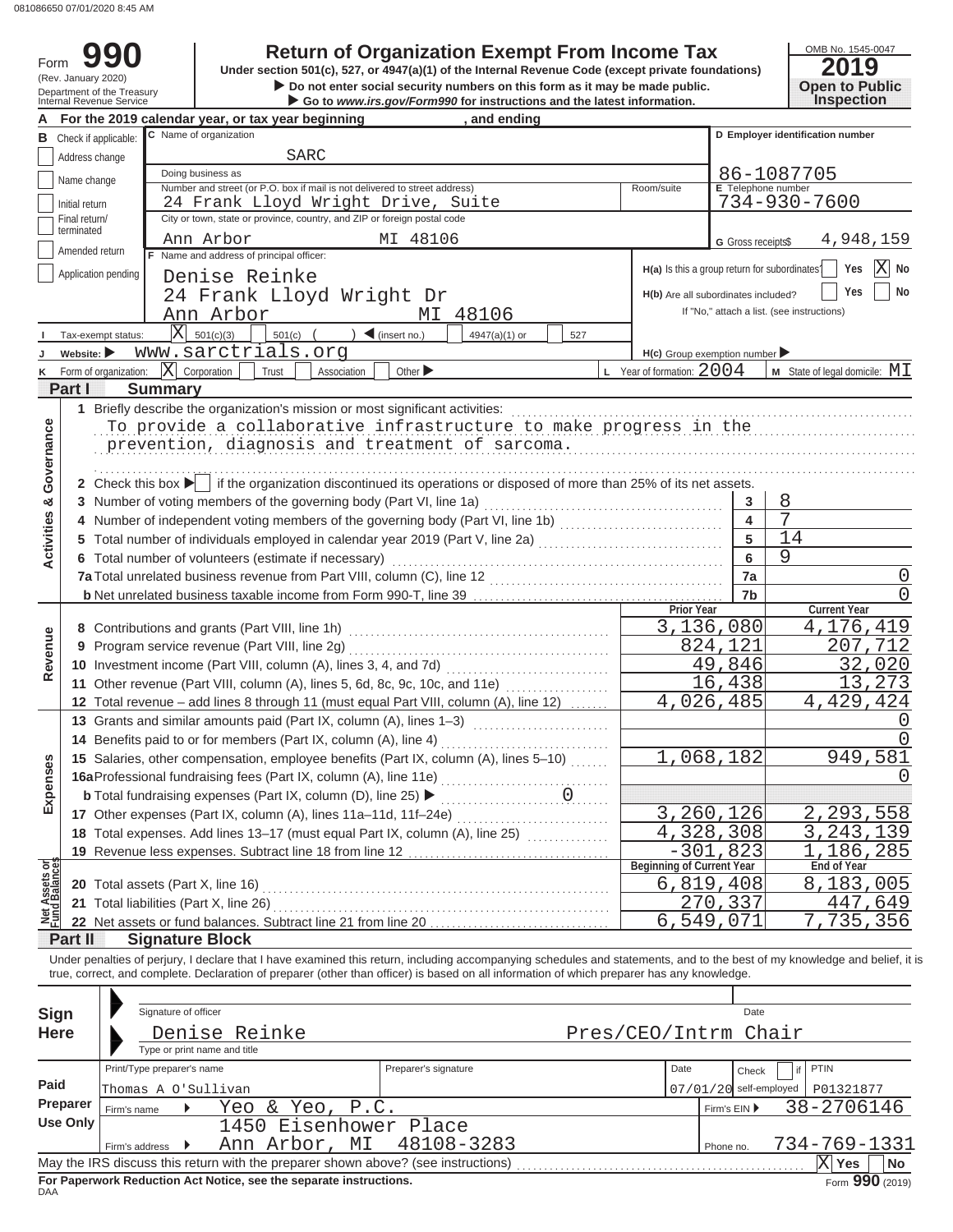| Part III  | Form 990 (2019) SARC                                 |                                                                                                                                | 86-1087705              | Page 2                |
|-----------|------------------------------------------------------|--------------------------------------------------------------------------------------------------------------------------------|-------------------------|-----------------------|
|           |                                                      | <b>Statement of Program Service Accomplishments</b>                                                                            |                         |                       |
|           |                                                      |                                                                                                                                |                         |                       |
|           | 1 Briefly describe the organization's mission:       |                                                                                                                                |                         |                       |
|           |                                                      | To provide a collaborative infrastructure to make progress in the                                                              |                         |                       |
|           |                                                      | prevention, diagnosis and treatment of sarcoma.                                                                                |                         |                       |
|           |                                                      |                                                                                                                                |                         |                       |
|           |                                                      |                                                                                                                                |                         |                       |
|           |                                                      | 2 Did the organization undertake any significant program services during the year which were not listed on the                 |                         |                       |
|           | prior Form 990 or 990-EZ?                            |                                                                                                                                |                         | Yes $\overline{X}$ No |
|           | If "Yes," describe these new services on Schedule O. |                                                                                                                                |                         |                       |
| 3         |                                                      | Did the organization cease conducting, or make significant changes in how it conducts, any program                             |                         |                       |
| services? |                                                      |                                                                                                                                |                         | Yes $\overline{X}$ No |
|           | If "Yes," describe these changes on Schedule O.      |                                                                                                                                |                         |                       |
| 4         |                                                      | Describe the organization's program service accomplishments for each of its three largest program services, as measured by     |                         |                       |
|           |                                                      | expenses. Section 501(c)(3) and 501(c)(4) organizations are required to report the amount of grants and allocations to others, |                         |                       |
|           |                                                      | the total expenses, and revenue, if any, for each program service reported.                                                    |                         |                       |
|           |                                                      |                                                                                                                                |                         |                       |
| 4a (Code: |                                                      | $(1)$ (Expenses $\frac{1}{2}$ , 214, 924 including grants of $\frac{1}{2}$                                                     | ) (Revenue \$ 207, 712) |                       |
|           |                                                      | The Sarcoma Alliance for Research Through Collaboration is a US-based non-                                                     |                         |                       |
|           |                                                      | profit sarcoma research cooperative solely dedicated to fostering progress                                                     |                         |                       |
|           |                                                      | in the prevention and treatment of sarcoma in order to improve patient                                                         |                         |                       |
|           |                                                      | outcomes and ultimately find a cure. SARC's unique ability to promote                                                          |                         |                       |
|           |                                                      | collaboration and unity among the sarcoma research community through                                                           |                         |                       |
|           |                                                      | scientific rigor, credibility and efficiency ensures that things get done.                                                     |                         |                       |
|           |                                                      | Collaborative partnerships and continued progress generate further                                                             |                         |                       |
|           |                                                      | investment in SARC's work for the good of patients.                                                                            |                         |                       |
|           |                                                      |                                                                                                                                |                         |                       |
|           |                                                      |                                                                                                                                |                         |                       |
|           |                                                      |                                                                                                                                |                         |                       |
|           |                                                      |                                                                                                                                |                         |                       |
|           |                                                      |                                                                                                                                |                         |                       |
| N/A       |                                                      |                                                                                                                                |                         |                       |
|           |                                                      |                                                                                                                                |                         |                       |
|           |                                                      |                                                                                                                                |                         |                       |
|           |                                                      |                                                                                                                                |                         |                       |
|           |                                                      |                                                                                                                                |                         |                       |
|           |                                                      |                                                                                                                                |                         |                       |
|           |                                                      |                                                                                                                                |                         |                       |
|           |                                                      |                                                                                                                                |                         |                       |
|           |                                                      |                                                                                                                                |                         |                       |
|           |                                                      |                                                                                                                                |                         |                       |
|           |                                                      |                                                                                                                                |                         |                       |
|           |                                                      |                                                                                                                                |                         |                       |
|           |                                                      |                                                                                                                                |                         |                       |
|           |                                                      |                                                                                                                                |                         |                       |
|           | 4c (Code: ) (Expenses \$                             |                                                                                                                                | ) (Revenue \$           |                       |
| N/A       |                                                      |                                                                                                                                |                         |                       |
|           |                                                      |                                                                                                                                |                         |                       |
|           |                                                      |                                                                                                                                |                         |                       |
|           |                                                      |                                                                                                                                |                         |                       |
|           |                                                      |                                                                                                                                |                         |                       |
|           |                                                      |                                                                                                                                |                         |                       |
|           |                                                      |                                                                                                                                |                         |                       |
|           |                                                      |                                                                                                                                |                         |                       |
|           |                                                      |                                                                                                                                |                         |                       |
|           |                                                      |                                                                                                                                |                         |                       |
|           |                                                      |                                                                                                                                |                         |                       |
|           |                                                      |                                                                                                                                |                         |                       |
|           | 4d Other program services (Describe on Schedule O.)  |                                                                                                                                |                         |                       |
|           | (Expenses \$                                         | including grants of\$                                                                                                          | (Revenue \$             |                       |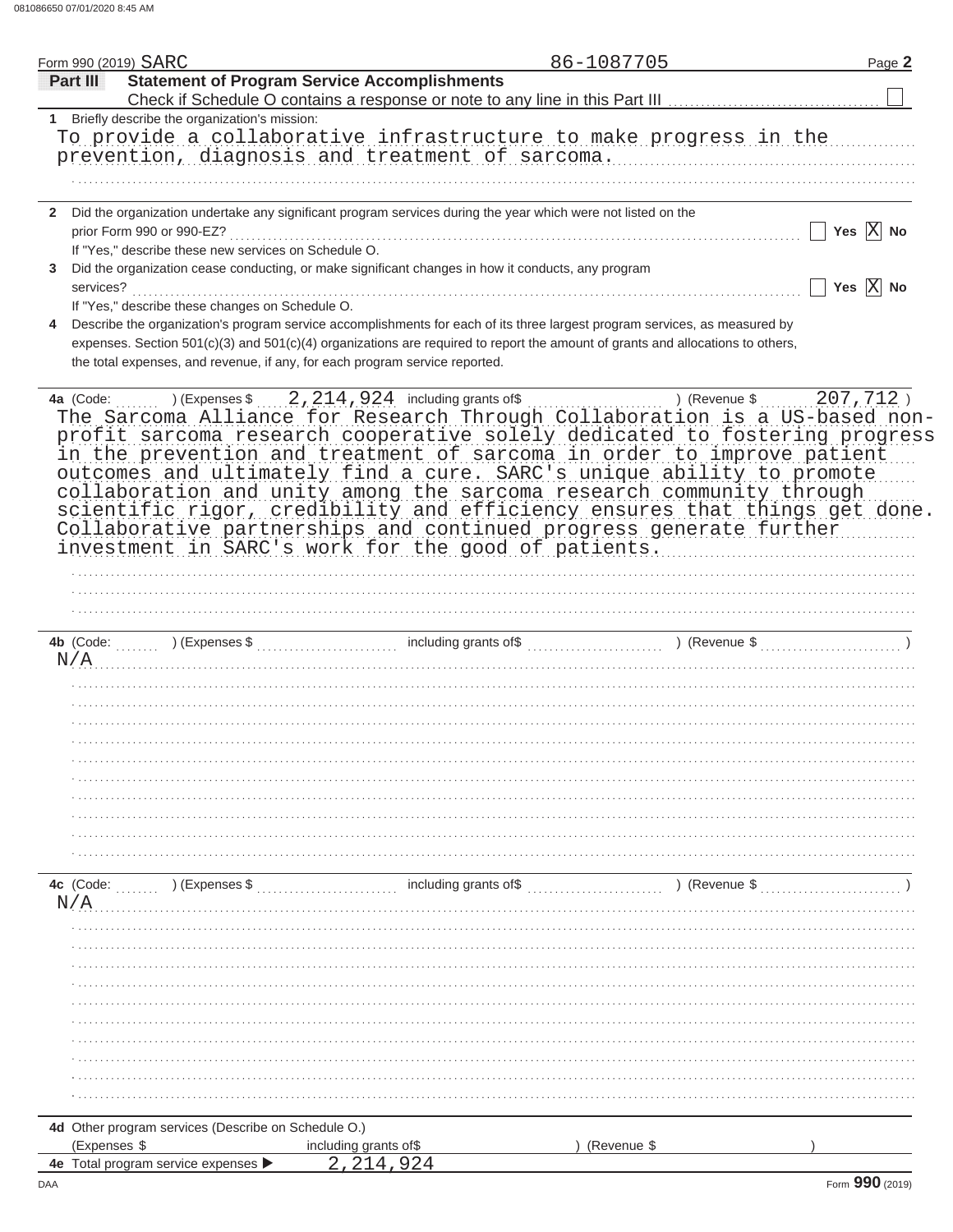|             | <b>Checklist of Required Schedules</b><br>Part IV                                                                                                                                               |                 |   |                 |
|-------------|-------------------------------------------------------------------------------------------------------------------------------------------------------------------------------------------------|-----------------|---|-----------------|
|             |                                                                                                                                                                                                 |                 |   | Yes No          |
| 1           | Is the organization described in section 501(c)(3) or $4947(a)(1)$ (other than a private foundation)? If "Yes,"                                                                                 |                 |   |                 |
|             | complete Schedule A                                                                                                                                                                             | 1               | Χ |                 |
| 2           | Is the organization required to complete Schedule B, Schedule of Contributors (see instructions)?                                                                                               | $\overline{2}$  | Χ |                 |
| 3           | Did the organization engage in direct or indirect political campaign activities on behalf of or in opposition to                                                                                |                 |   |                 |
|             | candidates for public office? If "Yes," complete Schedule C, Part I                                                                                                                             | 3               |   | Χ               |
| 4           | Section 501(c)(3) organizations. Did the organization engage in lobbying activities, or have a section 501(h)                                                                                   |                 |   |                 |
|             |                                                                                                                                                                                                 | 4               |   | Χ               |
| 5           | Is the organization a section $501(c)(4)$ , $501(c)(5)$ , or $501(c)(6)$ organization that receives membership dues,                                                                            |                 |   |                 |
|             | assessments, or similar amounts as defined in Revenue Procedure 98-19? If "Yes," complete Schedule C, Part III                                                                                  | 5               |   | Χ               |
| 6           | Did the organization maintain any donor advised funds or any similar funds or accounts for which donors                                                                                         |                 |   |                 |
|             | have the right to provide advice on the distribution or investment of amounts in such funds or accounts? If                                                                                     |                 |   |                 |
|             | "Yes," complete Schedule D, Part I                                                                                                                                                              | 6               |   | Χ               |
| 7           | Did the organization receive or hold a conservation easement, including easements to preserve open space,                                                                                       |                 |   |                 |
|             | the environment, historic land areas, or historic structures? If "Yes," complete Schedule D, Part II                                                                                            |                 |   | Χ               |
|             |                                                                                                                                                                                                 | 7               |   |                 |
| 8           | Did the organization maintain collections of works of art, historical treasures, or other similar assets? If "Yes,"                                                                             |                 |   |                 |
|             |                                                                                                                                                                                                 | 8               |   | Χ               |
| 9           | Did the organization report an amount in Part X, line 21, for escrow or custodial account liability, serve as a                                                                                 |                 |   |                 |
|             | custodian for amounts not listed in Part X; or provide credit counseling, debt management, credit repair, or                                                                                    |                 |   |                 |
|             | debt negotiation services? If "Yes," complete Schedule D, Part IV                                                                                                                               | 9               |   | Χ               |
| 10          | Did the organization, directly or through a related organization, hold assets in donor-restricted endowments                                                                                    |                 |   |                 |
|             | or in quasi endowments? If "Yes," complete Schedule D, Part V                                                                                                                                   | 10              |   | Χ               |
| 11          | If the organization's answer to any of the following questions is "Yes," then complete Schedule D, Parts VI,                                                                                    |                 |   |                 |
|             | VII, VIII, IX, or X as applicable.                                                                                                                                                              |                 |   |                 |
| a           | Did the organization report an amount for land, buildings, and equipment in Part X, line 10? If "Yes,"                                                                                          |                 |   |                 |
|             | complete Schedule D, Part VI                                                                                                                                                                    | 11a             | Χ |                 |
|             | <b>b</b> Did the organization report an amount for investments-other securities in Part X, line 12, that is 5% or more                                                                          |                 |   |                 |
|             |                                                                                                                                                                                                 | 11 <sub>b</sub> |   | Χ               |
| C           | Did the organization report an amount for investments—program related in Part X, line 13, that is 5% or more                                                                                    |                 |   |                 |
|             |                                                                                                                                                                                                 | 11c             |   | Χ               |
|             | d Did the organization report an amount for other assets in Part X, line 15, that is 5% or more of its total assets                                                                             |                 |   |                 |
|             | reported in Part X, line 16? If "Yes," complete Schedule D, Part IX                                                                                                                             | 11d             |   | Χ               |
|             | e Did the organization report an amount for other liabilities in Part X, line 25? If "Yes," complete Schedule D, Part X                                                                         | 11e             |   | X               |
| f           | Did the organization's separate or consolidated financial statements for the tax year include a footnote that addresses                                                                         |                 |   |                 |
|             | the organization's liability for uncertain tax positions under FIN 48 (ASC 740)? If "Yes," complete Schedule D, Part X                                                                          | 11f             |   | Χ               |
|             | 12a Did the organization obtain separate, independent audited financial statements for the tax year? If "Yes," complete                                                                         |                 |   |                 |
|             |                                                                                                                                                                                                 | 12a             | Χ |                 |
| $\mathbf b$ | Was the organization included in consolidated, independent audited financial statements for the tax year? If                                                                                    |                 |   |                 |
|             | "Yes," and if the organization answered "No" to line 12a, then completing Schedule D, Parts XI and XII is optional                                                                              | 12 <sub>b</sub> |   | Χ               |
| 13          |                                                                                                                                                                                                 | 13              |   | Χ               |
| 14a         | Did the organization maintain an office, employees, or agents outside of the United States? [1] [1] Did the organization maintain an office, employees, or agents outside of the United States? | 14a             |   | Χ               |
| b           | Did the organization have aggregate revenues or expenses of more than \$10,000 from grantmaking,                                                                                                |                 |   |                 |
|             | fundraising, business, investment, and program service activities outside the United States, or aggregate                                                                                       |                 |   |                 |
|             | foreign investments valued at \$100,000 or more? If "Yes," complete Schedule F, Parts I and IV [[[[[[[[[[[[[[[                                                                                  | 14b             |   | Χ               |
| 15          | Did the organization report on Part IX, column (A), line 3, more than \$5,000 of grants or other assistance to or                                                                               |                 |   |                 |
|             | for any foreign organization? If "Yes," complete Schedule F, Parts II and IV                                                                                                                    | 15              |   | Χ               |
| 16          | Did the organization report on Part IX, column (A), line 3, more than \$5,000 of aggregate grants or other                                                                                      |                 |   |                 |
|             | assistance to or for foreign individuals? If "Yes," complete Schedule F, Parts III and IV                                                                                                       | 16              |   | Χ               |
| 17          | Did the organization report a total of more than \$15,000 of expenses for professional fundraising services on                                                                                  |                 |   |                 |
|             |                                                                                                                                                                                                 | 17              |   | Χ               |
| 18          | Did the organization report more than \$15,000 total of fundraising event gross income and contributions on                                                                                     |                 |   |                 |
|             | Part VIII, lines 1c and 8a? If "Yes," complete Schedule G, Part II                                                                                                                              | 18              |   | Χ               |
| 19          | Did the organization report more than \$15,000 of gross income from gaming activities on Part VIII, line 9a?                                                                                    |                 |   |                 |
|             |                                                                                                                                                                                                 | 19              |   | Χ               |
| <b>20a</b>  |                                                                                                                                                                                                 | 20a             |   | Χ               |
| b           |                                                                                                                                                                                                 | 20 <sub>b</sub> |   |                 |
| 21          | Did the organization report more than \$5,000 of grants or other assistance to any domestic organization or                                                                                     |                 |   |                 |
|             |                                                                                                                                                                                                 | 21              |   | X               |
| DAA         |                                                                                                                                                                                                 |                 |   | Form 990 (2019) |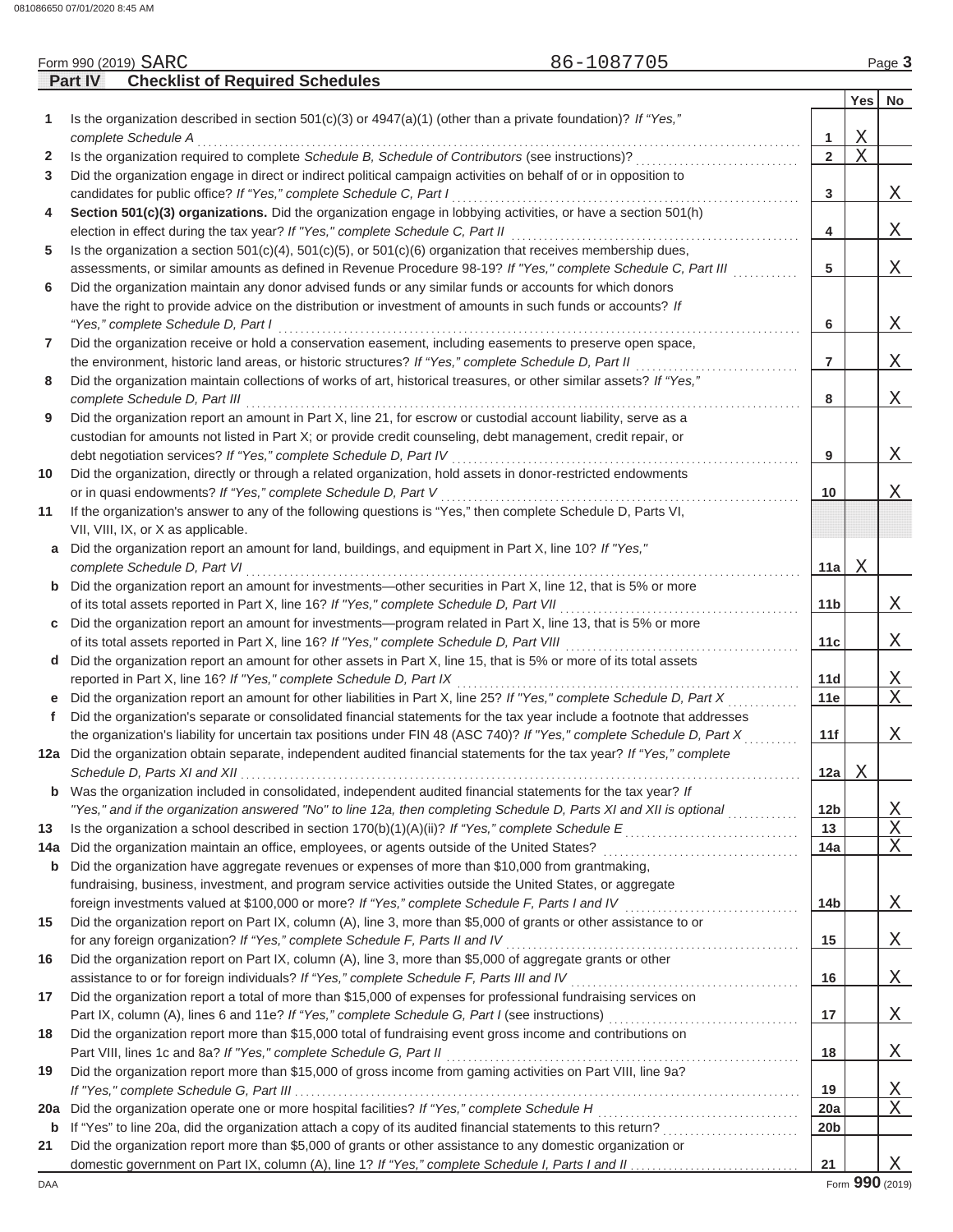|             | <b>Checklist of Required Schedules (continued)</b><br>Part IV                                                                                           |                 |            |                          |
|-------------|---------------------------------------------------------------------------------------------------------------------------------------------------------|-----------------|------------|--------------------------|
|             |                                                                                                                                                         |                 | <b>Yes</b> | <b>No</b>                |
| 22          | Did the organization report more than \$5,000 of grants or other assistance to or for domestic individuals on                                           |                 |            |                          |
|             |                                                                                                                                                         | 22              |            | Χ                        |
| 23          | Did the organization answer "Yes" to Part VII, Section A, line 3, 4, or 5 about compensation of the                                                     |                 |            |                          |
|             | organization's current and former officers, directors, trustees, key employees, and highest compensated                                                 |                 |            |                          |
|             | employees? If "Yes," complete Schedule J                                                                                                                | 23              | Χ          |                          |
|             | 24a Did the organization have a tax-exempt bond issue with an outstanding principal amount of more than                                                 |                 |            |                          |
|             | \$100,000 as of the last day of the year, that was issued after December 31, 2002? If "Yes," answer lines 24b                                           |                 |            |                          |
|             | through 24d and complete Schedule K. If "No," go to line 25a                                                                                            | 24a             |            | X                        |
| b           | Did the organization invest any proceeds of tax-exempt bonds beyond a temporary period exception?                                                       | 24 <sub>b</sub> |            |                          |
|             | Did the organization maintain an escrow account other than a refunding escrow at any time during the year                                               |                 |            |                          |
| c           |                                                                                                                                                         | 24c             |            |                          |
|             | to defease any tax-exempt bonds?                                                                                                                        |                 |            |                          |
|             | d Did the organization act as an "on behalf of" issuer for bonds outstanding at any time during the year?                                               | 24d             |            |                          |
|             | 25a Section 501(c)(3), 501(c)(4), and 501(c)(29) organizations. Did the organization engage in an excess benefit                                        |                 |            |                          |
|             | transaction with a disqualified person during the year? If "Yes," complete Schedule L, Part I                                                           | 25a             |            | Χ                        |
| b           | Is the organization aware that it engaged in an excess benefit transaction with a disqualified person in a prior                                        |                 |            |                          |
|             | year, and that the transaction has not been reported on any of the organization's prior Forms 990 or 990-EZ?                                            |                 |            |                          |
|             | If "Yes," complete Schedule L, Part I                                                                                                                   | 25 <sub>b</sub> |            | Χ                        |
| 26          | Did the organization report any amount on Part X, line 5 or 22, for receivables from or payables to any current                                         |                 |            |                          |
|             | or former officer, director, trustee, key employee, creator or founder, substantial contributor, or 35%                                                 |                 |            |                          |
|             | controlled entity or family member of any of these persons? If "Yes," complete Schedule L, Part II                                                      | 26              |            | Χ                        |
| 27          | Did the organization provide a grant or other assistance to any current or former officer, director, trustee, key                                       |                 |            |                          |
|             | employee, creator or founder, substantial contributor or employee thereof, a grant selection committee                                                  |                 |            |                          |
|             | member, or to a 35% controlled entity (including an employee thereof) or family member of any of these                                                  |                 |            |                          |
|             | persons? If "Yes," complete Schedule L, Part III                                                                                                        | 27              |            | Χ                        |
| 28          | Was the organization a party to a business transaction with one of the following parties (see Schedule L, Part                                          |                 |            |                          |
|             | IV instructions, for applicable filing thresholds, conditions, and exceptions):                                                                         |                 |            |                          |
| a           | A current or former officer, director, trustee, key employee, creator or founder, or substantial contributor? If                                        |                 |            |                          |
|             | "Yes," complete Schedule L, Part IV                                                                                                                     | 28a             |            | Χ                        |
| $\mathbf b$ | A family member of any individual described in line 28a? If "Yes," complete Schedule L, Part IV                                                         | 28b             |            | $\mathbf{X}$             |
| С           | A 35% controlled entity of one or more individuals and/or organizations described in lines 28a or 28b? If                                               |                 |            |                          |
|             | "Yes," complete Schedule L, Part IV                                                                                                                     | 28 <sub>c</sub> |            | Χ                        |
| 29          | Did the organization receive more than \$25,000 in non-cash contributions? If "Yes," complete Schedule M                                                | 29              |            | $\mathbf X$              |
| 30          | Did the organization receive contributions of art, historical treasures, or other similar assets, or qualified                                          |                 |            |                          |
|             | conservation contributions? If "Yes," complete Schedule M                                                                                               | 30              |            | Χ                        |
| 31          | Did the organization liquidate, terminate, or dissolve and cease operations? If "Yes," complete Schedule N, Part I                                      | 31              |            | X                        |
| 32          | Did the organization sell, exchange, dispose of, or transfer more than 25% of its net assets? If "Yes,"                                                 |                 |            |                          |
|             | complete Schedule N, Part II                                                                                                                            | 32              |            | Χ                        |
| 33          | Did the organization own 100% of an entity disregarded as separate from the organization under Regulations                                              |                 |            |                          |
|             | sections 301.7701-2 and 301.7701-3? If "Yes," complete Schedule R, Part I                                                                               | 33              |            | Χ                        |
|             | Was the organization related to any tax-exempt or taxable entity? If "Yes," complete Schedule R, Part II, III,                                          |                 |            |                          |
| 34          |                                                                                                                                                         | 34              |            |                          |
|             | or IV, and Part V, line 1                                                                                                                               |                 |            | <u>X</u><br>$\mathbf{X}$ |
| 35a         |                                                                                                                                                         | 35a             |            |                          |
| b           | If "Yes" to line 35a, did the organization receive any payment from or engage in any transaction with a                                                 |                 |            |                          |
|             |                                                                                                                                                         | 35 <sub>b</sub> |            |                          |
| 36          | Section 501(c)(3) organizations. Did the organization make any transfers to an exempt non-charitable                                                    |                 |            |                          |
|             | related organization? If "Yes," complete Schedule R, Part V, line 2                                                                                     | 36              |            | Χ                        |
| 37          | Did the organization conduct more than 5% of its activities through an entity that is not a related organization                                        |                 |            |                          |
|             | and that is treated as a partnership for federal income tax purposes? If "Yes," complete Schedule R, Part VI<br>.                                       | 37              |            | X                        |
| 38          | Did the organization complete Schedule O and provide explanations in Schedule O for Part VI, lines 11b and                                              |                 |            |                          |
|             | 19? Note: All Form 990 filers are required to complete Schedule O.                                                                                      | 38              | Χ          |                          |
|             | <b>Statements Regarding Other IRS Filings and Tax Compliance</b><br><b>Part V</b>                                                                       |                 |            |                          |
|             | Check if Schedule O contains a response or note to any line in this Part V.                                                                             |                 |            |                          |
|             |                                                                                                                                                         |                 | Yes        | No                       |
| 1a          | 16<br>Enter the number reported in Box 3 of Form 1096. Enter -0- if not applicable<br>1a                                                                |                 |            |                          |
| b           | $\Omega$<br>Enter the number of Forms W-2G included in line 1a. Enter -0- if not applicable [1] [1] [1] [1] Enter the number of Forms<br>1 <sub>b</sub> |                 |            |                          |
| с           | Did the organization comply with backup withholding rules for reportable payments to vendors and                                                        |                 |            |                          |
|             |                                                                                                                                                         | 1c              |            |                          |
| DAA         |                                                                                                                                                         |                 |            | Form 990 (2019)          |

Form 990 (2019) SARC **Page 4 120 and 2019 Page 4 86-1087705 Page 4** SARC 86-1087705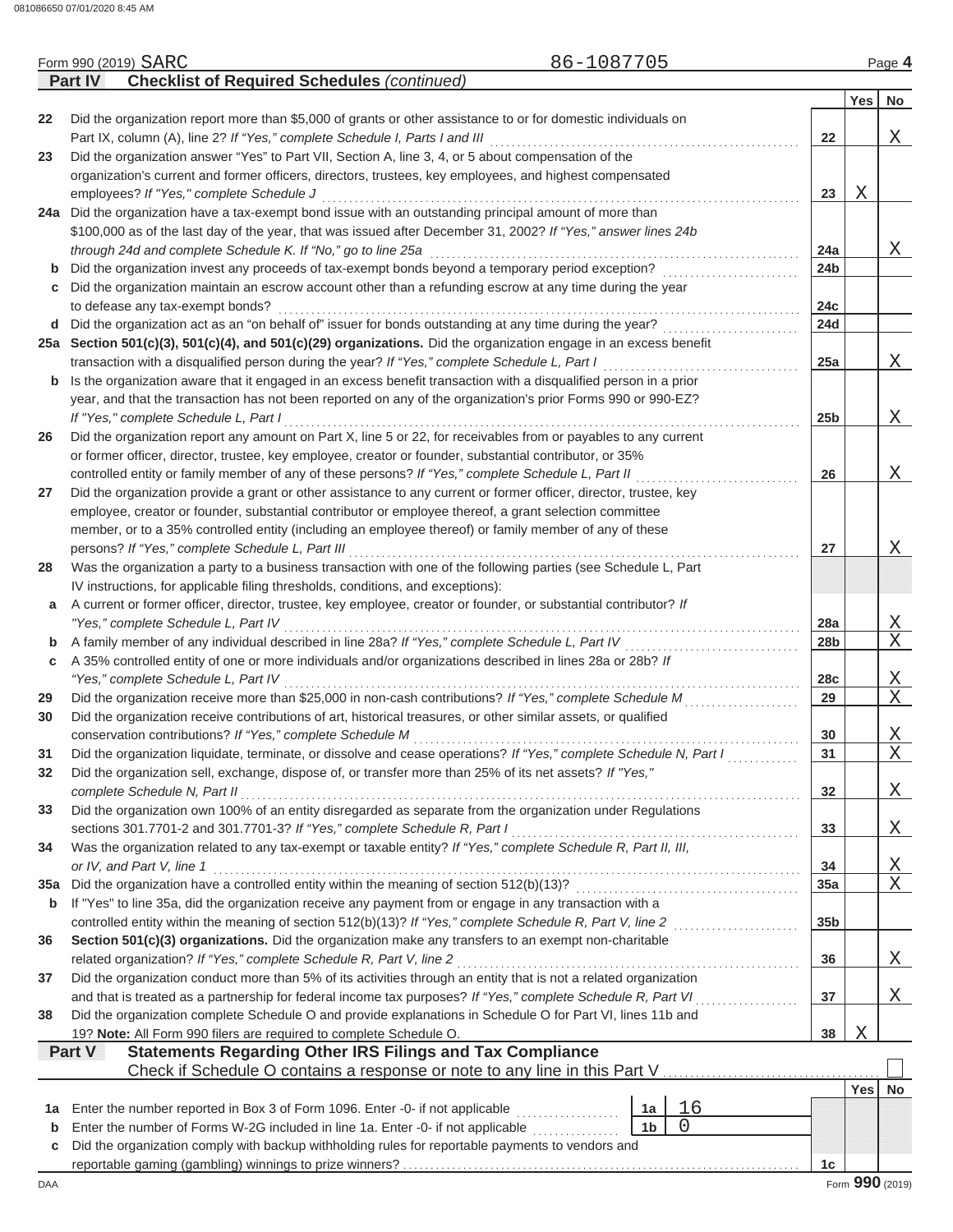|             |                                                                                                                                    | Form 990 (2019) SARC                                                                                                                         | 86-1087705 |                        |                |   | Page 5                  |  |  |  |
|-------------|------------------------------------------------------------------------------------------------------------------------------------|----------------------------------------------------------------------------------------------------------------------------------------------|------------|------------------------|----------------|---|-------------------------|--|--|--|
|             | <b>Part V</b>                                                                                                                      | Statements Regarding Other IRS Filings and Tax Compliance (continued)                                                                        |            |                        |                |   |                         |  |  |  |
|             |                                                                                                                                    |                                                                                                                                              |            |                        |                |   | Yes No                  |  |  |  |
|             |                                                                                                                                    | 2a Enter the number of employees reported on Form W-3, Transmittal of Wage and Tax                                                           |            |                        |                |   |                         |  |  |  |
|             |                                                                                                                                    | Statements, filed for the calendar year ending with or within the year covered by this return                                                |            | 14<br>2a               |                |   |                         |  |  |  |
| b           |                                                                                                                                    | If at least one is reported on line 2a, did the organization file all required federal employment tax returns?                               |            |                        | 2 <sub>b</sub> | X |                         |  |  |  |
|             |                                                                                                                                    | Note: If the sum of lines 1a and 2a is greater than 250, you may be required to e-file (see instructions)                                    |            |                        |                |   |                         |  |  |  |
| За          |                                                                                                                                    | Did the organization have unrelated business gross income of \$1,000 or more during the year?                                                |            |                        | 3a             |   | Χ                       |  |  |  |
| b           |                                                                                                                                    | If "Yes," has it filed a Form 990-T for this year? If "No" to line 3b, provide an explanation on Schedule O                                  |            |                        | 3 <sub>b</sub> |   |                         |  |  |  |
| 4a          |                                                                                                                                    | At any time during the calendar year, did the organization have an interest in, or a signature or other authority over,                      |            |                        |                |   |                         |  |  |  |
|             |                                                                                                                                    | a financial account in a foreign country (such as a bank account, securities account, or other financial account)?                           |            |                        | 4a             |   | Χ                       |  |  |  |
| b           |                                                                                                                                    | If "Yes," enter the name of the foreign country ▶                                                                                            |            |                        |                |   |                         |  |  |  |
|             |                                                                                                                                    | See instructions for filing requirements for FinCEN Form 114, Report of Foreign Bank and Financial Accounts (FBAR).                          |            |                        |                |   |                         |  |  |  |
| 5а          |                                                                                                                                    |                                                                                                                                              |            |                        | 5a             |   | $\overline{\mathrm{X}}$ |  |  |  |
| b           |                                                                                                                                    |                                                                                                                                              |            |                        | 5 <sub>b</sub> |   | Χ                       |  |  |  |
| с           |                                                                                                                                    | If "Yes" to line 5a or 5b, did the organization file Form 8886-T?                                                                            |            |                        | 5c             |   |                         |  |  |  |
| 6а          |                                                                                                                                    | Does the organization have annual gross receipts that are normally greater than \$100,000, and did the                                       |            |                        |                |   |                         |  |  |  |
|             |                                                                                                                                    | organization solicit any contributions that were not tax deductible as charitable contributions?                                             |            |                        | 6a             |   | Χ                       |  |  |  |
| b           | If "Yes," did the organization include with every solicitation an express statement that such contributions or                     |                                                                                                                                              |            |                        |                |   |                         |  |  |  |
|             |                                                                                                                                    | gifts were not tax deductible?                                                                                                               |            |                        | 6b             |   |                         |  |  |  |
| 7           |                                                                                                                                    | Organizations that may receive deductible contributions under section 170(c).                                                                |            |                        |                |   |                         |  |  |  |
| а           |                                                                                                                                    | Did the organization receive a payment in excess of \$75 made partly as a contribution and partly for goods                                  |            |                        |                |   |                         |  |  |  |
|             |                                                                                                                                    | and services provided to the payor?                                                                                                          |            |                        | 7a             |   | Χ                       |  |  |  |
| b           |                                                                                                                                    | If "Yes," did the organization notify the donor of the value of the goods or services provided?                                              |            |                        | 7b             |   |                         |  |  |  |
| С           |                                                                                                                                    | Did the organization sell, exchange, or otherwise dispose of tangible personal property for which it was                                     |            |                        |                |   |                         |  |  |  |
|             |                                                                                                                                    |                                                                                                                                              |            |                        | 7c             |   | Χ                       |  |  |  |
| d           | 7d<br>If "Yes," indicate the number of Forms 8282 filed during the year<br>[[[[[[[[[[[[[]]]]]                                      |                                                                                                                                              |            |                        |                |   |                         |  |  |  |
| е           | Did the organization receive any funds, directly or indirectly, to pay premiums on a personal benefit contract?                    |                                                                                                                                              |            |                        |                |   |                         |  |  |  |
| f           | Did the organization, during the year, pay premiums, directly or indirectly, on a personal benefit contract?                       |                                                                                                                                              |            |                        |                |   |                         |  |  |  |
| g           | If the organization received a contribution of qualified intellectual property, did the organization file Form 8899 as required?   |                                                                                                                                              |            |                        |                |   |                         |  |  |  |
| h           | If the organization received a contribution of cars, boats, airplanes, or other vehicles, did the organization file a Form 1098-C? |                                                                                                                                              |            |                        |                |   |                         |  |  |  |
| 8           |                                                                                                                                    | Sponsoring organizations maintaining donor advised funds. Did a donor advised fund maintained by the                                         |            |                        |                |   |                         |  |  |  |
|             |                                                                                                                                    | sponsoring organization have excess business holdings at any time during the year?                                                           |            |                        | 8              |   |                         |  |  |  |
| 9           |                                                                                                                                    | Sponsoring organizations maintaining donor advised funds.                                                                                    |            |                        |                |   |                         |  |  |  |
| а           |                                                                                                                                    | Did the sponsoring organization make any taxable distributions under section 4966?                                                           |            |                        | 9a             |   |                         |  |  |  |
| b           |                                                                                                                                    | Did the sponsoring organization make a distribution to a donor, donor advisor, or related person?<br>Section 501(c)(7) organizations. Enter: |            |                        | 9 <sub>b</sub> |   |                         |  |  |  |
| 10          |                                                                                                                                    |                                                                                                                                              |            |                        |                |   |                         |  |  |  |
| a<br>b      |                                                                                                                                    | Gross receipts, included on Form 990, Part VIII, line 12, for public use of club facilities                                                  |            | 10a<br>10 <sub>b</sub> |                |   |                         |  |  |  |
|             |                                                                                                                                    | Section 501(c)(12) organizations. Enter:                                                                                                     |            |                        |                |   |                         |  |  |  |
| 11<br>a     |                                                                                                                                    |                                                                                                                                              |            | 11a                    |                |   |                         |  |  |  |
| b           |                                                                                                                                    | Gross income from other sources (Do not net amounts due or paid to other sources                                                             |            |                        |                |   |                         |  |  |  |
|             |                                                                                                                                    | against amounts due or received from them.)                                                                                                  |            | 11 <sub>b</sub>        |                |   |                         |  |  |  |
| 12a         |                                                                                                                                    | Section 4947(a)(1) non-exempt charitable trusts. Is the organization filing Form 990 in lieu of Form 1041?                                   |            |                        | 12a            |   |                         |  |  |  |
| b           |                                                                                                                                    | If "Yes," enter the amount of tax-exempt interest received or accrued during the year                                                        |            | 12 <sub>b</sub>        |                |   |                         |  |  |  |
| 13          |                                                                                                                                    | Section 501(c)(29) qualified nonprofit health insurance issuers.                                                                             |            |                        |                |   |                         |  |  |  |
| а           |                                                                                                                                    | Is the organization licensed to issue qualified health plans in more than one state?                                                         |            |                        | 13a            |   |                         |  |  |  |
|             |                                                                                                                                    | Note: See the instructions for additional information the organization must report on Schedule O.                                            |            |                        |                |   |                         |  |  |  |
| $\mathbf b$ |                                                                                                                                    | Enter the amount of reserves the organization is required to maintain by the states in which                                                 |            |                        |                |   |                         |  |  |  |
|             |                                                                                                                                    |                                                                                                                                              |            | 13 <sub>b</sub>        |                |   |                         |  |  |  |
| с           |                                                                                                                                    | Enter the amount of reserves on hand                                                                                                         |            | 13 <sub>c</sub>        |                |   |                         |  |  |  |
| 14a         |                                                                                                                                    |                                                                                                                                              |            |                        | 14a            |   | Χ                       |  |  |  |
| b           |                                                                                                                                    | If "Yes," has it filed a Form 720 to report these payments? If "No," provide an explanation on Schedule O                                    |            |                        | 14b            |   |                         |  |  |  |
| 15          |                                                                                                                                    | Is the organization subject to the section 4960 tax on payment(s) of more than \$1,000,000 in remuneration or                                |            |                        |                |   |                         |  |  |  |
|             |                                                                                                                                    | excess parachute payment(s) during the year?                                                                                                 |            |                        | 15             |   | Χ                       |  |  |  |
|             |                                                                                                                                    | If "Yes," see instructions and file Form 4720, Schedule N.                                                                                   |            |                        |                |   |                         |  |  |  |
| 16          |                                                                                                                                    | Is the organization an educational institution subject to the section 4968 excise tax on net investment income?                              |            |                        | 16             |   | Χ                       |  |  |  |
|             |                                                                                                                                    | If "Yes," complete Form 4720, Schedule O.                                                                                                    |            |                        |                |   |                         |  |  |  |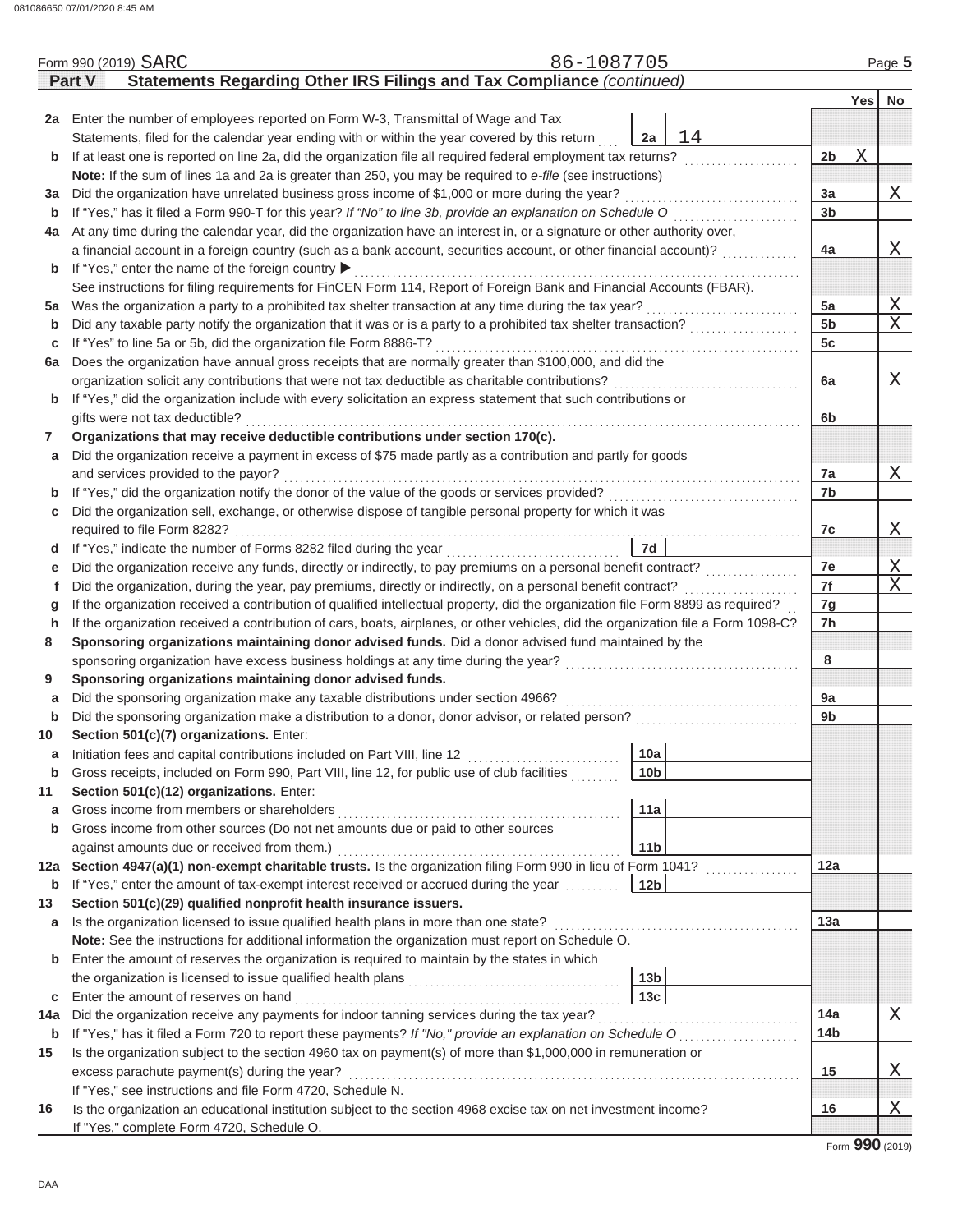|     | Form 990 (2019) SARC |                                                                                                                                     |                                      |                           | 86-1087705                    |          |    |   |                 |            | Page 6                |
|-----|----------------------|-------------------------------------------------------------------------------------------------------------------------------------|--------------------------------------|---------------------------|-------------------------------|----------|----|---|-----------------|------------|-----------------------|
|     | <b>Part VI</b>       | Governance, Management, and Disclosure For each "Yes" response to lines 2 through 7b below, and for a "No"                          |                                      |                           |                               |          |    |   |                 |            |                       |
|     |                      | response to line 8a, 8b, or 10b below, describe the circumstances, processes, or changes on Schedule O. See instructions.           |                                      |                           |                               |          |    |   |                 |            |                       |
|     |                      |                                                                                                                                     |                                      |                           |                               |          |    |   |                 |            | X                     |
|     |                      | <b>Section A. Governing Body and Management</b>                                                                                     |                                      |                           |                               |          |    |   |                 |            |                       |
|     |                      |                                                                                                                                     |                                      |                           |                               |          |    |   |                 | <b>Yes</b> | No                    |
|     |                      | 1a Enter the number of voting members of the governing body at the end of the tax year                                              |                                      |                           |                               |          | 1a | 8 |                 |            |                       |
|     |                      | If there are material differences in voting rights among members of the governing body, or                                          |                                      |                           |                               |          |    |   |                 |            |                       |
|     |                      | if the governing body delegated broad authority to an executive committee or similar                                                |                                      |                           |                               |          |    |   |                 |            |                       |
|     |                      | committee, explain on Schedule O.                                                                                                   |                                      |                           |                               |          |    |   |                 |            |                       |
| b   |                      | Enter the number of voting members included on line 1a, above, who are independent                                                  |                                      |                           |                               |          | 1b |   |                 |            |                       |
| 2   |                      | Did any officer, director, trustee, or key employee have a family relationship or a business relationship with                      |                                      |                           |                               |          |    |   |                 |            |                       |
|     |                      | any other officer, director, trustee, or key employee?                                                                              |                                      |                           |                               |          |    |   | $\mathbf{2}$    |            | Χ                     |
| 3   |                      | Did the organization delegate control over management duties customarily performed by or under the direct                           |                                      |                           |                               |          |    |   |                 |            |                       |
|     |                      | supervision of officers, directors, trustees, or key employees to a management company or other person?                             |                                      |                           |                               |          |    |   | 3               |            | X                     |
| 4   |                      | Did the organization make any significant changes to its governing documents since the prior Form 990 was filed?                    |                                      |                           |                               |          |    |   | 4               |            | $\overline{\text{X}}$ |
| 5   |                      | Did the organization become aware during the year of a significant diversion of the organization's assets?                          |                                      |                           |                               |          |    |   | 5               |            | $\overline{\text{X}}$ |
| 6   |                      | Did the organization have members or stockholders?                                                                                  |                                      |                           |                               |          |    |   | 6               |            | $\overline{X}$        |
| 7a  |                      | Did the organization have members, stockholders, or other persons who had the power to elect or appoint                             |                                      |                           |                               |          |    |   |                 |            |                       |
|     |                      | one or more members of the governing body?                                                                                          |                                      |                           |                               |          |    |   | 7a              |            | Χ                     |
| b   |                      | Are any governance decisions of the organization reserved to (or subject to approval by) members,                                   |                                      |                           |                               |          |    |   |                 |            |                       |
|     |                      | stockholders, or persons other than the governing body?                                                                             |                                      |                           |                               |          |    |   | 7b              |            | Χ                     |
| 8   |                      | Did the organization contemporaneously document the meetings held or written actions undertaken during the year by the following:   |                                      |                           |                               |          |    |   |                 |            |                       |
| a   |                      | The governing body?                                                                                                                 |                                      |                           |                               |          |    |   | 8a              | Χ          |                       |
| b   |                      | Each committee with authority to act on behalf of the governing body?                                                               |                                      |                           |                               |          |    |   | 8b              | X          |                       |
| 9   |                      | Is there any officer, director, trustee, or key employee listed in Part VII, Section A, who cannot be reached at                    |                                      |                           |                               |          |    |   |                 |            |                       |
|     |                      |                                                                                                                                     |                                      |                           |                               |          |    |   | 9               |            | Χ                     |
|     |                      | Section B. Policies (This Section B requests information about policies not required by the Internal Revenue Code.)                 |                                      |                           |                               |          |    |   |                 |            |                       |
|     |                      |                                                                                                                                     |                                      |                           |                               |          |    |   |                 | Yesl       | No                    |
|     |                      | 10a Did the organization have local chapters, branches, or affiliates?                                                              |                                      |                           |                               |          |    |   | 10a             |            | Χ                     |
| b   |                      | If "Yes," did the organization have written policies and procedures governing the activities of such chapters,                      |                                      |                           |                               |          |    |   |                 |            |                       |
|     |                      | affiliates, and branches to ensure their operations are consistent with the organization's exempt purposes?                         |                                      |                           |                               |          |    |   | 10 <sub>b</sub> |            |                       |
|     |                      | 11a Has the organization provided a complete copy of this Form 990 to all members of its governing body before filing the form?     |                                      |                           |                               |          |    |   | 11a             | X          |                       |
| b   |                      | Describe in Schedule O the process, if any, used by the organization to review this Form 990.                                       |                                      |                           |                               |          |    |   |                 |            |                       |
| 12a |                      | Did the organization have a written conflict of interest policy? If "No," go to line 13                                             |                                      |                           |                               |          |    |   | 12a             | Χ          |                       |
| b   |                      | Were officers, directors, or trustees, and key employees required to disclose annually interests that could give rise to conflicts? |                                      |                           |                               |          |    |   | 12 <sub>b</sub> | X          |                       |
| С   |                      | Did the organization regularly and consistently monitor and enforce compliance with the policy? If "Yes,"                           |                                      |                           |                               |          |    |   |                 |            |                       |
|     |                      | describe in Schedule O how this was done                                                                                            |                                      |                           |                               |          |    |   | 12c             | Χ          |                       |
| 13  |                      | Did the organization have a written whistleblower policy?                                                                           |                                      |                           |                               |          |    |   | 13              | Χ          |                       |
| 14  |                      | Did the organization have a written document retention and destruction policy?                                                      |                                      |                           |                               |          |    |   | 14              | X          |                       |
| 15  |                      | Did the process for determining compensation of the following persons include a review and approval by                              |                                      |                           |                               |          |    |   |                 |            |                       |
|     |                      | independent persons, comparability data, and contemporaneous substantiation of the deliberation and decision?                       |                                      |                           |                               |          |    |   |                 |            |                       |
| a   |                      |                                                                                                                                     |                                      |                           |                               |          |    |   | 15a             | Χ          |                       |
| b   |                      | Other officers or key employees of the organization                                                                                 |                                      |                           |                               |          |    |   | 15 <sub>b</sub> | X          |                       |
|     |                      | If "Yes" to line 15a or 15b, describe the process in Schedule O (see instructions).                                                 |                                      |                           |                               |          |    |   |                 |            |                       |
|     |                      | 16a Did the organization invest in, contribute assets to, or participate in a joint venture or similar arrangement                  |                                      |                           |                               |          |    |   |                 |            |                       |
|     |                      | with a taxable entity during the year?                                                                                              |                                      |                           |                               |          |    |   | 16a             |            | Χ                     |
|     |                      | <b>b</b> If "Yes," did the organization follow a written policy or procedure requiring the organization to evaluate its             |                                      |                           |                               |          |    |   |                 |            |                       |
|     |                      | participation in joint venture arrangements under applicable federal tax law, and take steps to safeguard the                       |                                      |                           |                               |          |    |   |                 |            |                       |
|     |                      |                                                                                                                                     |                                      |                           |                               |          |    |   | 16 <sub>b</sub> |            |                       |
|     |                      | <b>Section C. Disclosure</b>                                                                                                        |                                      |                           |                               |          |    |   |                 |            |                       |
|     |                      |                                                                                                                                     |                                      |                           |                               |          |    |   |                 |            |                       |
| 17  |                      | List the states with which a copy of this Form 990 is required to be filed ▶ MI                                                     |                                      |                           |                               |          |    |   |                 |            |                       |
| 18  |                      | Section 6104 requires an organization to make its Forms 1023 (1024 or 1024-A, if applicable), 990, and 990-T (Section 501(c)        |                                      |                           |                               |          |    |   |                 |            |                       |
|     |                      | (3) s only) available for public inspection. Indicate how you made these available. Check all that apply.                           |                                      |                           |                               |          |    |   |                 |            |                       |
|     |                      | Own website                                                                                                                         | Another's website $ X $ Upon request |                           | Other (explain on Schedule O) |          |    |   |                 |            |                       |
| 19  |                      | Describe on Schedule O whether (and if so, how) the organization made its governing documents, conflict of interest policy, and     |                                      |                           |                               |          |    |   |                 |            |                       |
|     |                      | financial statements available to the public during the tax year.                                                                   |                                      |                           |                               |          |    |   |                 |            |                       |
| 20  |                      | State the name, address, and telephone number of the person who possesses the organization's books and records ▶                    |                                      |                           |                               |          |    |   |                 |            |                       |
|     | Denise Reinke        |                                                                                                                                     |                                      | 24 Frank Lloyd Wright Dr. |                               |          |    |   |                 |            |                       |
|     | Ann Arbor            |                                                                                                                                     |                                      |                           |                               | MI 48106 |    |   | 734-930-7600    |            |                       |
| DAA |                      |                                                                                                                                     |                                      |                           |                               |          |    |   |                 |            | Form 990 (2019)       |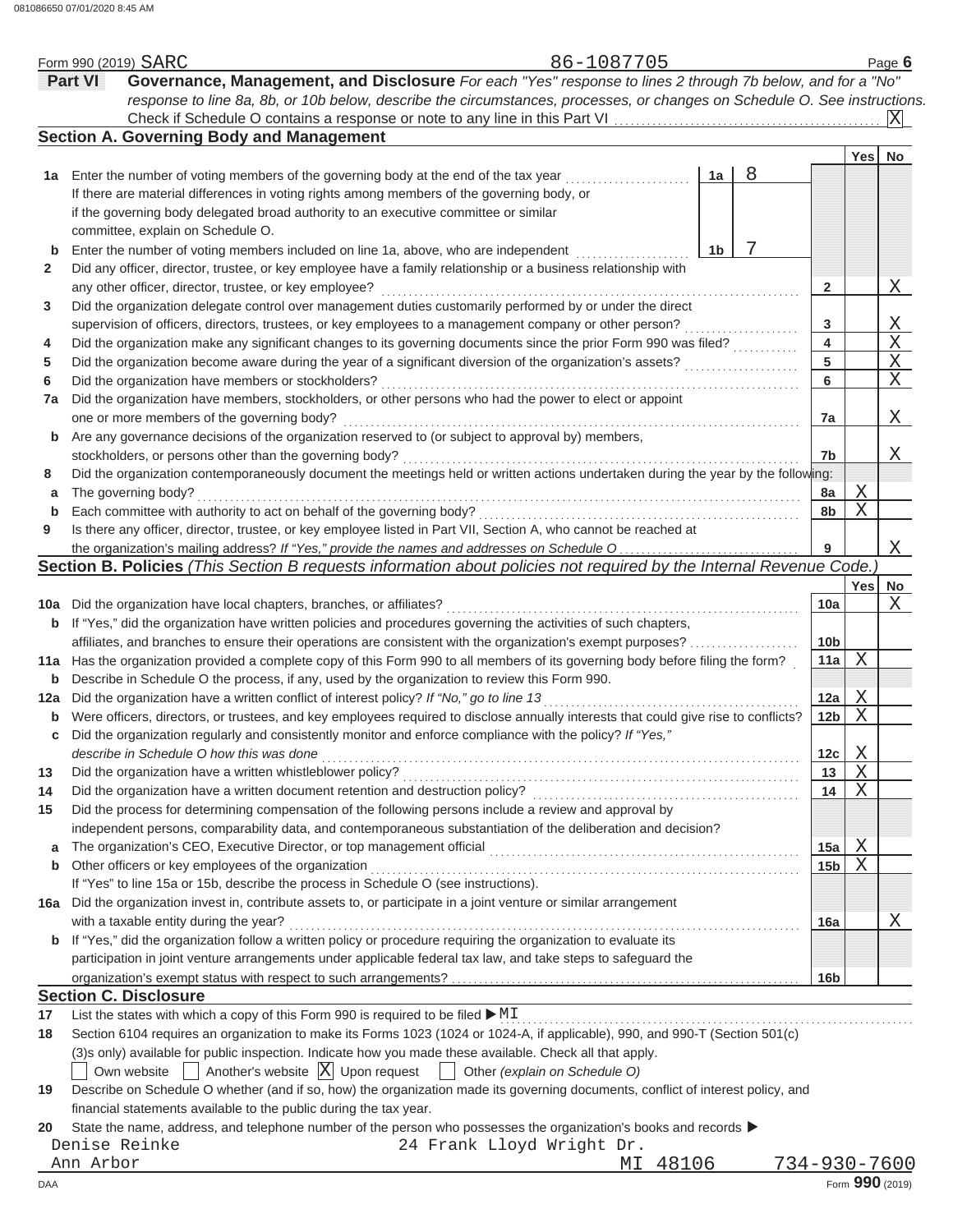|                          | Form 990 (2019) SARC                                                                                                                                                   | 86-1087705                                                                                                                                    | Page 7 |
|--------------------------|------------------------------------------------------------------------------------------------------------------------------------------------------------------------|-----------------------------------------------------------------------------------------------------------------------------------------------|--------|
|                          |                                                                                                                                                                        | Part VII Compensation of Officers, Directors, Trustees, Key Employees, Highest Compensated Employees, and                                     |        |
|                          | <b>Independent Contractors</b>                                                                                                                                         |                                                                                                                                               |        |
|                          |                                                                                                                                                                        | Check if Schedule O contains a response or note to any line in this Part VII                                                                  |        |
| Section A.               | Officers, Directors, Trustees, Key Employees, and Highest Compensated Employees                                                                                        |                                                                                                                                               |        |
| organization's tax year. | 1a Complete this table for all persons required to be listed. Report compensation for the calendar year ending with or within the                                      |                                                                                                                                               |        |
|                          | compensation. Enter -0- in columns $(D)$ , $(E)$ , and $(F)$ if no compensation was paid.                                                                              | • List all of the organization's <b>current</b> officers, directors, trustees (whether individuals or organizations), regardless of amount of |        |
|                          | • List all of the organization's current key employees, if any. See instructions for definition of "key employee."                                                     |                                                                                                                                               |        |
|                          | who received reportable compensation (Box 5 of Form W-2 and/or Box 7 of Form 1099-MISC) of more than \$100,000 from the<br>organization and any related organizations. | • List the organization's five current highest compensated employees (other than an officer, director, trustee, or key employee)              |        |
|                          | \$100,000 of reportable compensation from the organization and any related organizations.                                                                              | List all of the organization's former officers, key employees, and highest compensated employees who received more than                       |        |
|                          |                                                                                                                                                                        |                                                                                                                                               |        |

List all of the organization's **former directors or trustees** that received, in the capacity as a former director or trustee of the organization, more than \$10,000 of reportable compensation from the organization and any related organizations. See instructions for the order in which to list the persons above. **•**

Check this box if neither the organization nor any related organization compensated any current officer, director, or trustee.

| (A)<br>Name and title                     | (B)<br>Average<br>hours<br>per week<br>(list any<br>hours for |                                   |                       |             | (C)<br>Position | (do not check more than one<br>box, unless person is both an<br>officer and a director/trustee) | (D)<br>Reportable<br>compensation<br>from the<br>organization<br>(W-2/1099-MISC) | (E)<br>Reportable<br>compensation<br>from related<br>organizations<br>(W-2/1099-MISC) | (F)<br>Estimated amount<br>of other<br>compensation<br>from the<br>organization and |
|-------------------------------------------|---------------------------------------------------------------|-----------------------------------|-----------------------|-------------|-----------------|-------------------------------------------------------------------------------------------------|----------------------------------------------------------------------------------|---------------------------------------------------------------------------------------|-------------------------------------------------------------------------------------|
|                                           | related<br>organizations<br>below<br>dotted line)             | Individual trustee<br>or director | Institutional trustee | Officer     | Key employee    | Highest compensated<br>employee<br>Former                                                       |                                                                                  |                                                                                       | related organizations                                                               |
| (1) Denise Reinke<br>Pres/CEO/Intrm Chair | 40.00<br>0.00                                                 | $\mathbf X$                       |                       | $\rm X$     |                 |                                                                                                 | 226,062                                                                          | 0                                                                                     | 22,606                                                                              |
| (2) Ernest Conrad                         | 1.00                                                          |                                   |                       |             |                 |                                                                                                 |                                                                                  |                                                                                       |                                                                                     |
| Director<br>(3) Johnathon Fletcher        | 0.00                                                          | Χ                                 |                       |             |                 |                                                                                                 | 0                                                                                | 0                                                                                     | 0                                                                                   |
| Director                                  | 1.00<br>0.00                                                  | Χ                                 |                       |             |                 |                                                                                                 | 0                                                                                | 0                                                                                     | 0                                                                                   |
| (4) Eva Gallagher                         | 1.00                                                          |                                   |                       |             |                 |                                                                                                 |                                                                                  |                                                                                       |                                                                                     |
| Director<br>(5) Suso Platero              | 0.00<br>1.00                                                  | X                                 |                       |             |                 |                                                                                                 | 0                                                                                | 0                                                                                     | 0                                                                                   |
| Secretary<br>(6) Timothy Timmerman        | 0.00                                                          | X                                 |                       | $\mathbf X$ |                 |                                                                                                 | 0                                                                                | 0                                                                                     | 0                                                                                   |
| Treasurer                                 | 1.00<br>0.00                                                  | $\mathbf X$                       |                       | X           |                 |                                                                                                 | 0                                                                                | 0                                                                                     | 0                                                                                   |
| (7) Andrew Wagner<br>Director             | 1.00<br>0.00                                                  | $\mathbf X$                       |                       |             |                 |                                                                                                 | 0                                                                                | 0                                                                                     | 0                                                                                   |
| (8) Brigitte Widemann                     | 1.00                                                          |                                   |                       |             |                 |                                                                                                 |                                                                                  |                                                                                       |                                                                                     |
| Director<br>(9)                           | 0.00                                                          | $\mathbf X$                       |                       |             |                 |                                                                                                 | 0                                                                                | 0                                                                                     | 0                                                                                   |
|                                           |                                                               |                                   |                       |             |                 |                                                                                                 |                                                                                  |                                                                                       |                                                                                     |
| (10)                                      |                                                               |                                   |                       |             |                 |                                                                                                 |                                                                                  |                                                                                       |                                                                                     |
| (11)                                      |                                                               |                                   |                       |             |                 |                                                                                                 |                                                                                  |                                                                                       |                                                                                     |
|                                           |                                                               |                                   |                       |             |                 |                                                                                                 |                                                                                  |                                                                                       |                                                                                     |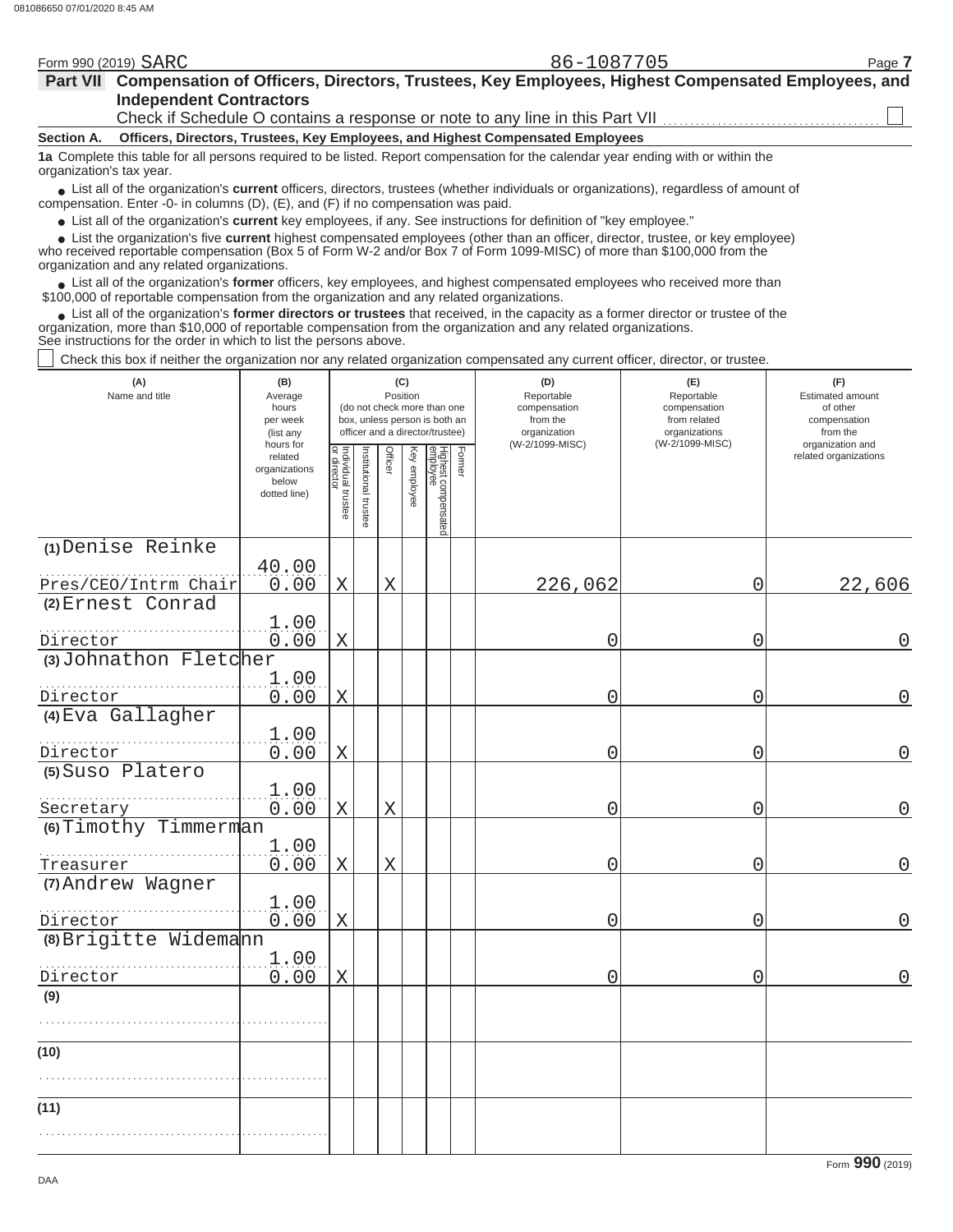| 86650 07/01/2020 8:45 AM                                                                                                                                                                                                                                                                                                                                                                                                                                                    |                                                                                                                    |                                   |                      |         |                                 |                                                                                                                                    |        |                                                                                  |                                                                                                                                                                                                 |                                                                                                                     |
|-----------------------------------------------------------------------------------------------------------------------------------------------------------------------------------------------------------------------------------------------------------------------------------------------------------------------------------------------------------------------------------------------------------------------------------------------------------------------------|--------------------------------------------------------------------------------------------------------------------|-----------------------------------|----------------------|---------|---------------------------------|------------------------------------------------------------------------------------------------------------------------------------|--------|----------------------------------------------------------------------------------|-------------------------------------------------------------------------------------------------------------------------------------------------------------------------------------------------|---------------------------------------------------------------------------------------------------------------------|
| Form 990 (2019) SARC                                                                                                                                                                                                                                                                                                                                                                                                                                                        |                                                                                                                    |                                   |                      |         |                                 |                                                                                                                                    |        | 86-1087705                                                                       |                                                                                                                                                                                                 | Page 8                                                                                                              |
| <b>Part VII</b><br>(A)<br>Name and title                                                                                                                                                                                                                                                                                                                                                                                                                                    | (B)<br>Average<br>hours<br>per week<br>(list any<br>hours for<br>related<br>organizations<br>below<br>dotted line) | Individual trustee<br>or director | nstitutional trustee | Officer | (C)<br>Position<br>Key employee | (do not check more than one<br>box, unless person is both an<br>officer and a director/trustee)<br>Highest compensated<br>employee | Former | (D)<br>Reportable<br>compensation<br>from the<br>organization<br>(W-2/1099-MISC) | Section A. Officers, Directors, Trustees, Key Employees, and Highest Compensated Employees (continued)<br>(E)<br>Reportable<br>compensation<br>from related<br>organizations<br>(W-2/1099-MISC) | (F)<br><b>Estimated amount</b><br>of other<br>compensation<br>from the<br>organization and<br>related organizations |
|                                                                                                                                                                                                                                                                                                                                                                                                                                                                             |                                                                                                                    |                                   |                      |         |                                 |                                                                                                                                    |        |                                                                                  |                                                                                                                                                                                                 |                                                                                                                     |
|                                                                                                                                                                                                                                                                                                                                                                                                                                                                             |                                                                                                                    |                                   |                      |         |                                 |                                                                                                                                    |        |                                                                                  |                                                                                                                                                                                                 |                                                                                                                     |
|                                                                                                                                                                                                                                                                                                                                                                                                                                                                             |                                                                                                                    |                                   |                      |         |                                 |                                                                                                                                    |        |                                                                                  |                                                                                                                                                                                                 |                                                                                                                     |
|                                                                                                                                                                                                                                                                                                                                                                                                                                                                             |                                                                                                                    |                                   |                      |         |                                 |                                                                                                                                    |        |                                                                                  |                                                                                                                                                                                                 |                                                                                                                     |
|                                                                                                                                                                                                                                                                                                                                                                                                                                                                             |                                                                                                                    |                                   |                      |         |                                 |                                                                                                                                    |        |                                                                                  |                                                                                                                                                                                                 |                                                                                                                     |
|                                                                                                                                                                                                                                                                                                                                                                                                                                                                             |                                                                                                                    |                                   |                      |         |                                 |                                                                                                                                    |        |                                                                                  |                                                                                                                                                                                                 |                                                                                                                     |
|                                                                                                                                                                                                                                                                                                                                                                                                                                                                             |                                                                                                                    |                                   |                      |         |                                 |                                                                                                                                    |        |                                                                                  |                                                                                                                                                                                                 |                                                                                                                     |
|                                                                                                                                                                                                                                                                                                                                                                                                                                                                             |                                                                                                                    |                                   |                      |         |                                 |                                                                                                                                    |        |                                                                                  |                                                                                                                                                                                                 |                                                                                                                     |
| Total from continuation sheets to Part VII, Section A<br>c<br>Total (add lines 1b and 1c)<br>d                                                                                                                                                                                                                                                                                                                                                                              |                                                                                                                    |                                   |                      |         |                                 |                                                                                                                                    |        | 226,062<br>226,062                                                               |                                                                                                                                                                                                 | 22,606<br>22,606                                                                                                    |
| Total number of individuals (including but not limited to those listed above) who received more than \$100,000 of<br>$\mathbf{2}$<br>reportable compensation from the organization $\blacktriangleright$ 1                                                                                                                                                                                                                                                                  |                                                                                                                    |                                   |                      |         |                                 |                                                                                                                                    |        |                                                                                  |                                                                                                                                                                                                 |                                                                                                                     |
| Did the organization list any former officer, director, trustee, key employee, or highest compensated<br>3<br>For any individual listed on line 1a, is the sum of reportable compensation and other compensation from the<br>4<br>organization and related organizations greater than \$150,000? If "Yes," complete Schedule J for such<br>individual<br>Did any person listed on line 1a receive or accrue compensation from any unrelated organization or individual<br>5 |                                                                                                                    |                                   |                      |         |                                 |                                                                                                                                    |        |                                                                                  |                                                                                                                                                                                                 | Yes I<br><b>No</b><br>3<br>Χ<br>Χ<br>4<br>Χ<br>5                                                                    |
| <b>Section B. Independent Contractors</b><br>Complete this table for your five highest compensated independent contractors that received more than \$100,000 of<br>1                                                                                                                                                                                                                                                                                                        |                                                                                                                    |                                   |                      |         |                                 |                                                                                                                                    |        |                                                                                  |                                                                                                                                                                                                 |                                                                                                                     |
| compensation from the organization. Report compensation for the calendar year ending with or within the organization's tax year.                                                                                                                                                                                                                                                                                                                                            | (A)<br>Name and business address                                                                                   |                                   |                      |         |                                 |                                                                                                                                    |        |                                                                                  | (B)<br>Description of services                                                                                                                                                                  | (C)<br>Compensation                                                                                                 |

|    | reportable compensation from the organization $\blacktriangleright$ 1                                                                                                                                                  |       |    |
|----|------------------------------------------------------------------------------------------------------------------------------------------------------------------------------------------------------------------------|-------|----|
|    |                                                                                                                                                                                                                        | res i | No |
| 3. | Did the organization list any former officer, director, trustee, key employee, or highest compensated<br>employee on line 1a? If "Yes," complete Schedule J for such individual                                        |       |    |
|    | 4 For any individual listed on line 1a, is the sum of reportable compensation and other compensation from the<br>organization and related organizations greater than \$150,000? If "Yes," complete Schedule J for such |       |    |
|    | individual                                                                                                                                                                                                             |       |    |
| 5. | Did any person listed on line 1a receive or accrue compensation from any unrelated organization or individual<br>for services rendered to the organization? If "Yes," complete Schedule J for such person              |       |    |
|    |                                                                                                                                                                                                                        |       |    |

## **Section B. Independent Contractors**

|              | (A)<br>Name and business address                                                                                                                                                       | (B)<br>Description of services | (C)<br>Compensation |
|--------------|----------------------------------------------------------------------------------------------------------------------------------------------------------------------------------------|--------------------------------|---------------------|
|              |                                                                                                                                                                                        |                                |                     |
|              |                                                                                                                                                                                        |                                |                     |
|              |                                                                                                                                                                                        |                                |                     |
|              |                                                                                                                                                                                        |                                |                     |
|              |                                                                                                                                                                                        |                                |                     |
| $\mathbf{2}$ | Total number of independent contractors (including but not limited to those listed above) who received more than \$100,000 of compensation from the organization $\blacktriangleright$ |                                |                     |

DAA Form **990** (2019) on from the organization **i**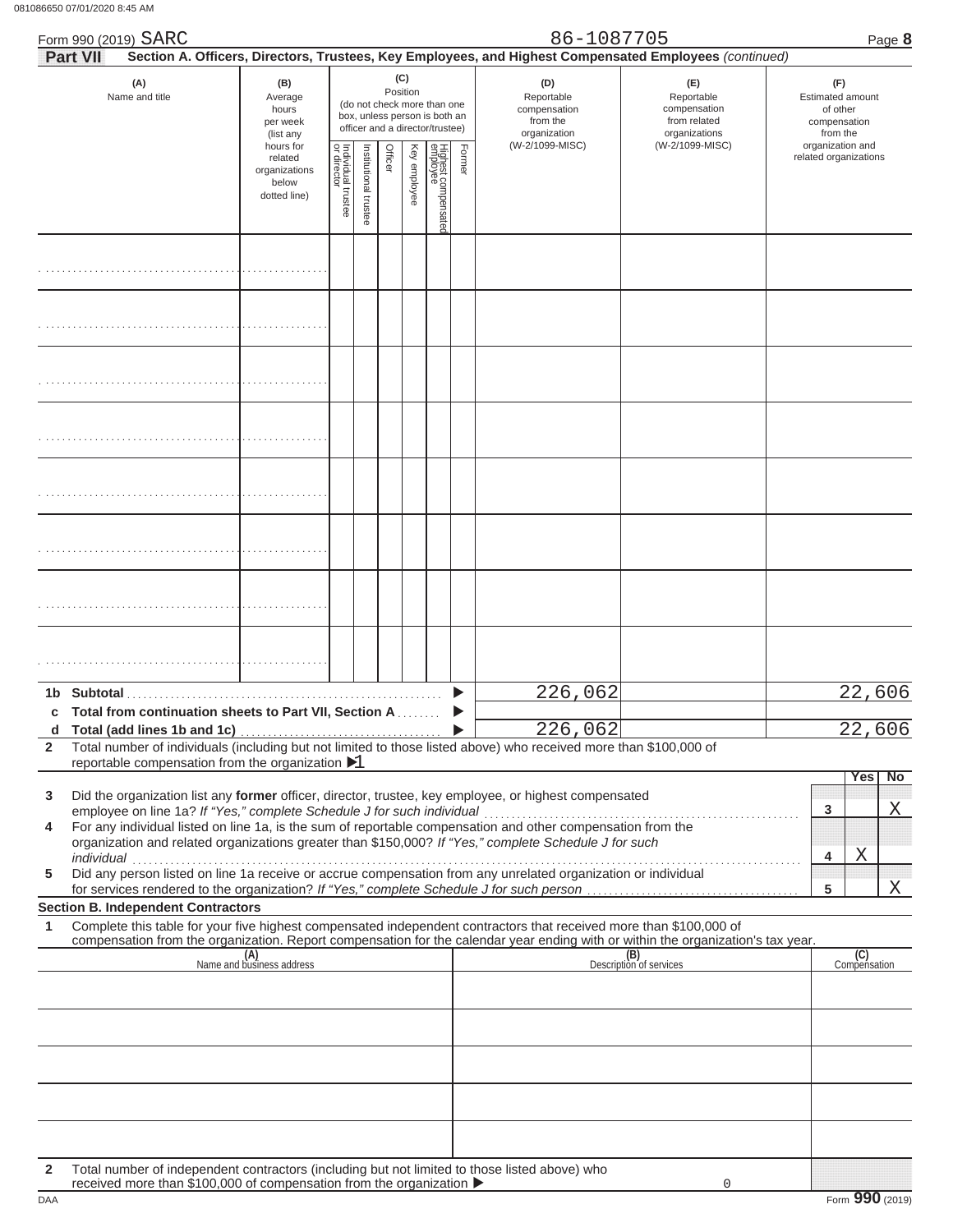|                  | Form 990 (2019) SARC                                                                                         |     | 86-1087705 |     | Page 9 |
|------------------|--------------------------------------------------------------------------------------------------------------|-----|------------|-----|--------|
| <b>Part VIII</b> | <b>Statement of Revenue</b><br>Check if Schedule O contains a response or note to any line in this Part VIII |     |            |     |        |
|                  |                                                                                                              | (A) |            | (C) |        |

|                                                                  |                                                                                     |                |                              |                 |                       |             | function revenue | business revenue | from tax under<br>sections 512-514 |
|------------------------------------------------------------------|-------------------------------------------------------------------------------------|----------------|------------------------------|-----------------|-----------------------|-------------|------------------|------------------|------------------------------------|
|                                                                  | 1a Federated campaigns                                                              |                |                              | 1a              |                       |             |                  |                  |                                    |
|                                                                  | <b>b</b> Membership dues                                                            |                |                              | 1 <sub>b</sub>  |                       |             |                  |                  |                                    |
|                                                                  | c Fundraising events                                                                |                |                              | 1 <sub>c</sub>  |                       |             |                  |                  |                                    |
|                                                                  | d Related organizations                                                             |                |                              | 1 <sub>d</sub>  |                       |             |                  |                  |                                    |
|                                                                  | e Government grants (contributions)<br>                                             |                |                              | 1e              | 130,301               |             |                  |                  |                                    |
| <b>Contributions, Gifts, Grants</b><br>and Other Similar Amounts | f All other contributions, gifts, grants,<br>and similar amounts not included above |                |                              | 1f              | 4,046,118             |             |                  |                  |                                    |
|                                                                  | g Noncash contributions included in lines 1a-1f.                                    |                |                              | $1g$ \$         |                       |             |                  |                  |                                    |
|                                                                  |                                                                                     |                |                              |                 | $\blacktriangleright$ | 4,176,419   |                  |                  |                                    |
|                                                                  |                                                                                     |                |                              |                 | <b>Business Code</b>  |             |                  |                  |                                    |
| 2a                                                               |                                                                                     |                | Medical Research & Education |                 | 621500                | 207,712     | 207,712          |                  |                                    |
| b                                                                |                                                                                     |                |                              |                 |                       |             |                  |                  |                                    |
| Program Service<br>Revenue                                       |                                                                                     |                |                              |                 |                       |             |                  |                  |                                    |
|                                                                  |                                                                                     |                |                              |                 |                       |             |                  |                  |                                    |
|                                                                  |                                                                                     |                |                              |                 |                       |             |                  |                  |                                    |
|                                                                  | f All other program service revenue                                                 |                |                              |                 |                       |             |                  |                  |                                    |
|                                                                  |                                                                                     |                |                              |                 |                       | 207,712     |                  |                  |                                    |
| 3                                                                | Investment income (including dividends, interest, and                               |                |                              |                 |                       |             |                  |                  |                                    |
|                                                                  |                                                                                     |                |                              |                 |                       | 20,314      |                  |                  | 20,314                             |
| 4                                                                | Income from investment of tax-exempt bond proceeds                                  |                |                              |                 |                       |             |                  |                  |                                    |
| 5                                                                |                                                                                     |                |                              |                 |                       |             |                  |                  |                                    |
|                                                                  |                                                                                     |                | (i) Real                     |                 | (ii) Personal         |             |                  |                  |                                    |
|                                                                  | <b>6a</b> Gross rents                                                               | 6a             |                              |                 |                       |             |                  |                  |                                    |
| b                                                                | Less: rental expenses                                                               | 6 <sub>b</sub> |                              |                 |                       |             |                  |                  |                                    |
| c                                                                | Rental inc. or (loss)                                                               | 6c             |                              |                 |                       |             |                  |                  |                                    |
| d                                                                | <b>7a</b> Gross amount from                                                         |                |                              |                 |                       |             |                  |                  |                                    |
|                                                                  | sales of assets                                                                     |                | (i) Securities<br>530,441    |                 | (ii) Other            |             |                  |                  |                                    |
|                                                                  | other than inventory                                                                | 7a             |                              |                 |                       |             |                  |                  |                                    |
|                                                                  | <b>b</b> Less: cost or other                                                        | 7b             | 518,735                      |                 |                       |             |                  |                  |                                    |
| Other Revenue                                                    | basis and sales exps.<br>c Gain or (loss)                                           | 7c             |                              | 11,706          |                       |             |                  |                  |                                    |
|                                                                  |                                                                                     |                |                              |                 | ▶                     | 11,706      |                  |                  | 11,706                             |
|                                                                  | 8a Gross income from fundraising events                                             |                |                              |                 |                       |             |                  |                  |                                    |
|                                                                  | (not including \$                                                                   |                |                              |                 |                       |             |                  |                  |                                    |
|                                                                  | of contributions reported on line 1c).                                              |                |                              |                 |                       |             |                  |                  |                                    |
|                                                                  | See Part IV, line 18                                                                |                |                              | 8a              |                       |             |                  |                  |                                    |
|                                                                  | <b>b</b> Less: direct expenses <i>minimum</i>                                       |                | .                            | 8b              |                       |             |                  |                  |                                    |
|                                                                  | c Net income or (loss) from fundraising events                                      |                |                              |                 |                       |             |                  |                  |                                    |
|                                                                  | 9a Gross income from gaming activities.                                             |                |                              |                 |                       |             |                  |                  |                                    |
|                                                                  | See Part IV, line 19                                                                |                |                              | 9a              |                       |             |                  |                  |                                    |
|                                                                  | <b>b</b> Less: direct expenses <i>minimum</i>                                       |                |                              | 9 <sub>b</sub>  |                       |             |                  |                  |                                    |
|                                                                  | c Net income or (loss) from gaming activities                                       |                |                              |                 |                       |             |                  |                  |                                    |
|                                                                  | 10a Gross sales of inventory, less                                                  |                |                              |                 |                       |             |                  |                  |                                    |
|                                                                  | returns and allowances                                                              |                |                              | 10a             |                       |             |                  |                  |                                    |
|                                                                  | <b>b</b> Less: cost of goods sold                                                   |                | a sa sala                    | 10 <sub>b</sub> |                       |             |                  |                  |                                    |
|                                                                  | c Net income or (loss) from sales of inventory                                      |                |                              |                 |                       |             |                  |                  |                                    |
|                                                                  |                                                                                     |                |                              |                 | <b>Business Code</b>  |             |                  |                  |                                    |
| 11a                                                              | Misc Income                                                                         |                |                              |                 | 900099                | 13,273      |                  |                  | 13,273                             |
| Miscellaneous<br>Revenue<br>b                                    |                                                                                     |                |                              |                 |                       |             |                  |                  |                                    |
|                                                                  |                                                                                     |                |                              |                 |                       |             |                  |                  |                                    |
|                                                                  | All other revenue                                                                   |                |                              |                 |                       |             |                  |                  |                                    |
|                                                                  |                                                                                     |                |                              |                 | ▶                     | 13,273      |                  |                  |                                    |
| 12                                                               | Total revenue. See instructions                                                     |                |                              |                 |                       | 4, 429, 424 | 207,712          | 0                | 45,293<br>Form $990(2019)$         |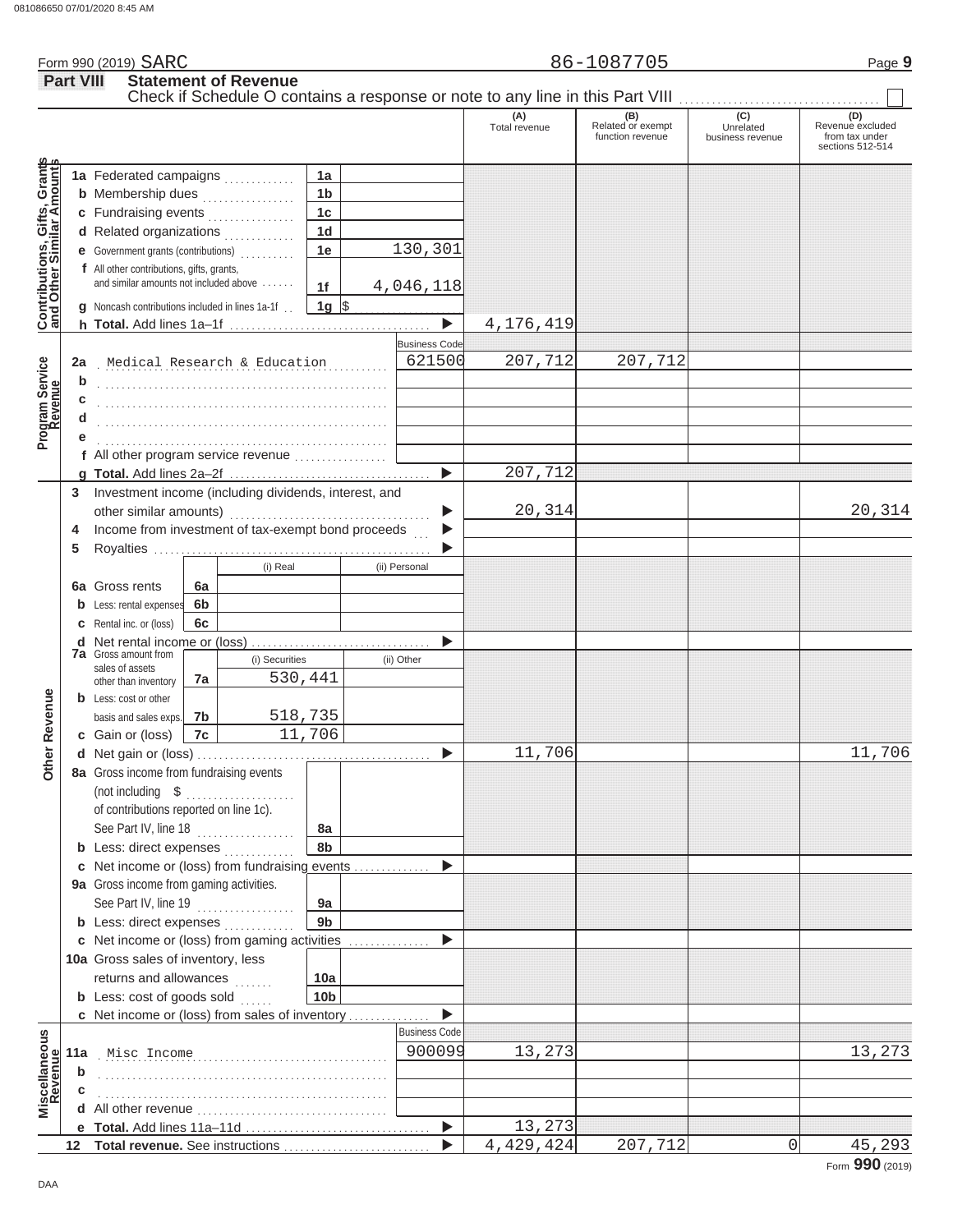|              | Form 990 (2019) SARC                                                                                                                                                                                                                                                                                                                                                                                                                                                                                     |                              | 86-1087705             |                       | Page 10            |
|--------------|----------------------------------------------------------------------------------------------------------------------------------------------------------------------------------------------------------------------------------------------------------------------------------------------------------------------------------------------------------------------------------------------------------------------------------------------------------------------------------------------------------|------------------------------|------------------------|-----------------------|--------------------|
|              | <b>Statement of Functional Expenses</b><br><b>Part IX</b>                                                                                                                                                                                                                                                                                                                                                                                                                                                |                              |                        |                       |                    |
|              | Section 501(c)(3) and 501(c)(4) organizations must complete all columns. All other organizations must complete column (A).                                                                                                                                                                                                                                                                                                                                                                               |                              |                        |                       |                    |
|              | Check if Schedule O contains a response or note to any line in this Part IX                                                                                                                                                                                                                                                                                                                                                                                                                              |                              |                        |                       |                    |
|              | Do not include amounts reported on lines 6b,                                                                                                                                                                                                                                                                                                                                                                                                                                                             | (A)<br><b>Total expenses</b> | (B)<br>Program service | (C)<br>Management and | (D)<br>Fundraising |
|              | 7b, 8b, 9b, and 10b of Part VIII.                                                                                                                                                                                                                                                                                                                                                                                                                                                                        |                              | expenses               | general expenses      | expenses           |
| 1.           | Grants and other assistance to domestic organizations                                                                                                                                                                                                                                                                                                                                                                                                                                                    |                              |                        |                       |                    |
|              | and domestic governments. See Part IV, line 21                                                                                                                                                                                                                                                                                                                                                                                                                                                           |                              |                        |                       |                    |
| $\mathbf{2}$ | Grants and other assistance to domestic                                                                                                                                                                                                                                                                                                                                                                                                                                                                  |                              |                        |                       |                    |
|              | individuals. See Part IV, line 22                                                                                                                                                                                                                                                                                                                                                                                                                                                                        |                              |                        |                       |                    |
| 3            | Grants and other assistance to foreign                                                                                                                                                                                                                                                                                                                                                                                                                                                                   |                              |                        |                       |                    |
|              | organizations, foreign governments, and foreign                                                                                                                                                                                                                                                                                                                                                                                                                                                          |                              |                        |                       |                    |
|              | individuals. See Part IV, lines 15 and 16                                                                                                                                                                                                                                                                                                                                                                                                                                                                |                              |                        |                       |                    |
| 4            | Benefits paid to or for members                                                                                                                                                                                                                                                                                                                                                                                                                                                                          |                              |                        |                       |                    |
| 5            | Compensation of current officers, directors,                                                                                                                                                                                                                                                                                                                                                                                                                                                             |                              |                        |                       |                    |
|              | trustees, and key employees                                                                                                                                                                                                                                                                                                                                                                                                                                                                              | 248,668                      | 79,574                 | 169,094               |                    |
| 6            | Compensation not included above to disqualified                                                                                                                                                                                                                                                                                                                                                                                                                                                          |                              |                        |                       |                    |
|              | persons (as defined under section 4958(f)(1)) and                                                                                                                                                                                                                                                                                                                                                                                                                                                        |                              |                        |                       |                    |
|              | persons described in section 4958(c)(3)(B)                                                                                                                                                                                                                                                                                                                                                                                                                                                               |                              |                        |                       |                    |
| 7            | Other salaries and wages                                                                                                                                                                                                                                                                                                                                                                                                                                                                                 | 519,924                      | 209,587                | 310,337               |                    |
| 8            | Pension plan accruals and contributions (include                                                                                                                                                                                                                                                                                                                                                                                                                                                         |                              |                        |                       |                    |
|              | section 401(k) and 403(b) employer contributions)                                                                                                                                                                                                                                                                                                                                                                                                                                                        | 75,837                       | 28,532                 | 47,305                |                    |
| 9            | Other employee benefits                                                                                                                                                                                                                                                                                                                                                                                                                                                                                  | 54,820                       | 20,624                 | 34,196                |                    |
|              |                                                                                                                                                                                                                                                                                                                                                                                                                                                                                                          | 50, 332                      | 18,936                 | 31,396                |                    |
| 10           | Payroll taxes                                                                                                                                                                                                                                                                                                                                                                                                                                                                                            |                              |                        |                       |                    |
| 11           | Fees for services (nonemployees):                                                                                                                                                                                                                                                                                                                                                                                                                                                                        |                              |                        |                       |                    |
|              | a Management                                                                                                                                                                                                                                                                                                                                                                                                                                                                                             |                              |                        |                       |                    |
|              | <b>b</b> Legal                                                                                                                                                                                                                                                                                                                                                                                                                                                                                           | 108,235                      | 23,466                 | 84,769                |                    |
| с            |                                                                                                                                                                                                                                                                                                                                                                                                                                                                                                          | 15,950                       |                        | 15,950                |                    |
| d            | Lobbying                                                                                                                                                                                                                                                                                                                                                                                                                                                                                                 |                              |                        |                       |                    |
| е            | Professional fundraising services. See Part IV, line                                                                                                                                                                                                                                                                                                                                                                                                                                                     |                              |                        |                       |                    |
| f            | Investment management fees                                                                                                                                                                                                                                                                                                                                                                                                                                                                               |                              |                        |                       |                    |
|              | g Other. (If line 11g amount exceeds 10% of line 25, column                                                                                                                                                                                                                                                                                                                                                                                                                                              |                              |                        |                       |                    |
|              | (A) amount, list line 11g expenses on Schedule O.)                                                                                                                                                                                                                                                                                                                                                                                                                                                       | 42,669                       | 175                    | 42,494                |                    |
|              | 12 Advertising and promotion                                                                                                                                                                                                                                                                                                                                                                                                                                                                             | $\overline{120}$             | $\overline{120}$       |                       |                    |
| 13           |                                                                                                                                                                                                                                                                                                                                                                                                                                                                                                          | 56,486                       | 31,651                 | 24,835                |                    |
| 14           |                                                                                                                                                                                                                                                                                                                                                                                                                                                                                                          | $\overline{42,730}$          | 10,314                 | 32,416                |                    |
| 15           |                                                                                                                                                                                                                                                                                                                                                                                                                                                                                                          |                              |                        |                       |                    |
|              | Occupancy                                                                                                                                                                                                                                                                                                                                                                                                                                                                                                | 67,472                       |                        | 67,472                |                    |
| 17           | Travel                                                                                                                                                                                                                                                                                                                                                                                                                                                                                                   | 32,122                       | 31,513                 | 609                   |                    |
|              | 18 Payments of travel or entertainment expenses                                                                                                                                                                                                                                                                                                                                                                                                                                                          |                              |                        |                       |                    |
|              | for any federal, state, or local public officials                                                                                                                                                                                                                                                                                                                                                                                                                                                        |                              |                        |                       |                    |
| 19           | Conferences, conventions, and meetings                                                                                                                                                                                                                                                                                                                                                                                                                                                                   | 78,909                       | 65,647                 | 13,262                |                    |
| 20           | Interest                                                                                                                                                                                                                                                                                                                                                                                                                                                                                                 |                              |                        |                       |                    |
| 21           | Payments to affiliates [11] [11] Dayments to affiliates                                                                                                                                                                                                                                                                                                                                                                                                                                                  |                              |                        |                       |                    |
| 22           | Depreciation, depletion, and amortization                                                                                                                                                                                                                                                                                                                                                                                                                                                                | 7,040                        |                        | 7,040                 |                    |
| 23           | $In \textbf{surance} \begin{tabular}{@{}l@{}} \hline \textbf{unsum} & \textbf{unsum} \\ \hline \textbf{unsum} & \textbf{unsum} \\ \hline \textbf{unsum} & \textbf{unsum} \\ \hline \textbf{unsum} & \textbf{unsum} \\ \hline \textbf{unsum} & \textbf{unsum} \\ \hline \textbf{unsum} & \textbf{unsum} \\ \hline \textbf{unsum} & \textbf{unsum} \\ \hline \textbf{unsum} & \textbf{unsum} \\ \hline \textbf{unsum} & \textbf{unsum} \\ \hline \textbf{unsum} & \textbf{unsum} \\ \hline \textbf{unsum}$ | 62,024                       |                        | 62,024                |                    |
| 24           | Other expenses. Itemize expenses not covered                                                                                                                                                                                                                                                                                                                                                                                                                                                             |                              |                        |                       |                    |
|              | above (List miscellaneous expenses on line 24e. If                                                                                                                                                                                                                                                                                                                                                                                                                                                       |                              |                        |                       |                    |
|              | line 24e amount exceeds 10% of line 25, column                                                                                                                                                                                                                                                                                                                                                                                                                                                           |                              |                        |                       |                    |
|              | (A) amount, list line 24e expenses on Schedule O.)                                                                                                                                                                                                                                                                                                                                                                                                                                                       |                              |                        |                       |                    |
| a            | Trial Expense                                                                                                                                                                                                                                                                                                                                                                                                                                                                                            | 1,595,426                    | 1,510,410              | 85,016                |                    |
| b            | Patient Expense                                                                                                                                                                                                                                                                                                                                                                                                                                                                                          | 181,875                      | 181,875                |                       |                    |
|              | Honorariums                                                                                                                                                                                                                                                                                                                                                                                                                                                                                              | 2,500                        | 2,500                  |                       |                    |
| С            | .                                                                                                                                                                                                                                                                                                                                                                                                                                                                                                        |                              |                        |                       |                    |
| d            |                                                                                                                                                                                                                                                                                                                                                                                                                                                                                                          |                              |                        |                       |                    |
|              | e All other expenses                                                                                                                                                                                                                                                                                                                                                                                                                                                                                     |                              |                        |                       |                    |
| 25           | Total functional expenses. Add lines 1 through 24e.                                                                                                                                                                                                                                                                                                                                                                                                                                                      | 3, 243, 139                  | 2, 214, 924            | 1,028,215             | $\mathbf 0$        |
| 26           | Joint costs. Complete this line only if the<br>organization reported in column (B) joint costs                                                                                                                                                                                                                                                                                                                                                                                                           |                              |                        |                       |                    |
|              | from a combined educational campaign and                                                                                                                                                                                                                                                                                                                                                                                                                                                                 |                              |                        |                       |                    |
|              | fundraising solicitation. Check here ▶   if                                                                                                                                                                                                                                                                                                                                                                                                                                                              |                              |                        |                       |                    |
|              | following SOP 98-2 (ASC 958-720)                                                                                                                                                                                                                                                                                                                                                                                                                                                                         |                              |                        |                       |                    |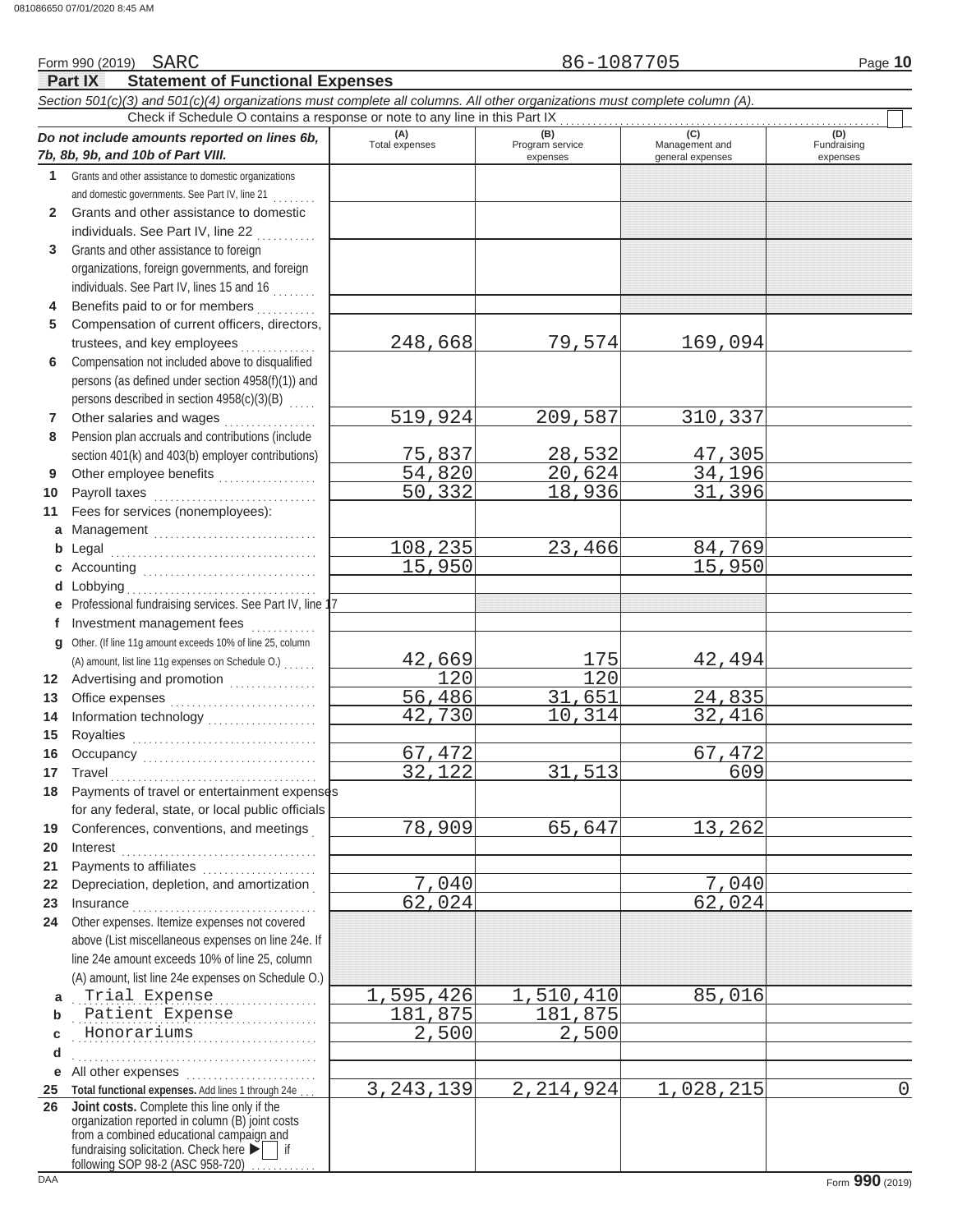|                             | Part X | <b>Balance Sheet</b>                                                                                                                       |                 |         |                   |                 |                        |
|-----------------------------|--------|--------------------------------------------------------------------------------------------------------------------------------------------|-----------------|---------|-------------------|-----------------|------------------------|
|                             |        | Check if Schedule O contains a response or note to any line in this Part X                                                                 |                 |         |                   |                 |                        |
|                             |        |                                                                                                                                            |                 |         | (A)               |                 | (B)                    |
|                             |        |                                                                                                                                            |                 |         | Beginning of year |                 | End of year            |
|                             | 1      | Cash-non-interest-bearing                                                                                                                  |                 |         | 402               | $\overline{1}$  | 400                    |
|                             | 2      |                                                                                                                                            |                 |         | 5,121,627         | $\overline{2}$  | 4,871,774              |
|                             | 3      |                                                                                                                                            |                 |         |                   | 3               |                        |
|                             | 4      | Accounts receivable, net                                                                                                                   |                 |         | 1,547,014         | $\overline{4}$  | 3, 171, 233            |
|                             | 5      | Loans and other receivables from any current or former officer, director,                                                                  |                 |         |                   |                 |                        |
|                             |        | trustee, key employee, creator or founder, substantial contributor, or 35%                                                                 |                 |         |                   |                 |                        |
|                             |        | controlled entity or family member of any of these persons                                                                                 |                 |         |                   | 5               |                        |
|                             | 6      | Loans and other receivables from other disqualified persons (as defined                                                                    |                 |         |                   |                 |                        |
|                             |        | under section 4958(f)(1)), and persons described in section 4958(c)(3)(B)                                                                  |                 |         |                   | 6               |                        |
| Assets                      | 7      |                                                                                                                                            |                 |         |                   | $\overline{7}$  |                        |
|                             | 8      | Inventories for sale or use                                                                                                                |                 |         |                   | 8               |                        |
|                             | 9      | Prepaid expenses and deferred charges                                                                                                      |                 |         | 14,917            | 9               | 11,190                 |
|                             |        | 10a Land, buildings, and equipment: cost or other                                                                                          |                 |         |                   |                 |                        |
|                             |        |                                                                                                                                            |                 | 449,420 |                   |                 |                        |
|                             |        | <b>b</b> Less: accumulated depreciation<br>.                                                                                               | 10 <sub>b</sub> | 321,012 | 135,448           | 10 <sub>c</sub> | 128,408                |
|                             | 11     | Investments-publicly traded securities                                                                                                     |                 |         |                   | 11              |                        |
|                             | 12     |                                                                                                                                            |                 |         |                   | 12              |                        |
|                             | 13     |                                                                                                                                            |                 |         |                   | 13              |                        |
|                             | 14     | Intangible assets                                                                                                                          |                 |         |                   | 14              |                        |
|                             | 15     |                                                                                                                                            |                 |         |                   | 15              |                        |
|                             | 16     | Total assets. Add lines 1 through 15 (must equal line 33)                                                                                  |                 |         | 6,819,408         | 16              | 8,183,005              |
|                             | 17     |                                                                                                                                            |                 |         | 231,910           | 17              | 437,649                |
|                             | 18     | Grants payable                                                                                                                             |                 |         | 18                |                 |                        |
|                             | 19     | Deferred revenue                                                                                                                           |                 |         | 38,427            | 19              | 10,000                 |
|                             | 20     | Tax-exempt bond liabilities                                                                                                                |                 |         |                   | 20              |                        |
|                             | 21     | Escrow or custodial account liability. Complete Part IV of Schedule D                                                                      |                 |         |                   | 21              |                        |
| Liabilities                 | 22     | Loans and other payables to any current or former officer, director,                                                                       |                 |         |                   |                 |                        |
|                             |        | trustee, key employee, creator or founder, substantial contributor, or 35%                                                                 |                 |         |                   |                 |                        |
|                             |        | controlled entity or family member of any of these persons                                                                                 |                 |         |                   | 22              |                        |
|                             | 23     |                                                                                                                                            |                 |         |                   | 23              |                        |
|                             | 24     | Unsecured notes and loans payable to unrelated third parties<br>Other liabilities (including federal income tax, payables to related third |                 | .       |                   | 24              |                        |
|                             | 25     | parties, and other liabilities not included on lines 17-24). Complete Part X                                                               |                 |         |                   |                 |                        |
|                             |        | of Schedule D                                                                                                                              |                 |         |                   |                 |                        |
|                             | 26     |                                                                                                                                            |                 |         | 270,337           | 25<br>26        | 447,649                |
|                             |        | Organizations that follow FASB ASC 958, check here $\overline{\mathbb{X}}$                                                                 |                 |         |                   |                 |                        |
|                             |        | and complete lines 27, 28, 32, and 33.                                                                                                     |                 |         |                   |                 |                        |
|                             | 27     | Net assets without donor restrictions                                                                                                      |                 |         | 3, 145, 880       | 27              | <u>2,447,271</u>       |
|                             | 28     | Net assets with donor restrictions                                                                                                         |                 |         | 3,403,191         | 28              | $\overline{5,288,085}$ |
|                             |        | Organizations that do not follow FASB ASC 958, check here                                                                                  |                 |         |                   |                 |                        |
|                             |        | and complete lines 29 through 33.                                                                                                          |                 |         |                   |                 |                        |
|                             | 29     | Capital stock or trust principal, or current funds                                                                                         |                 |         |                   | 29              |                        |
|                             | 30     | Paid-in or capital surplus, or land, building, or equipment fund                                                                           |                 |         |                   | 30              |                        |
|                             | 31     | Retained earnings, endowment, accumulated income, or other funds                                                                           |                 |         |                   | 31              |                        |
| Net Assets or Fund Balances | 32     | Total net assets or fund balances                                                                                                          |                 |         | 6,549,071         | 32              | 7,735,356              |
|                             | 33     |                                                                                                                                            |                 |         | 6,819,408         | 33              | 183<br>8.<br>005       |
|                             |        |                                                                                                                                            |                 |         |                   |                 | nnn                    |

Form **990** (2019)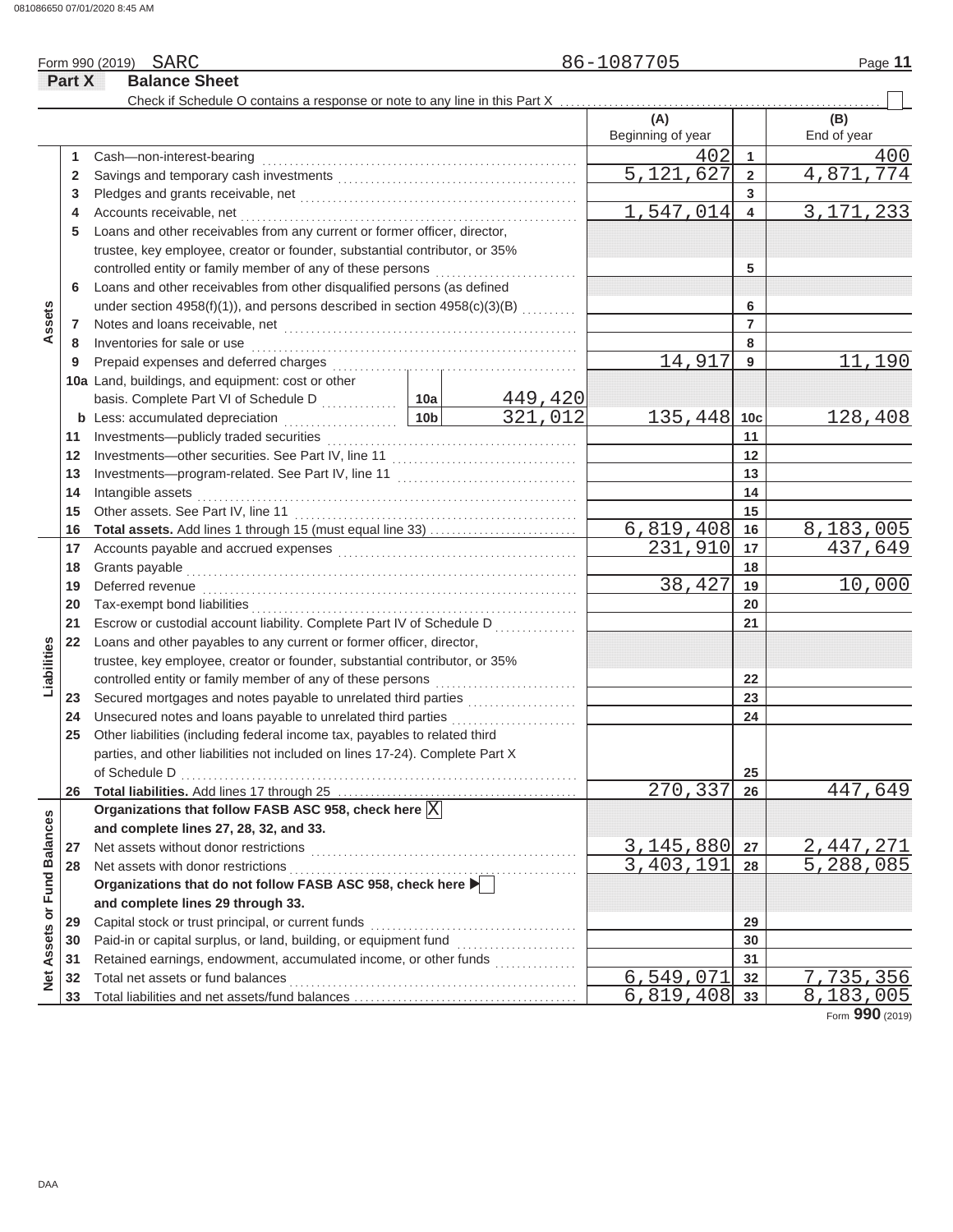|              | 86-1087705<br>Form 990 (2019) SARC                                                                                                                                                                                             |                         |                |            | Page 12 |
|--------------|--------------------------------------------------------------------------------------------------------------------------------------------------------------------------------------------------------------------------------|-------------------------|----------------|------------|---------|
|              | <b>Reconciliation of Net Assets</b><br>Part XI                                                                                                                                                                                 |                         |                |            |         |
|              |                                                                                                                                                                                                                                |                         |                |            |         |
| 1            |                                                                                                                                                                                                                                | $\mathbf{1}$            | 4,429,424      |            |         |
| $\mathbf{2}$ |                                                                                                                                                                                                                                | $\overline{2}$          | 3, 243, 139    |            |         |
| 3            | Revenue less expenses. Subtract line 2 from line 1                                                                                                                                                                             | $\overline{3}$          | 1,186,285      |            |         |
| 4            | Net assets or fund balances at beginning of year (must equal Part X, line 32, column (A)) [[[[[[[[[[[[[[[[[[[                                                                                                                  | $\overline{\mathbf{4}}$ | 6,549,071      |            |         |
| 5            | Net unrealized gains (losses) on investments [11] match and the contract of the state of the state of the state of the state of the state of the state of the state of the state of the state of the state of the state of the | 5                       |                |            |         |
| 6            |                                                                                                                                                                                                                                | $6\phantom{a}$          |                |            |         |
| 7            | Investment expenses                                                                                                                                                                                                            | $\overline{7}$          |                |            |         |
| 8            | Prior period adjustments entertainment and the control of the control of the control of the control of the control of the control of the control of the control of the control of the control of the control of the control of | 8                       |                |            |         |
| 9            |                                                                                                                                                                                                                                | 9                       |                |            |         |
| 10           | Net assets or fund balances at end of year. Combine lines 3 through 9 (must equal Part X, line                                                                                                                                 |                         |                |            |         |
|              |                                                                                                                                                                                                                                | 10 <sup>°</sup>         | 7,735,356      |            |         |
|              | <b>Part XII</b>                                                                                                                                                                                                                |                         |                |            |         |
|              |                                                                                                                                                                                                                                |                         |                |            |         |
|              |                                                                                                                                                                                                                                |                         |                | <b>Yes</b> | No      |
| 1            | $ X $ Accrual<br>Accounting method used to prepare the Form 990:     Cash<br>Other                                                                                                                                             |                         |                |            |         |
|              | If the organization changed its method of accounting from a prior year or checked "Other," explain in                                                                                                                          |                         |                |            |         |
|              | Schedule O.                                                                                                                                                                                                                    |                         |                |            |         |
|              | 2a Were the organization's financial statements compiled or reviewed by an independent accountant?                                                                                                                             |                         | 2a             |            | X       |
|              | If "Yes," check a box below to indicate whether the financial statements for the year were compiled or                                                                                                                         |                         |                |            |         |
|              | reviewed on a separate basis, consolidated basis, or both:                                                                                                                                                                     |                         |                |            |         |
|              | Separate basis<br>  Consolidated basis<br>Both consolidated and separate basis                                                                                                                                                 |                         |                |            |         |
|              | b Were the organization's financial statements audited by an independent accountant?                                                                                                                                           |                         | 2 <sub>b</sub> | Χ          |         |
|              | If "Yes," check a box below to indicate whether the financial statements for the year were audited on a                                                                                                                        |                         |                |            |         |
|              | separate basis, consolidated basis, or both:                                                                                                                                                                                   |                         |                |            |         |
|              | $ \mathrm{X} $<br>Separate basis<br>  Consolidated basis<br>Both consolidated and separate basis<br>$\mathbb{R}$                                                                                                               |                         |                |            |         |
|              | c If "Yes" to line 2a or 2b, does the organization have a committee that assumes responsibility for oversight of                                                                                                               |                         |                |            |         |
|              | the audit, review, or compilation of its financial statements and selection of an independent accountant?                                                                                                                      |                         | 2c             | Χ          |         |
|              | If the organization changed either its oversight process or selection process during the tax year, explain on                                                                                                                  |                         |                |            |         |
|              | Schedule O.                                                                                                                                                                                                                    |                         |                |            |         |
|              | 3a As a result of a federal award, was the organization required to undergo an audit or audits as set forth in the                                                                                                             |                         |                |            |         |
|              | Single Audit Act and OMB Circular A-133?                                                                                                                                                                                       |                         | 3a             |            | Χ       |
|              | <b>b</b> If "Yes," did the organization undergo the required audit or audits? If the organization did not undergo the                                                                                                          |                         |                |            |         |
|              | required audit or audits, explain why on Schedule O and describe any steps taken to undergo such audits                                                                                                                        |                         | 3 <sub>b</sub> |            |         |

Form **990** (2019)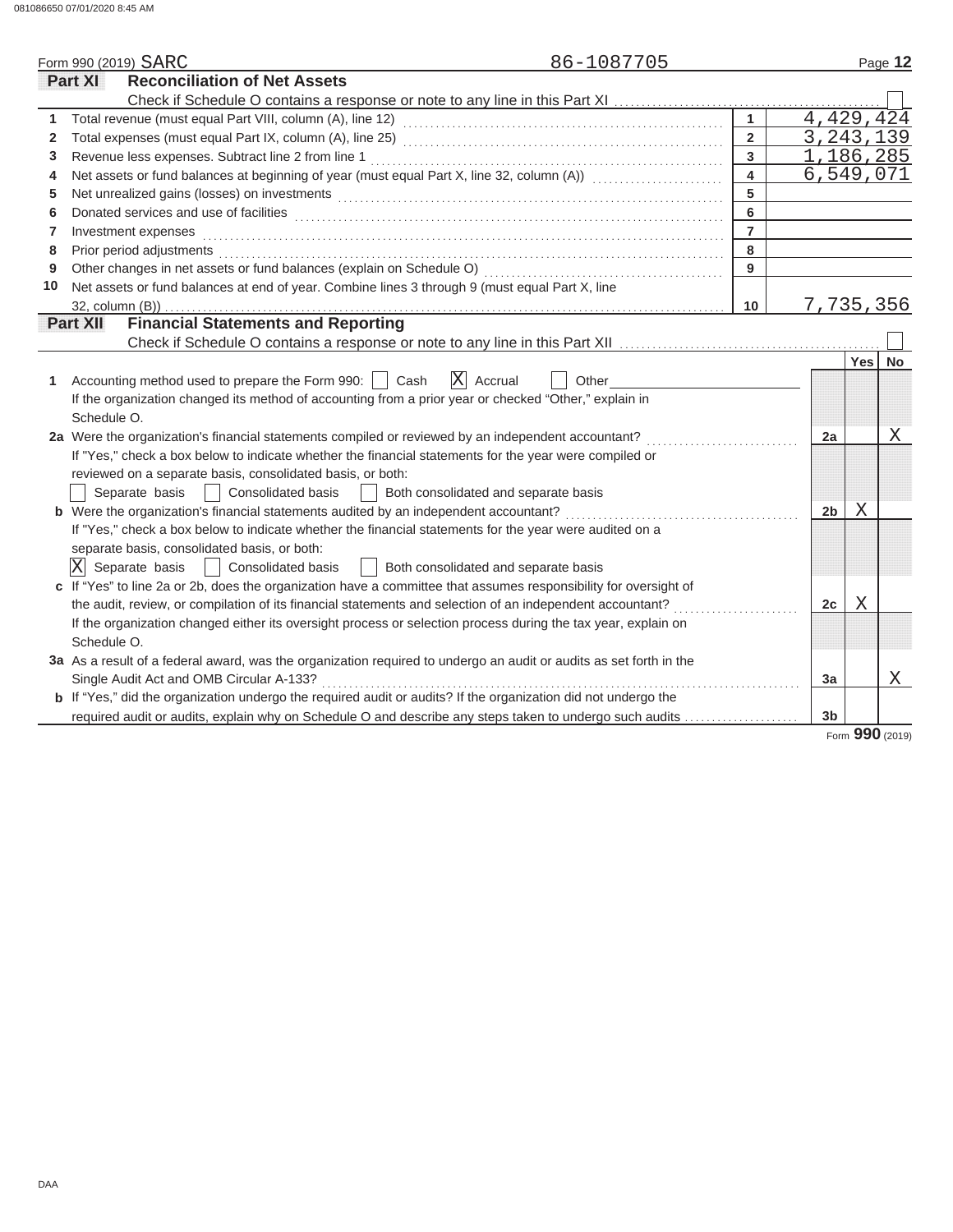| <b>SCHEDULE A</b><br>(Form 990 or 990-EZ)              | <b>Public Charity Status and Public Support</b><br>Complete if the organization is a section 501(c)(3) organization or a section 4947(a)(1) nonexempt charitable trust. |                                                                                                                                                                                                                                                                | OMB No. 1545-0047<br>19                                                                                      |                                                      |                                        |                   |                                                            |
|--------------------------------------------------------|-------------------------------------------------------------------------------------------------------------------------------------------------------------------------|----------------------------------------------------------------------------------------------------------------------------------------------------------------------------------------------------------------------------------------------------------------|--------------------------------------------------------------------------------------------------------------|------------------------------------------------------|----------------------------------------|-------------------|------------------------------------------------------------|
|                                                        |                                                                                                                                                                         |                                                                                                                                                                                                                                                                |                                                                                                              |                                                      |                                        |                   | <b>Open to Public</b>                                      |
| Department of the Treasury<br>Internal Revenue Service |                                                                                                                                                                         |                                                                                                                                                                                                                                                                | Attach to Form 990 or Form 990-EZ.<br>Go to www.irs.gov/Form990 for instructions and the latest information. |                                                      |                                        |                   |                                                            |
| Name of the organization                               |                                                                                                                                                                         |                                                                                                                                                                                                                                                                |                                                                                                              |                                                      |                                        |                   | <b>Inspection</b><br><b>Employer identification number</b> |
|                                                        | <b>SARC</b>                                                                                                                                                             |                                                                                                                                                                                                                                                                |                                                                                                              |                                                      |                                        | 86-1087705        |                                                            |
| Part I                                                 |                                                                                                                                                                         | Reason for Public Charity Status (All organizations must complete this part.)                                                                                                                                                                                  |                                                                                                              |                                                      |                                        | See instructions. |                                                            |
|                                                        |                                                                                                                                                                         | The organization is not a private foundation because it is: (For lines 1 through 12, check only one box.)                                                                                                                                                      |                                                                                                              |                                                      |                                        |                   |                                                            |
| 1                                                      |                                                                                                                                                                         | A church, convention of churches, or association of churches described in section 170(b)(1)(A)(i).                                                                                                                                                             |                                                                                                              |                                                      |                                        |                   |                                                            |
| $\overline{\mathbf{2}}$                                |                                                                                                                                                                         | A school described in section 170(b)(1)(A)(ii). (Attach Schedule E (Form 990 or 990-EZ).)                                                                                                                                                                      |                                                                                                              |                                                      |                                        |                   |                                                            |
| 3                                                      |                                                                                                                                                                         | A hospital or a cooperative hospital service organization described in section 170(b)(1)(A)(iii).                                                                                                                                                              |                                                                                                              |                                                      |                                        |                   |                                                            |
| 4<br>city, and state:                                  |                                                                                                                                                                         | A medical research organization operated in conjunction with a hospital described in section 170(b)(1)(A)(iii). Enter the hospital's name,                                                                                                                     |                                                                                                              |                                                      |                                        |                   |                                                            |
| 5                                                      |                                                                                                                                                                         | An organization operated for the benefit of a college or university owned or operated by a governmental unit described in                                                                                                                                      |                                                                                                              |                                                      |                                        |                   |                                                            |
|                                                        | section 170(b)(1)(A)(iv). (Complete Part II.)                                                                                                                           |                                                                                                                                                                                                                                                                |                                                                                                              |                                                      |                                        |                   |                                                            |
| 6<br>X                                                 |                                                                                                                                                                         | A federal, state, or local government or governmental unit described in section 170(b)(1)(A)(v).                                                                                                                                                               |                                                                                                              |                                                      |                                        |                   |                                                            |
| 7                                                      | described in section 170(b)(1)(A)(vi). (Complete Part II.)                                                                                                              | An organization that normally receives a substantial part of its support from a governmental unit or from the general public                                                                                                                                   |                                                                                                              |                                                      |                                        |                   |                                                            |
| 8                                                      |                                                                                                                                                                         | A community trust described in section 170(b)(1)(A)(vi). (Complete Part II.)                                                                                                                                                                                   |                                                                                                              |                                                      |                                        |                   |                                                            |
| 9                                                      |                                                                                                                                                                         | An agricultural research organization described in section 170(b)(1)(A)(ix) operated in conjunction with a land-grant college                                                                                                                                  |                                                                                                              |                                                      |                                        |                   |                                                            |
|                                                        |                                                                                                                                                                         | or university or a non-land-grant college of agriculture (see instructions). Enter the name, city, and state of the college or                                                                                                                                 |                                                                                                              |                                                      |                                        |                   |                                                            |
| university:                                            |                                                                                                                                                                         | An organization that normally receives: (1) more than 33 1/3% of its support from contributions, membership fees, and gross                                                                                                                                    |                                                                                                              |                                                      |                                        |                   |                                                            |
| 10                                                     |                                                                                                                                                                         | receipts from activities related to its exempt functions—subject to certain exceptions, and (2) no more than 33 1/3% of its                                                                                                                                    |                                                                                                              |                                                      |                                        |                   |                                                            |
|                                                        |                                                                                                                                                                         | support from gross investment income and unrelated business taxable income (less section 511 tax) from businesses<br>acquired by the organization after June 30, 1975. See section 509(a)(2). (Complete Part III.)                                             |                                                                                                              |                                                      |                                        |                   |                                                            |
| 11                                                     |                                                                                                                                                                         | An organization organized and operated exclusively to test for public safety. See section 509(a)(4).                                                                                                                                                           |                                                                                                              |                                                      |                                        |                   |                                                            |
| 12                                                     |                                                                                                                                                                         | An organization organized and operated exclusively for the benefit of, to perform the functions of, or to carry out the purposes                                                                                                                               |                                                                                                              |                                                      |                                        |                   |                                                            |
|                                                        |                                                                                                                                                                         | of one or more publicly supported organizations described in section 509(a)(1) or section 509(a)(2). See section 509(a)(3).                                                                                                                                    |                                                                                                              |                                                      |                                        |                   |                                                            |
|                                                        |                                                                                                                                                                         | Check the box in lines 12a through 12d that describes the type of supporting organization and complete lines 12e, 12f, and 12g.<br>Type I. A supporting organization operated, supervised, or controlled by its supported organization(s), typically by giving |                                                                                                              |                                                      |                                        |                   |                                                            |
| a                                                      |                                                                                                                                                                         | the supported organization(s) the power to regularly appoint or elect a majority of the directors or trustees of the                                                                                                                                           |                                                                                                              |                                                      |                                        |                   |                                                            |
|                                                        |                                                                                                                                                                         | supporting organization. You must complete Part IV, Sections A and B.                                                                                                                                                                                          |                                                                                                              |                                                      |                                        |                   |                                                            |
| b                                                      |                                                                                                                                                                         | Type II. A supporting organization supervised or controlled in connection with its supported organization(s), by having                                                                                                                                        |                                                                                                              |                                                      |                                        |                   |                                                            |
|                                                        |                                                                                                                                                                         | control or management of the supporting organization vested in the same persons that control or manage the supported<br>organization(s). You must complete Part IV, Sections A and C.                                                                          |                                                                                                              |                                                      |                                        |                   |                                                            |
|                                                        |                                                                                                                                                                         | Type III functionally integrated. A supporting organization operated in connection with, and functionally integrated with                                                                                                                                      |                                                                                                              |                                                      |                                        |                   |                                                            |
|                                                        |                                                                                                                                                                         | its supported organization(s) (see instructions). You must complete Part IV, Sections A, D, and E.                                                                                                                                                             |                                                                                                              |                                                      |                                        |                   |                                                            |
| d                                                      |                                                                                                                                                                         | Type III non-functionally integrated. A supporting organization operated in connection with its supported organization(s)                                                                                                                                      |                                                                                                              |                                                      |                                        |                   |                                                            |
|                                                        |                                                                                                                                                                         | that is not functionally integrated. The organization generally must satisfy a distribution requirement and an attentiveness<br>requirement (see instructions). You must complete Part IV, Sections A and D, and Part V.                                       |                                                                                                              |                                                      |                                        |                   |                                                            |
| е                                                      |                                                                                                                                                                         | Check this box if the organization received a written determination from the IRS that it is a Type I, Type II, Type III                                                                                                                                        |                                                                                                              |                                                      |                                        |                   |                                                            |
|                                                        |                                                                                                                                                                         | functionally integrated, or Type III non-functionally integrated supporting organization.                                                                                                                                                                      |                                                                                                              |                                                      |                                        |                   |                                                            |
| f                                                      | Enter the number of supported organizations                                                                                                                             |                                                                                                                                                                                                                                                                |                                                                                                              |                                                      |                                        |                   |                                                            |
| g                                                      |                                                                                                                                                                         | Provide the following information about the supported organization(s).                                                                                                                                                                                         |                                                                                                              |                                                      |                                        |                   |                                                            |
| (i) Name of supported<br>organization                  | (ii) EIN                                                                                                                                                                | (iii) Type of organization<br>(described on lines 1-10                                                                                                                                                                                                         |                                                                                                              | (iv) Is the organization<br>listed in your governing | (v) Amount of monetary<br>support (see |                   | (vi) Amount of<br>other support (see                       |
|                                                        |                                                                                                                                                                         | above (see instructions))                                                                                                                                                                                                                                      |                                                                                                              | document?                                            | instructions)                          |                   | instructions)                                              |
|                                                        |                                                                                                                                                                         |                                                                                                                                                                                                                                                                | Yes                                                                                                          | No                                                   |                                        |                   |                                                            |
| (A)                                                    |                                                                                                                                                                         |                                                                                                                                                                                                                                                                |                                                                                                              |                                                      |                                        |                   |                                                            |
| (B)                                                    |                                                                                                                                                                         |                                                                                                                                                                                                                                                                |                                                                                                              |                                                      |                                        |                   |                                                            |
| (C)                                                    |                                                                                                                                                                         |                                                                                                                                                                                                                                                                |                                                                                                              |                                                      |                                        |                   |                                                            |
|                                                        |                                                                                                                                                                         |                                                                                                                                                                                                                                                                |                                                                                                              |                                                      |                                        |                   |                                                            |
| (D)                                                    |                                                                                                                                                                         |                                                                                                                                                                                                                                                                |                                                                                                              |                                                      |                                        |                   |                                                            |
| (E)                                                    |                                                                                                                                                                         |                                                                                                                                                                                                                                                                |                                                                                                              |                                                      |                                        |                   |                                                            |
|                                                        |                                                                                                                                                                         |                                                                                                                                                                                                                                                                |                                                                                                              |                                                      |                                        |                   |                                                            |

**For Paperwork Reduction Act Notice, see the Instructions for Form 990 or 990-EZ.**

**Schedule A (Form 990 or 990-EZ) 2019**

**Total**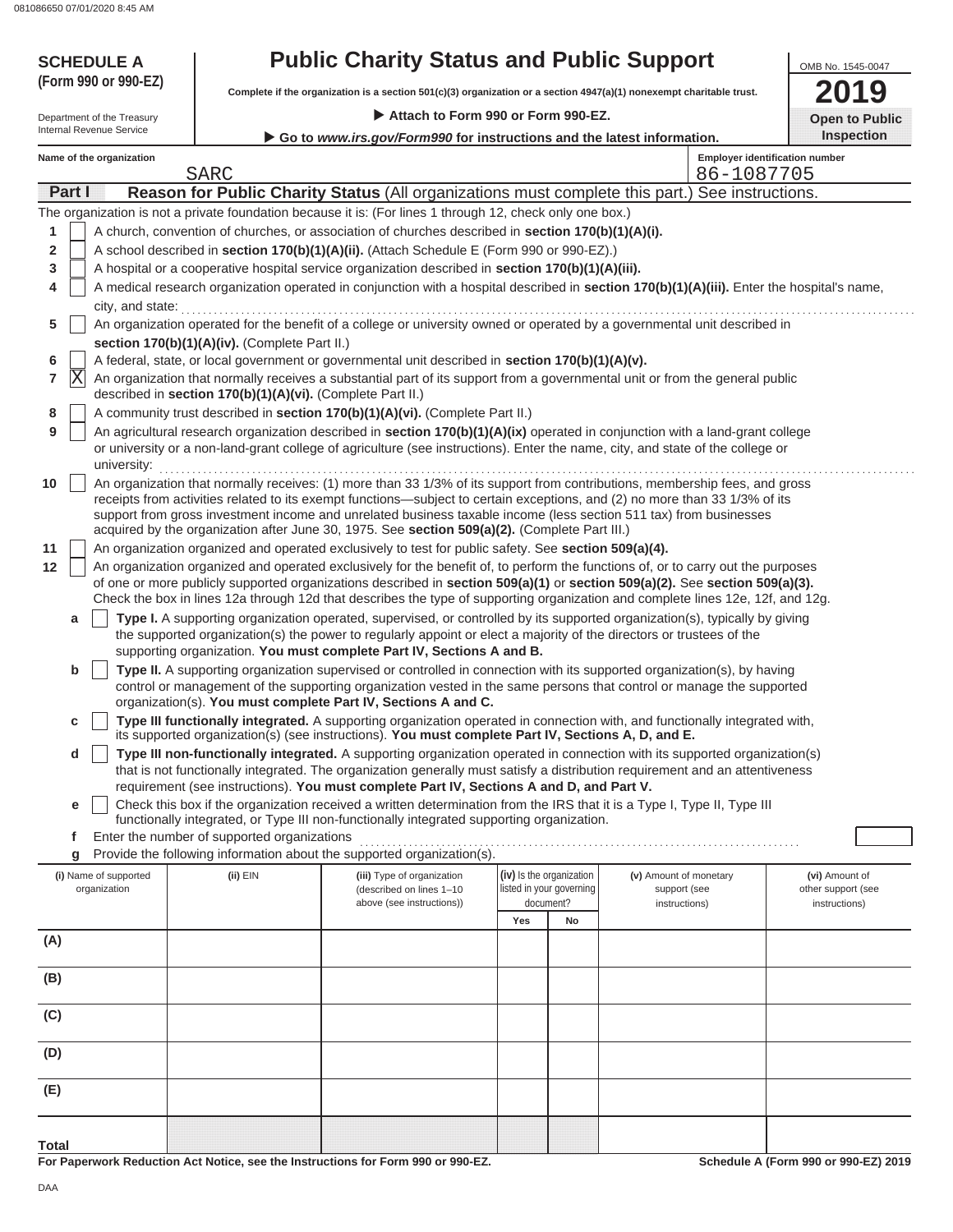|                | SARC<br>Schedule A (Form 990 or 990-EZ) 2019                                                                                                                                                                                   |           |           |            |            | 86-1087705  | Page 2          |
|----------------|--------------------------------------------------------------------------------------------------------------------------------------------------------------------------------------------------------------------------------|-----------|-----------|------------|------------|-------------|-----------------|
|                | Support Schedule for Organizations Described in Sections 170(b)(1)(A)(iv) and 170(b)(1)(A)(vi)<br>Part II                                                                                                                      |           |           |            |            |             |                 |
|                | (Complete only if you checked the box on line 5, 7, or 8 of Part I or if the organization failed to qualify under                                                                                                              |           |           |            |            |             |                 |
|                | Part III. If the organization fails to qualify under the tests listed below, please complete Part III.)                                                                                                                        |           |           |            |            |             |                 |
|                | <b>Section A. Public Support</b>                                                                                                                                                                                               |           |           |            |            |             |                 |
|                | Calendar year (or fiscal year beginning in)                                                                                                                                                                                    | (a) 2015  | (b) 2016  | (c) 2017   | $(d)$ 2018 | $(e)$ 2019  | (f) Total       |
|                |                                                                                                                                                                                                                                |           |           |            |            |             |                 |
| 1              | Gifts, grants, contributions, and<br>membership fees received. (Do not                                                                                                                                                         |           |           |            |            |             |                 |
|                | include any "unusual grants.")                                                                                                                                                                                                 | 2,001,742 | 1,881,392 | 1,401,787  | 3,136,080  | 3, 264, 244 | 11,685,245      |
|                |                                                                                                                                                                                                                                |           |           |            |            |             |                 |
| $\mathbf{2}$   | Tax revenues levied for the<br>organization's benefit and either paid                                                                                                                                                          |           |           |            |            |             |                 |
|                | to or expended on its behalf                                                                                                                                                                                                   |           |           |            |            |             |                 |
|                |                                                                                                                                                                                                                                |           |           |            |            |             |                 |
| 3              | The value of services or facilities<br>furnished by a governmental unit to the                                                                                                                                                 |           |           |            |            |             |                 |
|                | organization without charge<br>.                                                                                                                                                                                               |           |           |            |            |             |                 |
| 4              | Total. Add lines 1 through 3                                                                                                                                                                                                   | 2,001,742 | 1,881,392 | 1,401,787  | 3,136,080  | 3, 264, 244 | 11,685,245      |
| 5              | The portion of total contributions by                                                                                                                                                                                          |           |           |            |            |             |                 |
|                | each person (other than a                                                                                                                                                                                                      |           |           |            |            |             |                 |
|                | governmental unit or publicly                                                                                                                                                                                                  |           |           |            |            |             |                 |
|                | supported organization) included on<br>line 1 that exceeds 2% of the amount                                                                                                                                                    |           |           |            |            |             |                 |
|                | shown on line 11, column (f)                                                                                                                                                                                                   |           |           |            |            |             | 5,233,863       |
| 6              | Public support. Subtract line 5 from line 4                                                                                                                                                                                    |           |           |            |            |             | 6,451,382       |
|                | <b>Section B. Total Support</b>                                                                                                                                                                                                |           |           |            |            |             |                 |
|                | Calendar year (or fiscal year beginning in) $\blacktriangleright$                                                                                                                                                              | (a) 2015  | (b) 2016  | $(c)$ 2017 | $(d)$ 2018 | $(e)$ 2019  | (f) Total       |
| $\overline{7}$ | Amounts from line 4                                                                                                                                                                                                            | 2,001,742 | 1,881,392 | 1,401,787  | 3,136,080  | 3, 264, 244 | 11,685,245      |
| 8              | Gross income from interest, dividends,                                                                                                                                                                                         |           |           |            |            |             |                 |
|                | payments received on securities loans,                                                                                                                                                                                         |           |           |            |            |             |                 |
|                | rents, royalties, and income from<br>similar sources                                                                                                                                                                           | 20,324    | 16,126    | 13,385     | 22,751     | 20,314      | 92,900          |
| 9              | Net income from unrelated business                                                                                                                                                                                             |           |           |            |            |             |                 |
|                | activities, whether or not the business                                                                                                                                                                                        |           |           |            |            |             |                 |
|                | is regularly carried on                                                                                                                                                                                                        |           |           |            | 15,438     | 13,273      | 28,711          |
| 10             | Other income. Do not include gain or                                                                                                                                                                                           |           |           |            |            |             |                 |
|                | loss from the sale of capital assets                                                                                                                                                                                           |           |           |            |            |             |                 |
|                | (Explain in Part VI.)                                                                                                                                                                                                          |           |           |            |            |             |                 |
| 11             | Total support. Add lines 7 through 10                                                                                                                                                                                          |           |           |            |            |             | 11,806,856      |
| $12 \,$        | Gross receipts from related activities, etc. (see instructions)                                                                                                                                                                |           |           |            |            | 12          | 4,100,867       |
| 13             | First five years. If the Form 990 is for the organization's first, second, third, fourth, or fifth tax year as a section 501(c)(3)                                                                                             |           |           |            |            |             |                 |
|                | organization, check this box and stop here entity and state and state and state and state and state and state and state and state and state and state and state and state and state and state and state and state and state an |           |           |            |            |             |                 |
|                | <b>Section C. Computation of Public Support Percentage</b>                                                                                                                                                                     |           |           |            |            |             |                 |
| 14             |                                                                                                                                                                                                                                |           |           |            |            | 14          | 54.64%          |
| 15             |                                                                                                                                                                                                                                |           |           |            |            | 15          | 79.09%          |
| 16a            | 33 1/3% support test-2019. If the organization did not check the box on line 13, and line 14 is 33 1/3% or more, check this                                                                                                    |           |           |            |            |             |                 |
|                | box and stop here. The organization qualifies as a publicly supported organization                                                                                                                                             |           |           |            |            |             | $\vert X \vert$ |
| b              | 33 1/3% support test-2018. If the organization did not check a box on line 13 or 16a, and line 15 is 33 1/3% or more, check                                                                                                    |           |           |            |            |             |                 |
|                | this box and stop here. The organization qualifies as a publicly supported organization                                                                                                                                        |           |           |            |            |             |                 |
|                | 17a 10%-facts-and-circumstances test-2019. If the organization did not check a box on line 13, 16a, or 16b, and line 14 is                                                                                                     |           |           |            |            |             |                 |
|                | 10% or more, and if the organization meets the "facts-and-circumstances" test, check this box and stop here. Explain in                                                                                                        |           |           |            |            |             |                 |
|                | Part VI how the organization meets the "facts-and-circumstances" test. The organization qualifies as a publicly supported                                                                                                      |           |           |            |            |             |                 |
|                | organization                                                                                                                                                                                                                   |           |           |            |            |             |                 |
| b              | 10%-facts-and-circumstances test-2018. If the organization did not check a box on line 13, 16a, 16b, or 17a, and line                                                                                                          |           |           |            |            |             |                 |
|                | 15 is 10% or more, and if the organization meets the "facts-and-circumstances" test, check this box and stop here.                                                                                                             |           |           |            |            |             |                 |
|                | Explain in Part VI how the organization meets the "facts-and-circumstances" test. The organization qualifies as a publicly                                                                                                     |           |           |            |            |             |                 |
| 18             | supported organization<br>Private foundation. If the organization did not check a box on line 13, 16a, 16b, 17a, or 17b, check this box and see                                                                                |           |           |            |            |             |                 |
|                |                                                                                                                                                                                                                                |           |           |            |            |             |                 |
|                | instructions                                                                                                                                                                                                                   |           |           |            |            |             |                 |

**Schedule A (Form 990 or 990-EZ) 2019**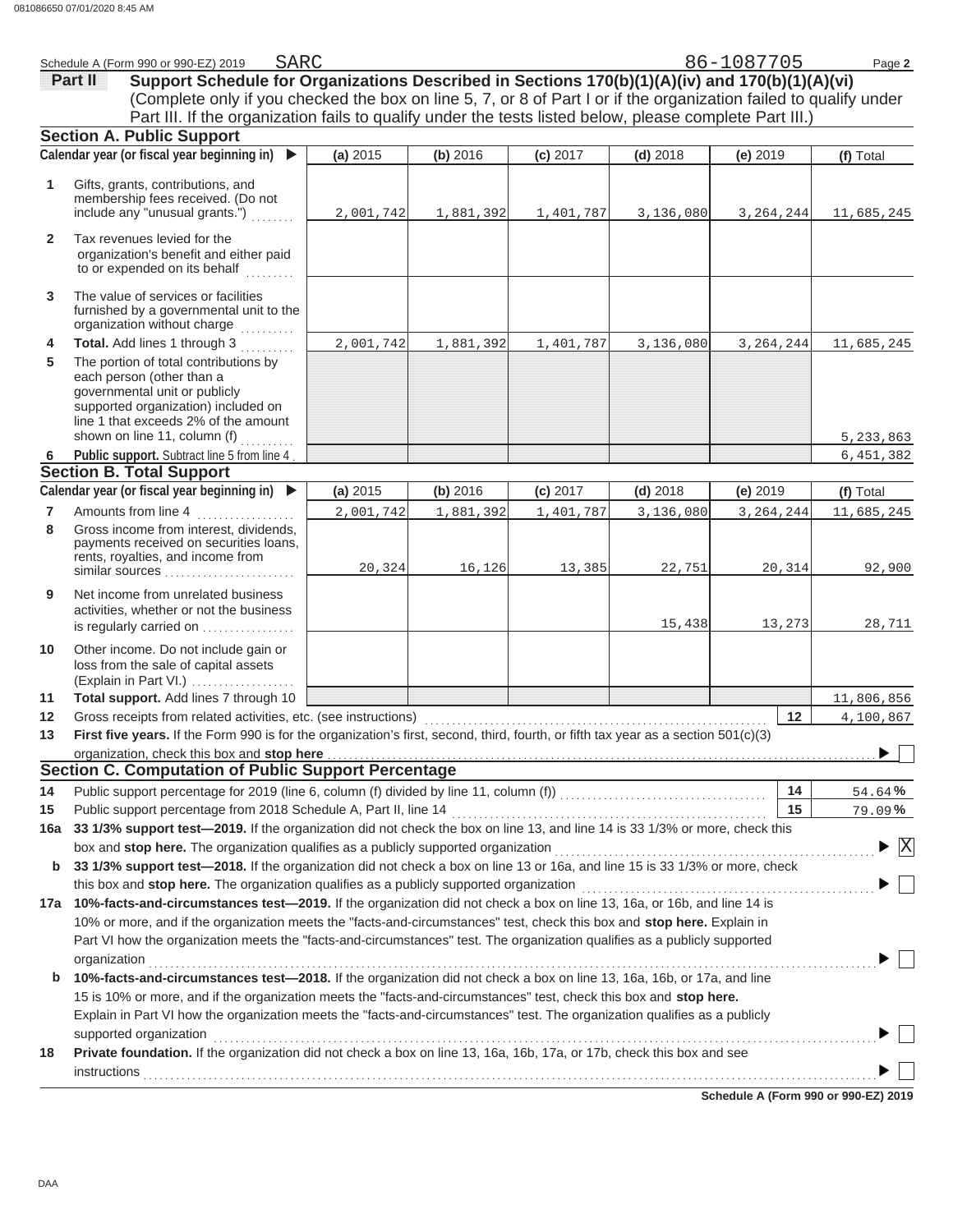|              | SARC<br>Schedule A (Form 990 or 990-EZ) 2019                                                                                                                                                                                                                   |          |          |            |            | 86-1087705 | Page 3    |
|--------------|----------------------------------------------------------------------------------------------------------------------------------------------------------------------------------------------------------------------------------------------------------------|----------|----------|------------|------------|------------|-----------|
|              | Support Schedule for Organizations Described in Section 509(a)(2)<br>Part III                                                                                                                                                                                  |          |          |            |            |            |           |
|              | (Complete only if you checked the box on line 10 of Part I or if the organization failed to qualify under Part II.                                                                                                                                             |          |          |            |            |            |           |
|              | If the organization fails to qualify under the tests listed below, please complete Part II.)                                                                                                                                                                   |          |          |            |            |            |           |
|              | <b>Section A. Public Support</b>                                                                                                                                                                                                                               |          |          |            |            |            |           |
|              | Calendar year (or fiscal year beginning in) $\blacktriangleright$                                                                                                                                                                                              | (a) 2015 | (b) 2016 | $(c)$ 2017 | $(d)$ 2018 | (e) 2019   | (f) Total |
| 1            | Gifts, grants, contributions, and membership fees<br>received. (Do not include any "unusual grants.")                                                                                                                                                          |          |          |            |            |            |           |
| $\mathbf{2}$ | Gross receipts from admissions, merchandise<br>sold or services performed, or facilities<br>furnished in any activity that is related to the<br>organization's tax-exempt purpose                                                                              |          |          |            |            |            |           |
| 3            | Gross receipts from activities that are not an<br>unrelated trade or business under section 513                                                                                                                                                                |          |          |            |            |            |           |
| 4            | Tax revenues levied for the<br>organization's benefit and either paid<br>to or expended on its behalf                                                                                                                                                          |          |          |            |            |            |           |
| 5            | The value of services or facilities<br>furnished by a governmental unit to the<br>organization without charge                                                                                                                                                  |          |          |            |            |            |           |
| 6            | Total. Add lines 1 through 5                                                                                                                                                                                                                                   |          |          |            |            |            |           |
|              | 7a Amounts included on lines 1, 2, and 3<br>received from disqualified persons                                                                                                                                                                                 |          |          |            |            |            |           |
| b            | Amounts included on lines 2 and 3<br>received from other than disqualified<br>persons that exceed the greater of \$5,000<br>or 1% of the amount on line 13 for the year                                                                                        |          |          |            |            |            |           |
| C            | Add lines 7a and 7b<br>.                                                                                                                                                                                                                                       |          |          |            |            |            |           |
| 8            | Public support. (Subtract line 7c from                                                                                                                                                                                                                         |          |          |            |            |            |           |
|              | <b>Section B. Total Support</b>                                                                                                                                                                                                                                |          |          |            |            |            |           |
|              | Calendar year (or fiscal year beginning in)                                                                                                                                                                                                                    |          |          |            |            |            |           |
|              |                                                                                                                                                                                                                                                                | (a) 2015 | (b) 2016 | $(c)$ 2017 | $(d)$ 2018 | (e) 2019   | (f) Total |
| 9            | Amounts from line 6                                                                                                                                                                                                                                            |          |          |            |            |            |           |
|              | <b>10a</b> Gross income from interest, dividends,<br>payments received on securities loans, rents,<br>royalties, and income from similar sources.                                                                                                              |          |          |            |            |            |           |
| b            | Unrelated business taxable income (less<br>section 511 taxes) from businesses<br>acquired after June 30, 1975                                                                                                                                                  |          |          |            |            |            |           |
| С            | Add lines 10a and 10b<br>.                                                                                                                                                                                                                                     |          |          |            |            |            |           |
| 11           | Net income from unrelated business<br>activities not included in line 10b, whether<br>or not the business is regularly carried on.                                                                                                                             |          |          |            |            |            |           |
| 12           | Other income. Do not include gain or<br>loss from the sale of capital assets<br>(Explain in Part VI.)                                                                                                                                                          |          |          |            |            |            |           |
| 13           | Total support. (Add lines 9, 10c, 11,<br>and 12.) $\ldots$                                                                                                                                                                                                     |          |          |            |            |            |           |
| 14           | First five years. If the Form 990 is for the organization's first, second, third, fourth, or fifth tax year as a section 501(c)(3)<br>organization, check this box and stop here <b>constant and all and all and all and all and all and all and all and a</b> |          |          |            |            |            |           |
|              | <b>Section C. Computation of Public Support Percentage</b>                                                                                                                                                                                                     |          |          |            |            |            |           |
| 15           |                                                                                                                                                                                                                                                                |          |          |            |            | 15         | $\%$      |
| 16           |                                                                                                                                                                                                                                                                |          |          |            |            | 16         | $\%$      |
|              | Section D. Computation of Investment Income Percentage                                                                                                                                                                                                         |          |          |            |            |            |           |
| 17           |                                                                                                                                                                                                                                                                |          |          |            |            | 17         | %         |
| 18           | Investment income percentage from 2018 Schedule A, Part III, line 17                                                                                                                                                                                           |          |          |            |            | 18         | %         |
| 19a          | 33 1/3% support tests-2019. If the organization did not check the box on line 14, and line 15 is more than 33 1/3%, and line                                                                                                                                   |          |          |            |            |            |           |
|              | 17 is not more than 33 1/3%, check this box and stop here. The organization qualifies as a publicly supported organization                                                                                                                                     |          |          |            |            |            |           |
| b            | 33 1/3% support tests-2018. If the organization did not check a box on line 14 or line 19a, and line 16 is more than 33 1/3%, and                                                                                                                              |          |          |            |            |            |           |
|              | line 18 is not more than 33 1/3%, check this box and stop here. The organization qualifies as a publicly supported organization                                                                                                                                |          |          |            |            |            |           |
| 20           |                                                                                                                                                                                                                                                                |          |          |            |            |            |           |

| Schedule A (Form 990 or 990-EZ) 2019 |  |  |  |
|--------------------------------------|--|--|--|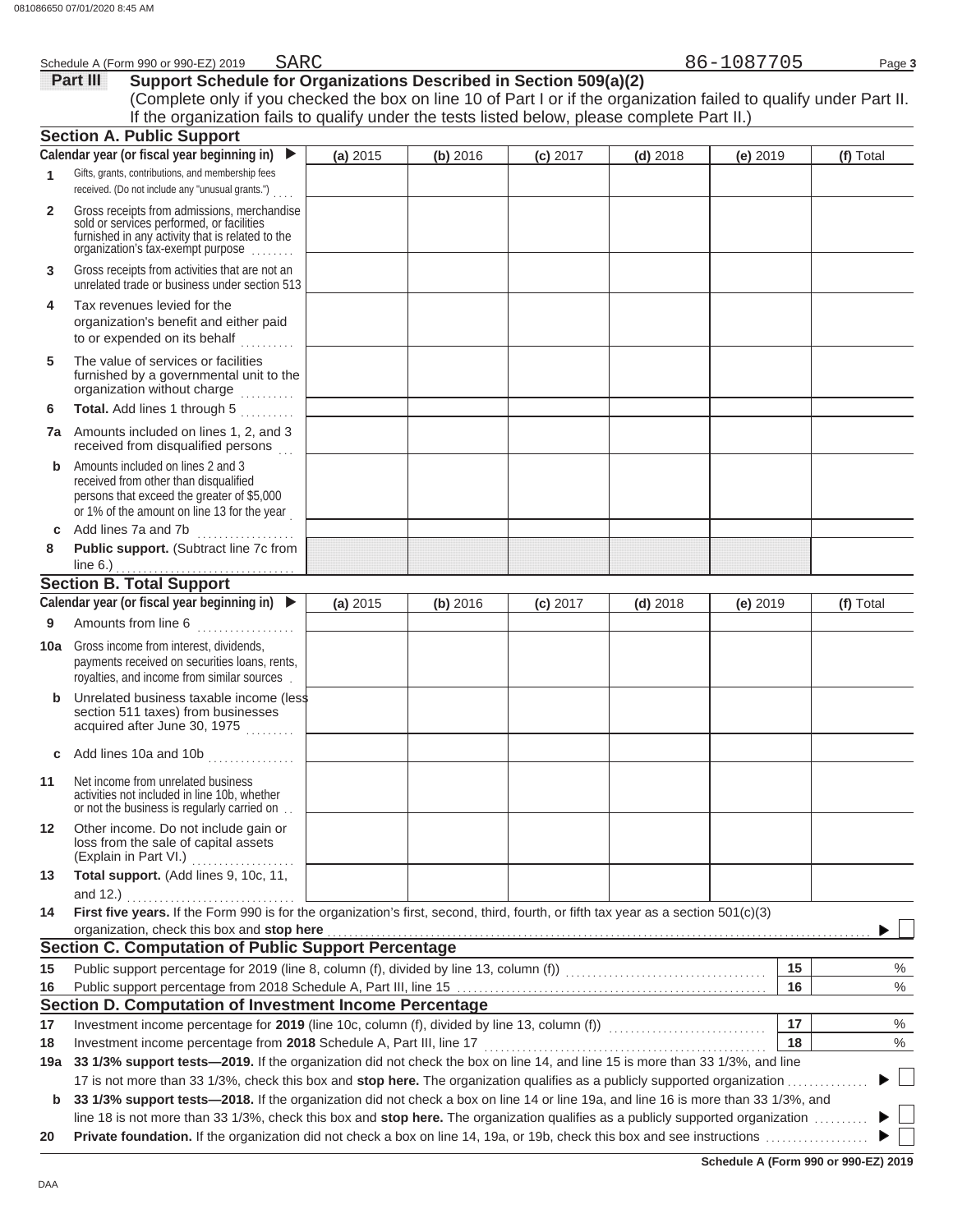#### **Part IV Supporting Organizations** Sections A, D, and E. If you checked 12d of Part I, complete Sections A and D, and complete Part V.) Schedule A (Form 990 or 990-EZ) 2019 Page **4 Section A. All Supporting Organizations** (Complete only if you checked a box in line 12 on Part I. If you checked 12a of Part I, complete Sections A and B. If you checked 12b of Part I, complete Sections A and C. If you checked 12c of Part I, complete Are all of the organization's supported organizations listed by name in the organization's governing documents? *If "No," describe in Part VI how the supported organizations are designated. If designated by class or purpose, describe the designation. If historic and continuing relationship, explain.* Did the organization have any supported organization that does not have an IRS determination of status under section 509(a)(1) or (2)? *If "Yes," explain in Part VI how the organization determined that the supported organization was described in section 509(a)(1) or (2).* **1 2 3a** Did the organization have a supported organization described in section 501(c)(4), (5), or (6)? *If "Yes," answer* **b c 4a** Was any supported organization not organized in the United States ("foreign supported organization")? *If* **b c** Did the organization support any foreign supported organization that does not have an IRS determination **5a** Did the organization add, substitute, or remove any supported organizations during the tax year? *If "Yes,"* **b c 6 7 8 9a b c 10a b** *(b) and (c) below.* Did the organization confirm that each supported organization qualified under section 501(c)(4), (5), or (6) and satisfied the public support tests under section 509(a)(2)? *If "Yes," describe in Part VI when and how the organization made the determination.* Did the organization ensure that all support to such organizations was used exclusively for section  $170(c)(2)(B)$ purposes? *If "Yes," explain in Part VI what controls the organization put in place to ensure such use. "Yes," and if you checked 12a or 12b in Part I, answer (b) and (c) below.* Did the organization have ultimate control and discretion in deciding whether to make grants to the foreign supported organization? *If "Yes," describe in Part VI how the organization had such control and discretion despite being controlled or supervised by or in connection with its supported organizations.* under sections 501(c)(3) and 509(a)(1) or (2)? *If "Yes," explain in Part VI what controls the organization used to ensure that all support to the foreign supported organization was used exclusively for section 170(c)(2)(B) purposes.* answer (b) and (c) below (if applicable). Also, provide detail in **Part VI**, *including (i)* the names and EIN *numbers of the supported organizations added, substituted, or removed; (ii) the reasons for each such action; (iii) the authority under the organization's organizing document authorizing such action; and (iv) how the action was accomplished (such as by amendment to the organizing document).* **Type I or Type II only.** Was any added or substituted supported organization part of a class already designated in the organization's organizing document? **Substitutions only.** Was the substitution the result of an event beyond the organization's control? Did the organization provide support (whether in the form of grants or the provision of services or facilities) to anyone other than (i) its supported organizations, (ii) individuals that are part of the charitable class benefited by one or more of its supported organizations, or (iii) other supporting organizations that also support or benefit one or more of the filing organization's supported organizations? *If "Yes," provide detail in Part VI.* Did the organization provide a grant, loan, compensation, or other similar payment to a substantial contributor (as defined in section 4958(c)(3)(C)), a family member of a substantial contributor, or a 35% controlled entity with regard to a substantial contributor? *If "Yes," complete Part I of Schedule L (Form 990 or 990-EZ).* Did the organization make a loan to a disqualified person (as defined in section 4958) not described in line 7? *If "Yes," complete Part I of Schedule L (Form 990 or 990-EZ).* Was the organization controlled directly or indirectly at any time during the tax year by one or more disqualified persons as defined in section 4946 (other than foundation managers and organizations described in section 509(a)(1) or (2))? *If "Yes," provide detail in Part VI.* Did one or more disqualified persons (as defined in line 9a) hold a controlling interest in any entity in which the supporting organization had an interest? *If "Yes," provide detail in Part VI.* Did a disqualified person (as defined in line 9a) have an ownership interest in, or derive any personal benefit from, assets in which the supporting organization also had an interest? *If "Yes," provide detail in Part VI.* Was the organization subject to the excess business holdings rules of section 4943 because of section 4943(f) (regarding certain Type II supporting organizations, and all Type III non-functionally integrated supporting organizations)? *If "Yes," answer 10b below.* Did the organization have any excess business holdings in the tax year? *(Use Schedule C, Form 4720, to determine whether the organization had excess business holdings.)* **Yes No 1 2 3a 3b 3c 4a 4b 4c 5a 5b 5c 6 7 8 9a 9b 9c 10a 10b** 86-1087705

**Schedule A (Form 990 or 990-EZ) 2019**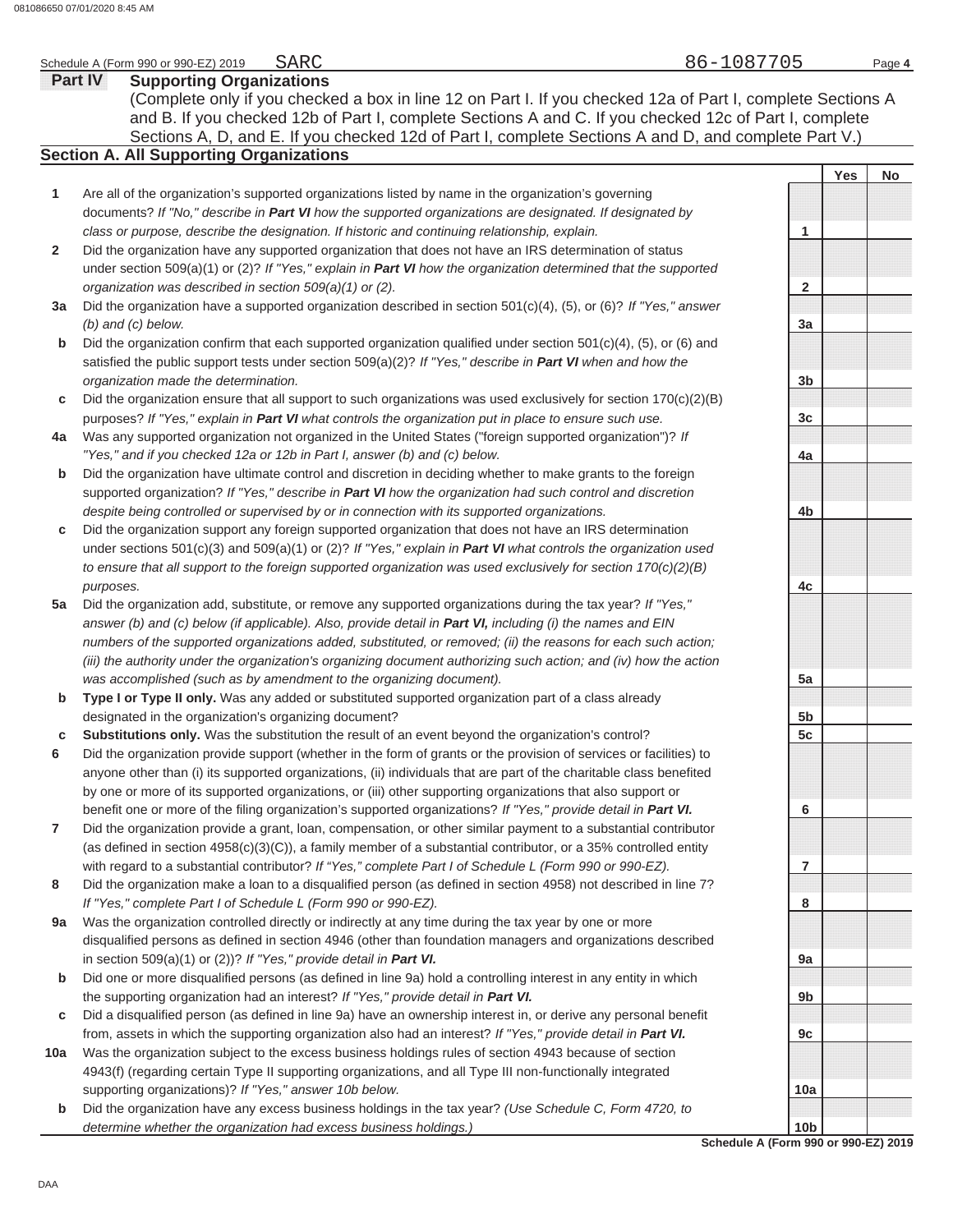|              | 86-1087705<br><b>SARC</b><br>Schedule A (Form 990 or 990-EZ) 2019                                                                                                                                                      |                 |            | Page 5    |
|--------------|------------------------------------------------------------------------------------------------------------------------------------------------------------------------------------------------------------------------|-----------------|------------|-----------|
|              | <b>Supporting Organizations (continued)</b><br><b>Part IV</b>                                                                                                                                                          |                 |            |           |
|              |                                                                                                                                                                                                                        |                 | Yes        | <b>No</b> |
| 11           | Has the organization accepted a gift or contribution from any of the following persons?                                                                                                                                |                 |            |           |
| а            | A person who directly or indirectly controls, either alone or together with persons described in (b) and (c)                                                                                                           |                 |            |           |
|              | below, the governing body of a supported organization?                                                                                                                                                                 | 11a             |            |           |
| $\mathbf b$  | A family member of a person described in (a) above?                                                                                                                                                                    | 11 <sub>b</sub> |            |           |
| C            | A 35% controlled entity of a person described in (a) or (b) above? If "Yes" to a, b, or c, provide detail in Part VI.                                                                                                  | 11 <sub>c</sub> |            |           |
|              | <b>Section B. Type I Supporting Organizations</b>                                                                                                                                                                      |                 |            |           |
|              |                                                                                                                                                                                                                        |                 | Yes        | No        |
| 1            | Did the directors, trustees, or membership of one or more supported organizations have the power to                                                                                                                    |                 |            |           |
|              | regularly appoint or elect at least a majority of the organization's directors or trustees at all times during the                                                                                                     |                 |            |           |
|              | tax year? If "No," describe in Part VI how the supported organization(s) effectively operated, supervised, or                                                                                                          |                 |            |           |
|              | controlled the organization's activities. If the organization had more than one supported organization,                                                                                                                |                 |            |           |
|              | describe how the powers to appoint and/or remove directors or trustees were allocated among the supported                                                                                                              |                 |            |           |
|              | organizations and what conditions or restrictions, if any, applied to such powers during the tax year.                                                                                                                 | 1               |            |           |
| $\mathbf{2}$ | Did the organization operate for the benefit of any supported organization other than the supported                                                                                                                    |                 |            |           |
|              | organization(s) that operated, supervised, or controlled the supporting organization? If "Yes," explain in Part                                                                                                        |                 |            |           |
|              | VI how providing such benefit carried out the purposes of the supported organization(s) that operated,                                                                                                                 |                 |            |           |
|              | supervised, or controlled the supporting organization.                                                                                                                                                                 | 2               |            |           |
|              | <b>Section C. Type II Supporting Organizations</b>                                                                                                                                                                     |                 |            |           |
|              |                                                                                                                                                                                                                        |                 | Yes        | No        |
| 1            | Were a majority of the organization's directors or trustees during the tax year also a majority of the directors                                                                                                       |                 |            |           |
|              | or trustees of each of the organization's supported organization(s)? If "No," describe in Part VI how control                                                                                                          |                 |            |           |
|              | or management of the supporting organization was vested in the same persons that controlled or managed                                                                                                                 |                 |            |           |
|              | the supported organization(s).                                                                                                                                                                                         | 1               |            |           |
|              | <b>Section D. All Type III Supporting Organizations</b>                                                                                                                                                                |                 |            |           |
|              |                                                                                                                                                                                                                        |                 | <b>Yes</b> | No        |
| 1            | Did the organization provide to each of its supported organizations, by the last day of the fifth month of the                                                                                                         |                 |            |           |
|              | organization's tax year, (i) a written notice describing the type and amount of support provided during the prior tax                                                                                                  |                 |            |           |
|              | year, (ii) a copy of the Form 990 that was most recently filed as of the date of notification, and (iii) copies of the                                                                                                 |                 |            |           |
|              | organization's governing documents in effect on the date of notification, to the extent not previously provided?                                                                                                       | 1               |            |           |
| $\mathbf{2}$ | Were any of the organization's officers, directors, or trustees either (i) appointed or elected by the supported                                                                                                       |                 |            |           |
|              | organization(s) or (ii) serving on the governing body of a supported organization? If "No," explain in Part VI how                                                                                                     |                 |            |           |
|              | the organization maintained a close and continuous working relationship with the supported organization(s).                                                                                                            | $\mathbf{2}$    |            |           |
| 3            | By reason of the relationship described in (2), did the organization's supported organizations have a                                                                                                                  |                 |            |           |
|              | significant voice in the organization's investment policies and in directing the use of the organization's                                                                                                             |                 |            |           |
|              | income or assets at all times during the tax year? If "Yes," describe in Part VI the role the organization's                                                                                                           |                 |            |           |
|              | supported organizations played in this regard.                                                                                                                                                                         | 3               |            |           |
|              | Section E. Type III Functionally-Integrated Supporting Organizations                                                                                                                                                   |                 |            |           |
| 1            | Check the box next to the method that the organization used to satisfy the Integral Part Test during the year (see instructions).                                                                                      |                 |            |           |
| a            | The organization satisfied the Activities Test. Complete line 2 below.                                                                                                                                                 |                 |            |           |
| b            | The organization is the parent of each of its supported organizations. Complete line 3 below.                                                                                                                          |                 |            |           |
| c            | The organization supported a governmental entity. Describe in Part VI how you supported a government entity (see instructions).                                                                                        |                 |            |           |
|              |                                                                                                                                                                                                                        |                 |            |           |
| $\mathbf{2}$ | Activities Test. Answer (a) and (b) below.                                                                                                                                                                             |                 | Yes        | No        |
| а            | Did substantially all of the organization's activities during the tax year directly further the exempt purposes of                                                                                                     |                 |            |           |
|              | the supported organization(s) to which the organization was responsive? If "Yes," then in Part VI identify                                                                                                             |                 |            |           |
|              | those supported organizations and explain how these activities directly furthered their exempt purposes,                                                                                                               |                 |            |           |
|              | how the organization was responsive to those supported organizations, and how the organization determined                                                                                                              |                 |            |           |
|              | that these activities constituted substantially all of its activities.                                                                                                                                                 | 2a              |            |           |
|              |                                                                                                                                                                                                                        |                 |            |           |
| b            | Did the activities described in (a) constitute activities that, but for the organization's involvement, one or more                                                                                                    |                 |            |           |
|              | of the organization's supported organization(s) would have been engaged in? If "Yes," explain in Part VI the<br>reasons for the organization's position that its supported organization(s) would have engaged in these |                 |            |           |

**3** Parent of Supported Organizations. *Answer (a) and (b) below.*

*activities but for the organization's involvement.*

- **a** Did the organization have the power to regularly appoint or elect a majority of the officers, directors, or trustees of each of the supported organizations? *Provide details in Part VI.*
- **b** Did the organization exercise a substantial degree of direction over the policies, programs, and activities of each of its supported organizations? *If "Yes," describe in Part VI the role played by the organization in this regard.*

DAA **Schedule A (Form 990 or 990-EZ) 2019 3b**

**3a**

**2b**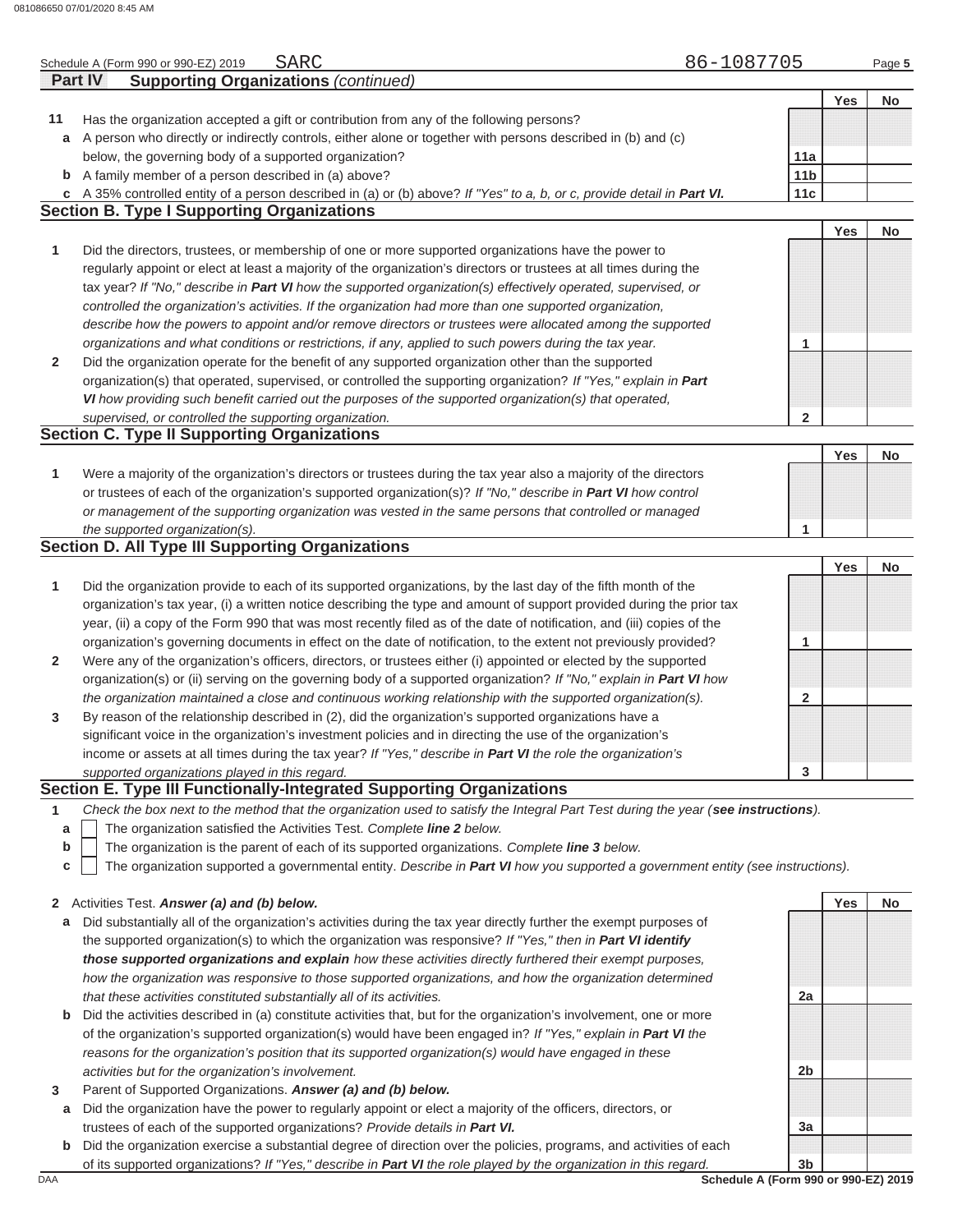| SARC<br>Schedule A (Form 990 or 990-EZ) 2019                                                                                          |                         | 86-1087705     | Page 6                         |
|---------------------------------------------------------------------------------------------------------------------------------------|-------------------------|----------------|--------------------------------|
| Type III Non-Functionally Integrated 509(a)(3) Supporting Organizations<br><b>Part V</b>                                              |                         |                |                                |
| 1<br>Check here if the organization satisfied the Integral Part Test as a qualifying trust on Nov. 20, 1970 (explain in Part VI). See |                         |                |                                |
| instructions. All other Type III non-functionally integrated supporting organizations must complete Sections A through E.             |                         |                |                                |
| <b>Section A - Adjusted Net Income</b>                                                                                                |                         | (A) Prior Year | (B) Current Year<br>(optional) |
| Net short-term capital gain<br>1                                                                                                      | 1                       |                |                                |
| $\overline{2}$<br>Recoveries of prior-year distributions                                                                              | $\mathbf 2$             |                |                                |
| 3<br>Other gross income (see instructions)                                                                                            | $\overline{3}$          |                |                                |
| Add lines 1 through 3.<br>4                                                                                                           | $\overline{\mathbf{4}}$ |                |                                |
| 5<br>Depreciation and depletion                                                                                                       | 5                       |                |                                |
| Portion of operating expenses paid or incurred for production or<br>6                                                                 |                         |                |                                |
| collection of gross income or for management, conservation, or                                                                        |                         |                |                                |
| maintenance of property held for production of income (see instructions)                                                              | 6                       |                |                                |
| $\overline{7}$<br>Other expenses (see instructions)                                                                                   | $\overline{\mathbf{r}}$ |                |                                |
| 8<br>Adjusted Net Income (subtract lines 5, 6, and 7 from line 4)                                                                     | 8                       |                |                                |
| <b>Section B - Minimum Asset Amount</b>                                                                                               |                         | (A) Prior Year | (B) Current Year<br>(optional) |
| 1<br>Aggregate fair market value of all non-exempt-use assets (see                                                                    |                         |                |                                |
| instructions for short tax year or assets held for part of year):                                                                     |                         |                |                                |
| <b>a</b> Average monthly value of securities                                                                                          | 1a                      |                |                                |
| Average monthly cash balances<br>b                                                                                                    | 1 <sub>b</sub>          |                |                                |
| <b>c</b> Fair market value of other non-exempt-use assets                                                                             | 1 <sub>c</sub>          |                |                                |
| d Total (add lines 1a, 1b, and 1c)                                                                                                    | 1 <sub>d</sub>          |                |                                |
| <b>e</b> Discount claimed for blockage or other                                                                                       |                         |                |                                |
| factors (explain in detail in Part VI):                                                                                               |                         |                |                                |
| 2 Acquisition indebtedness applicable to non-exempt-use assets                                                                        | $\overline{2}$          |                |                                |
| 3<br>Subtract line 2 from line 1d.                                                                                                    | $\overline{3}$          |                |                                |
| Cash deemed held for exempt use. Enter 1-1/2% of line 3 (for greater amount,<br>4                                                     |                         |                |                                |
| see instructions).                                                                                                                    | 4                       |                |                                |
| 5<br>Net value of non-exempt-use assets (subtract line 4 from line 3)                                                                 | 5                       |                |                                |
| 6<br>Multiply line 5 by .035.                                                                                                         | $\bf 6$                 |                |                                |
| 7<br>Recoveries of prior-year distributions                                                                                           | $\overline{7}$          |                |                                |
| 8<br>Minimum Asset Amount (add line 7 to line 6)                                                                                      | 8                       |                |                                |
| <b>Section C - Distributable Amount</b>                                                                                               |                         |                | <b>Current Year</b>            |
| Adjusted net income for prior year (from Section A, line 8, Column A)<br>1.                                                           | $\mathbf{1}$            |                |                                |
| Enter 85% of line 1.<br>$\overline{2}$                                                                                                | $\overline{2}$          |                |                                |
| 3<br>Minimum asset amount for prior year (from Section B, line 8, Column A)                                                           | $\mathbf{3}$            |                |                                |
| Enter greater of line 2 or line 3.<br>4                                                                                               | 4                       |                |                                |
| 5<br>Income tax imposed in prior year                                                                                                 | 5                       |                |                                |
| 6<br>Distributable Amount. Subtract line 5 from line 4, unless subject to                                                             |                         |                |                                |
| emergency temporary reduction (see instructions).                                                                                     | 6                       |                |                                |

**7** | Check here if the current year is the organization's first as a non-functionally integrated Type III supporting organization (see instructions).

**Schedule A (Form 990 or 990-EZ) 2019**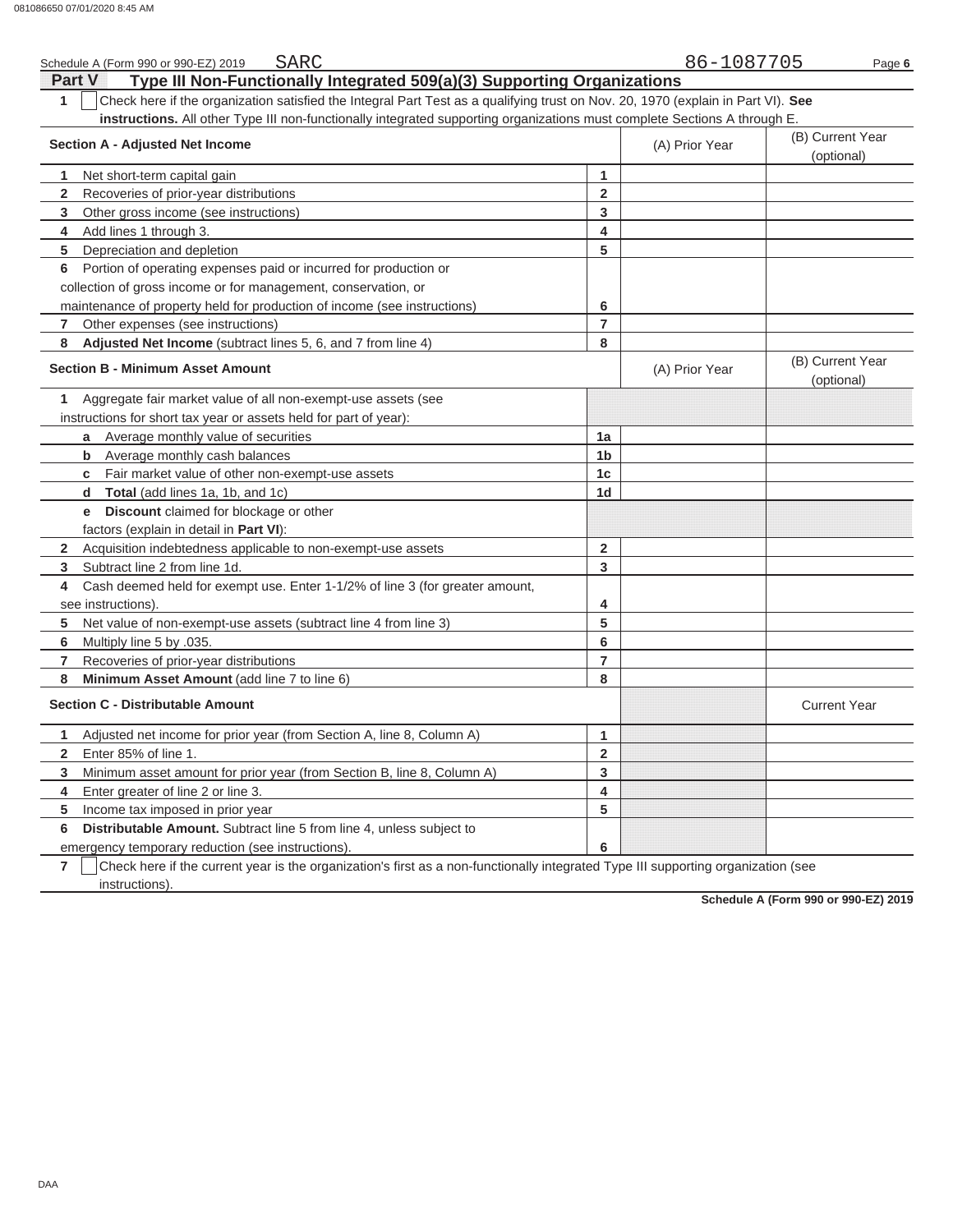| <b>Part V</b> | SARC<br>Schedule A (Form 990 or 990-EZ) 2019                                                                                |                                    | 86-1087705                                    | Page 7                                                  |
|---------------|-----------------------------------------------------------------------------------------------------------------------------|------------------------------------|-----------------------------------------------|---------------------------------------------------------|
|               | Type III Non-Functionally Integrated 509(a)(3) Supporting Organizations (continued)<br><b>Section D - Distributions</b>     |                                    |                                               | <b>Current Year</b>                                     |
|               |                                                                                                                             |                                    |                                               |                                                         |
| 1             | Amounts paid to supported organizations to accomplish exempt purposes                                                       |                                    |                                               |                                                         |
| $\mathbf{2}$  | Amounts paid to perform activity that directly furthers exempt purposes of supported                                        |                                    |                                               |                                                         |
|               | organizations, in excess of income from activity                                                                            |                                    |                                               |                                                         |
| 3             | Administrative expenses paid to accomplish exempt purposes of supported organizations                                       |                                    |                                               |                                                         |
| 4             | Amounts paid to acquire exempt-use assets                                                                                   |                                    |                                               |                                                         |
| 5             | Qualified set-aside amounts (prior IRS approval required)                                                                   |                                    |                                               |                                                         |
| 6             | Other distributions (describe in Part VI). See instructions.                                                                |                                    |                                               |                                                         |
| 7             | Total annual distributions. Add lines 1 through 6.                                                                          |                                    |                                               |                                                         |
| 8             | Distributions to attentive supported organizations to which the organization is responsive                                  |                                    |                                               |                                                         |
|               | (provide details in Part VI). See instructions.                                                                             |                                    |                                               |                                                         |
| 9             | Distributable amount for 2019 from Section C, line 6                                                                        |                                    |                                               |                                                         |
| 10            | Line 8 amount divided by line 9 amount                                                                                      |                                    |                                               |                                                         |
|               | Section E - Distribution Allocations (see instructions)                                                                     | (i)<br><b>Excess Distributions</b> | (ii)<br><b>Underdistributions</b><br>Pre-2019 | (iii)<br><b>Distributable</b><br><b>Amount for 2019</b> |
| 1             | Distributable amount for 2019 from Section C, line 6                                                                        |                                    |                                               |                                                         |
| $\mathbf{2}$  | Underdistributions, if any, for years prior to 2019<br>(reasonable cause required-explain in Part VI). See<br>instructions. |                                    |                                               |                                                         |
| 3             | Excess distributions carryover, if any, to 2019                                                                             |                                    |                                               |                                                         |
|               |                                                                                                                             |                                    |                                               |                                                         |
|               | <b>b</b> From 2015                                                                                                          |                                    |                                               |                                                         |
|               | c From 2016                                                                                                                 |                                    |                                               |                                                         |
|               | <b>d</b> From 2017                                                                                                          |                                    |                                               |                                                         |
|               | e From 2018                                                                                                                 |                                    |                                               |                                                         |
|               | f Total of lines 3a through e                                                                                               |                                    |                                               |                                                         |
|               | g Applied to underdistributions of prior years                                                                              |                                    |                                               |                                                         |
|               | h Applied to 2019 distributable amount                                                                                      |                                    |                                               |                                                         |
|               | Carryover from 2014 not applied (see instructions)                                                                          |                                    |                                               |                                                         |
|               | Remainder. Subtract lines 3g, 3h, and 3i from 3f.                                                                           |                                    |                                               |                                                         |
| 4             | Distributions for 2019 from                                                                                                 |                                    |                                               |                                                         |
|               | \$<br>Section D, line 7:                                                                                                    |                                    |                                               |                                                         |
|               | a Applied to underdistributions of prior years                                                                              |                                    |                                               |                                                         |
|               | <b>b</b> Applied to 2019 distributable amount                                                                               |                                    |                                               |                                                         |
|               | <b>c</b> Remainder. Subtract lines 4a and 4b from 4.                                                                        |                                    |                                               |                                                         |
| 5             | Remaining underdistributions for years prior to 2019, if                                                                    |                                    |                                               |                                                         |
|               | any. Subtract lines 3g and 4a from line 2. For result                                                                       |                                    |                                               |                                                         |
|               | greater than zero, explain in Part VI. See instructions.                                                                    |                                    |                                               |                                                         |
| 6             | Remaining underdistributions for 2019. Subtract lines 3h                                                                    |                                    |                                               |                                                         |
|               | and 4b from line 1. For result greater than zero, explain in                                                                |                                    |                                               |                                                         |
|               |                                                                                                                             |                                    |                                               |                                                         |
|               | Part VI. See instructions.                                                                                                  |                                    |                                               |                                                         |
| 7             | Excess distributions carryover to 2020. Add lines 3j                                                                        |                                    |                                               |                                                         |
|               | and 4c.                                                                                                                     |                                    |                                               |                                                         |
| 8             | Breakdown of line 7:                                                                                                        |                                    |                                               |                                                         |
|               | a Excess from 2015                                                                                                          |                                    |                                               |                                                         |
|               |                                                                                                                             |                                    |                                               |                                                         |
|               | c Excess from 2017                                                                                                          |                                    |                                               |                                                         |
|               | d Excess from 2018                                                                                                          |                                    |                                               |                                                         |
|               | e Excess from 2019                                                                                                          |                                    |                                               |                                                         |

**Schedule A (Form 990 or 990-EZ) 2019**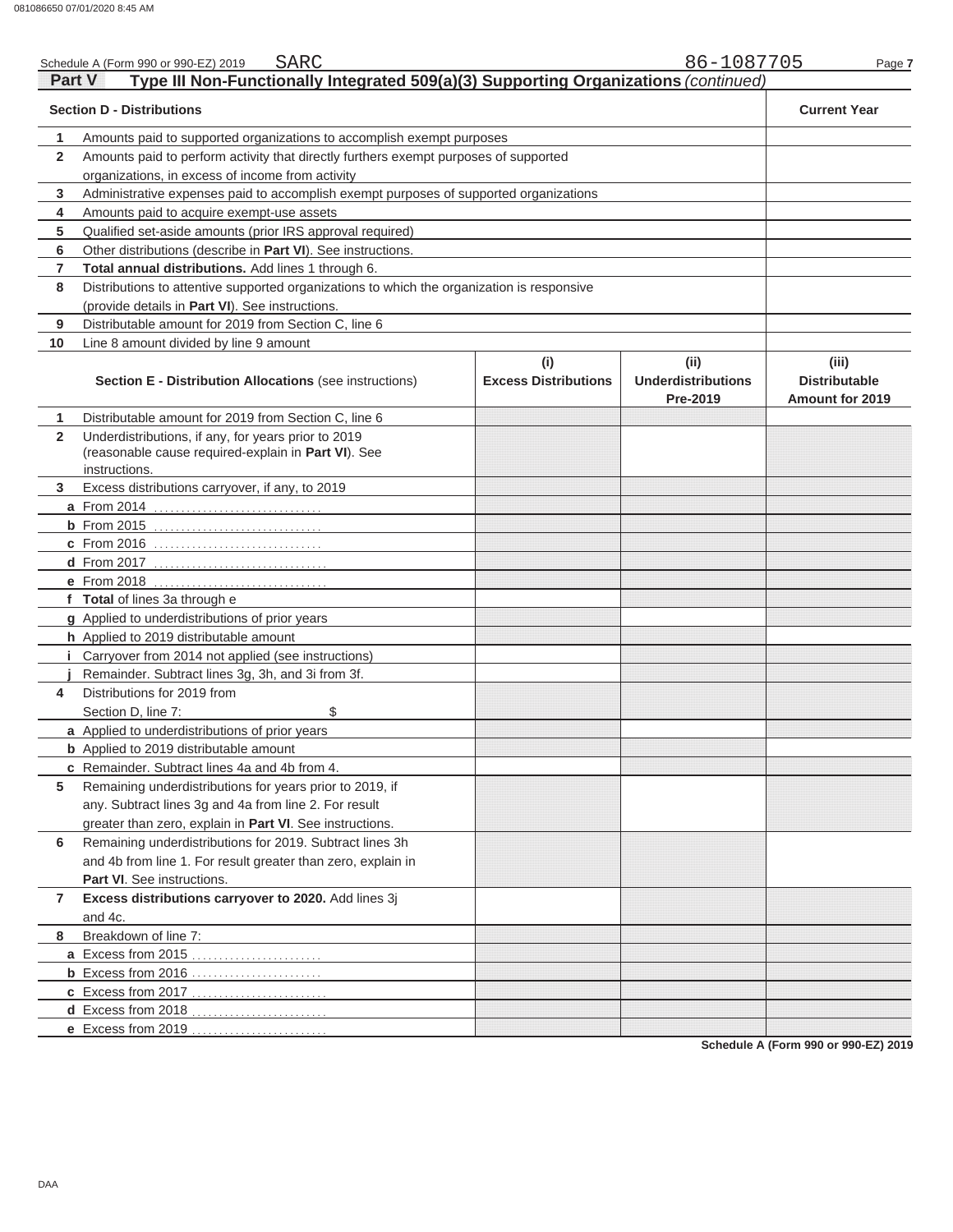| <b>Part VI</b> | Schedule A (Form 990 or 990-EZ) 2019<br>Supplemental Information. Provide the explanations required by Part II, line 10; Part II, line 17a or 17b; Part<br>III, line 12; Part IV, Section A, lines 1, 2, 3b, 3c, 4b, 4c, 5a, 6, 9a, 9b, 9c, 11a, 11b, and 11c; Part IV, Section | <b>SARC</b> |  | 86-1087705 | Page 8<br>B, lines 1 and 2; Part IV, Section C, line 1; Part IV, Section D, lines 2 and 3; Part IV, Section E, lines 1c, 2a, 2b, |
|----------------|---------------------------------------------------------------------------------------------------------------------------------------------------------------------------------------------------------------------------------------------------------------------------------|-------------|--|------------|----------------------------------------------------------------------------------------------------------------------------------|
|                | lines 2, 5, and 6. Also complete this part for any additional information. (See instructions.)                                                                                                                                                                                  |             |  |            | 3a, and 3b; Part V, line 1; Part V, Section B, line 1e; Part V, Section D, lines 5, 6, and 8; and Part V, Section E,             |
|                |                                                                                                                                                                                                                                                                                 |             |  |            |                                                                                                                                  |
|                |                                                                                                                                                                                                                                                                                 |             |  |            |                                                                                                                                  |
|                |                                                                                                                                                                                                                                                                                 |             |  |            |                                                                                                                                  |
|                |                                                                                                                                                                                                                                                                                 |             |  |            |                                                                                                                                  |
|                |                                                                                                                                                                                                                                                                                 |             |  |            |                                                                                                                                  |
|                |                                                                                                                                                                                                                                                                                 |             |  |            |                                                                                                                                  |
|                |                                                                                                                                                                                                                                                                                 |             |  |            |                                                                                                                                  |
|                |                                                                                                                                                                                                                                                                                 |             |  |            |                                                                                                                                  |
|                |                                                                                                                                                                                                                                                                                 |             |  |            |                                                                                                                                  |
|                |                                                                                                                                                                                                                                                                                 |             |  |            |                                                                                                                                  |
|                |                                                                                                                                                                                                                                                                                 |             |  |            |                                                                                                                                  |
|                |                                                                                                                                                                                                                                                                                 |             |  |            |                                                                                                                                  |
|                |                                                                                                                                                                                                                                                                                 |             |  |            |                                                                                                                                  |
|                |                                                                                                                                                                                                                                                                                 |             |  |            |                                                                                                                                  |
|                |                                                                                                                                                                                                                                                                                 |             |  |            |                                                                                                                                  |
|                |                                                                                                                                                                                                                                                                                 |             |  |            |                                                                                                                                  |
|                |                                                                                                                                                                                                                                                                                 |             |  |            |                                                                                                                                  |
|                |                                                                                                                                                                                                                                                                                 |             |  |            |                                                                                                                                  |
|                |                                                                                                                                                                                                                                                                                 |             |  |            |                                                                                                                                  |
|                |                                                                                                                                                                                                                                                                                 |             |  |            |                                                                                                                                  |
|                |                                                                                                                                                                                                                                                                                 |             |  |            |                                                                                                                                  |
|                |                                                                                                                                                                                                                                                                                 |             |  |            |                                                                                                                                  |
|                |                                                                                                                                                                                                                                                                                 |             |  |            |                                                                                                                                  |
|                |                                                                                                                                                                                                                                                                                 |             |  |            |                                                                                                                                  |
|                |                                                                                                                                                                                                                                                                                 |             |  |            |                                                                                                                                  |
|                |                                                                                                                                                                                                                                                                                 |             |  |            |                                                                                                                                  |
|                |                                                                                                                                                                                                                                                                                 |             |  |            |                                                                                                                                  |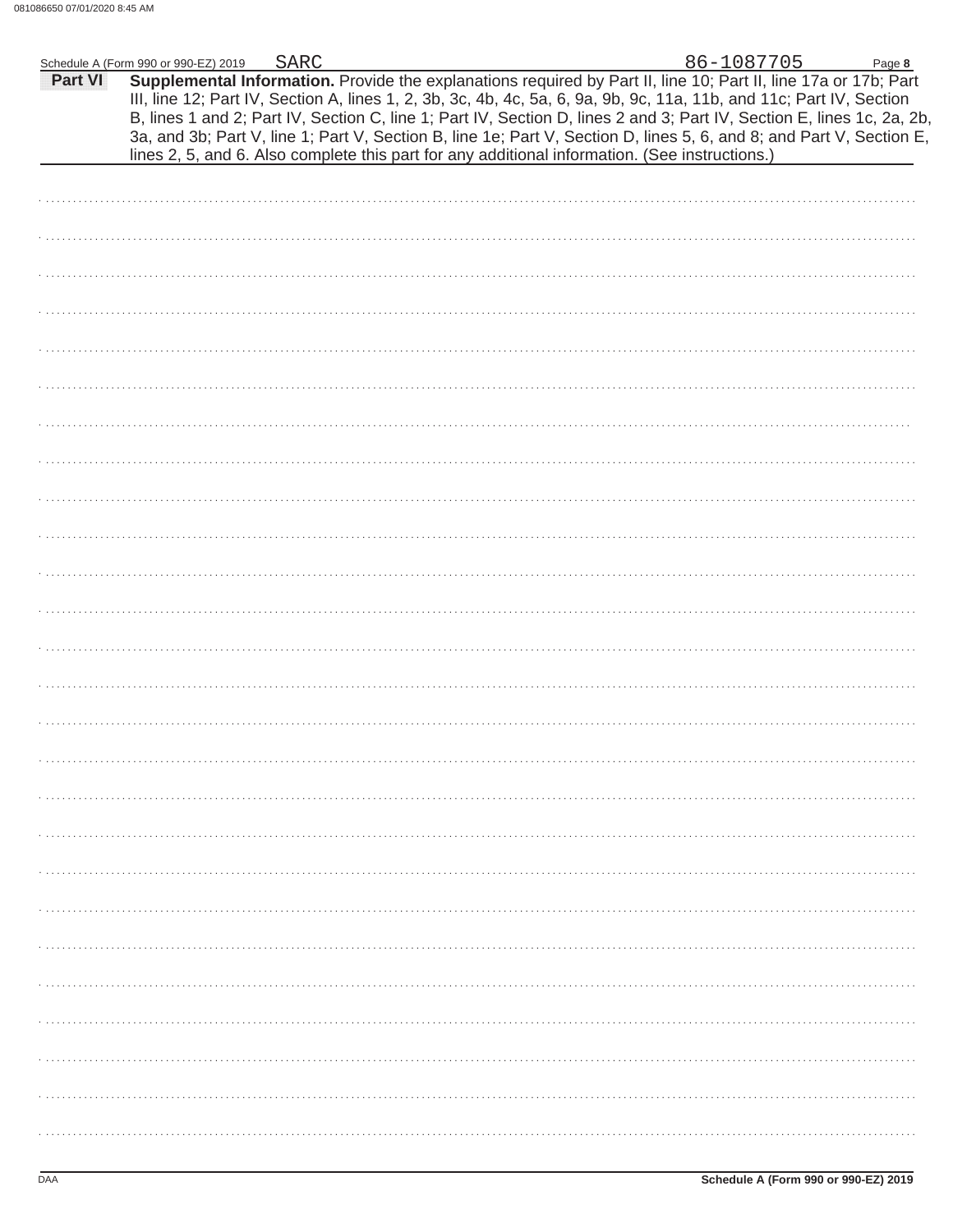| <b>Schedule B</b>                                                                                                                                                                                       | <b>Schedule of Contributors</b> |            | OMB No. 1545-0047                     |
|---------------------------------------------------------------------------------------------------------------------------------------------------------------------------------------------------------|---------------------------------|------------|---------------------------------------|
| (Form 990, 990-EZ,<br>or 990-PF)<br>Attach to Form 990, Form 990-EZ, or Form 990-PF.<br>Department of the Treasury<br>Go to www.irs.gov/Form990 for the latest information.<br>Internal Revenue Service |                                 |            | 2019                                  |
| Name of the organization                                                                                                                                                                                |                                 |            | <b>Employer identification number</b> |
| SARC                                                                                                                                                                                                    |                                 | 86-1087705 |                                       |
| <b>Organization type (check one):</b>                                                                                                                                                                   |                                 |            |                                       |

| Filers of:         | Section:                                                                           |
|--------------------|------------------------------------------------------------------------------------|
| Form 990 or 990-EZ | X<br>$501(c)$ $3$ ) (enter number) organization                                    |
|                    | $4947(a)(1)$ nonexempt charitable trust <b>not</b> treated as a private foundation |
|                    | 527 political organization                                                         |
| Form 990-PF        | 501(c)(3) exempt private foundation                                                |
|                    | 4947(a)(1) nonexempt charitable trust treated as a private foundation              |
|                    | $501(c)(3)$ taxable private foundation                                             |
|                    |                                                                                    |

Check if your organization is covered by the **General Rule** or a **Special Rule. Note:** Only a section 501(c)(7), (8), or (10) organization can check boxes for both the General Rule and a Special Rule. See instructions.

## **General Rule**

For an organization filing Form 990, 990-EZ, or 990-PF that received, during the year, contributions totaling \$5,000 or more (in money or property) from any one contributor. Complete Parts I and II. See instructions for determining a contributor's total contributions.

### **Special Rules**

| $ X $ For an organization described in section 501(c)(3) filing Form 990 or 990-EZ that met the 33 <sup>1</sup> /3% support test of the |
|-----------------------------------------------------------------------------------------------------------------------------------------|
| regulations under sections 509(a)(1) and 170(b)(1)(A)(vi), that checked Schedule A (Form 990 or 990-EZ), Part II, line                  |
| 13, 16a, or 16b, and that received from any one contributor, during the year, total contributions of the greater of (1)                 |
| \$5,000; or (2) 2% of the amount on (i) Form 990, Part VIII, line 1h; or (ii) Form 990-EZ, line 1. Complete Parts I and II.             |

literary, or educational purposes, or for the prevention of cruelty to children or animals. Complete Parts I (entering For an organization described in section  $501(c)(7)$ , (8), or (10) filing Form 990 or 990-EZ that received from any one contributor, during the year, total contributions of more than \$1,000 *exclusively* for religious, charitable, scientific, "N/A" in column (b) instead of the contributor name and address), II, and III.

For an organization described in section 501(c)(7), (8), or (10) filing Form 990 or 990-EZ that received from any one contributor, during the year, contributions *exclusively* for religious, charitable, etc., purposes, but no such contributions totaled more than \$1,000. If this box is checked, enter here the total contributions that were received during the year for an *exclusively* religious, charitable, etc., purpose. Don't complete any of the parts unless the **General Rule** applies to this organization because it received *nonexclusively* religious, charitable, etc., contributions totaling \$5,000 or more during the year  $\ldots$   $\ldots$   $\ldots$   $\ldots$   $\ldots$   $\ldots$   $\ldots$   $\ldots$   $\ldots$   $\ldots$   $\ldots$   $\ldots$   $\ldots$ 

990-EZ, or 990-PF), but it **must** answer "No" on Part IV, line 2, of its Form 990; or check the box on line H of its Form 990-EZ or on its Form 990-PF, Part I, line 2, to certify that it doesn't meet the filing requirements of Schedule B (Form 990, 990-EZ, or 990-PF). **Caution:** An organization that isn't covered by the General Rule and/or the Special Rules doesn't file Schedule B (Form 990,

**For Paperwork Reduction Act Notice, see the instructions for Form 990, 990-EZ, or 990-PF.**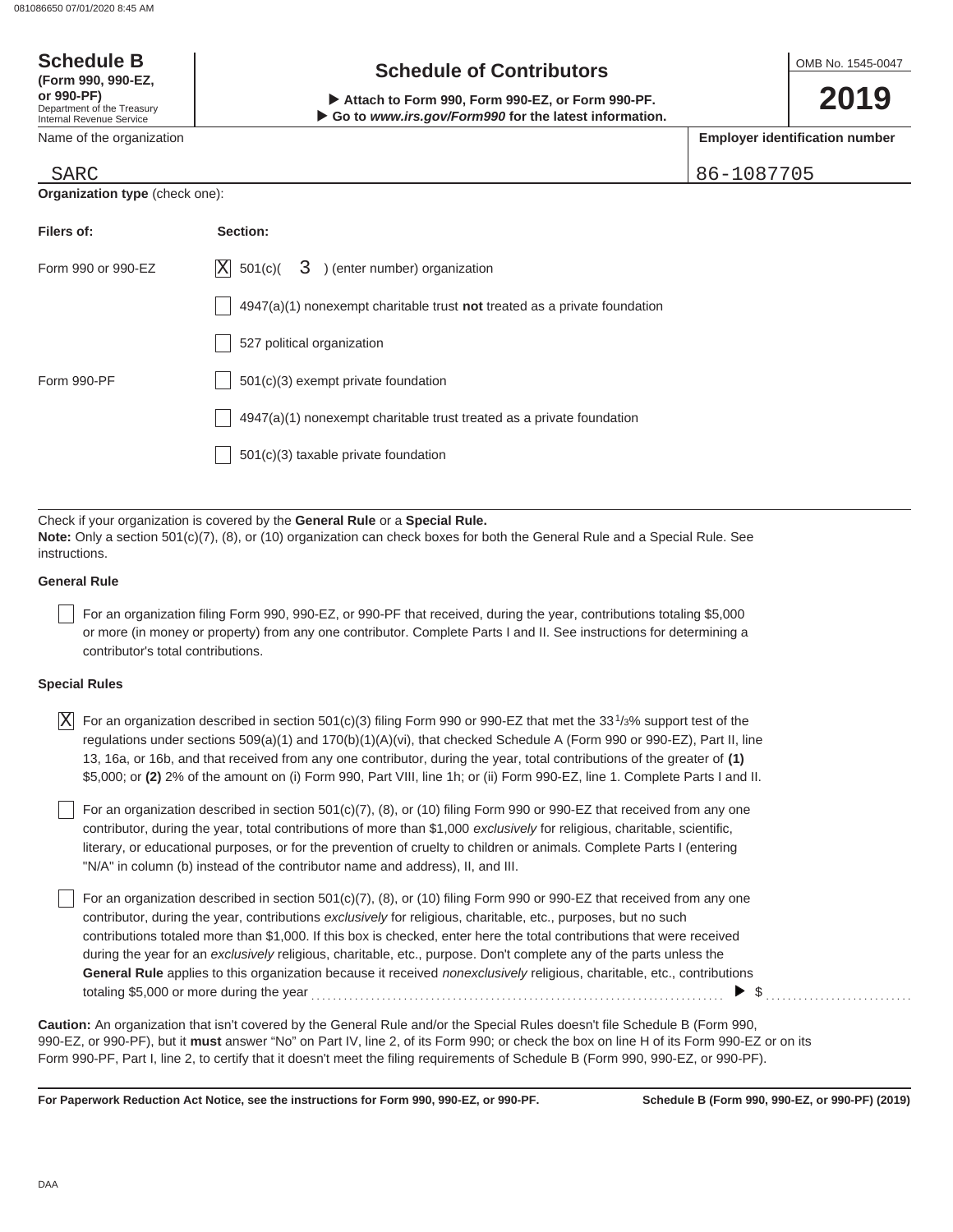| Name of organization<br>SARC | Schedule B (Form 990, 990-EZ, or 990-PF) (2019)                                                |                                   | Page 1 of 1<br>Page 2<br><b>Employer identification number</b><br>86-1087705                 |
|------------------------------|------------------------------------------------------------------------------------------------|-----------------------------------|----------------------------------------------------------------------------------------------|
| Part I                       | Contributors (see instructions). Use duplicate copies of Part I if additional space is needed. |                                   |                                                                                              |
| (a)<br>No.                   | (b)<br>Name, address, and ZIP + 4                                                              | (c)<br><b>Total contributions</b> | (d)<br>Type of contribution                                                                  |
| $\downarrow$                 | Jerome and Leslie Behar<br>220 University Avenue<br>CA 94022<br>Los Altos                      | \$ 2,871,500                      | Person<br>Χ<br>Payroll<br><b>Noncash</b><br>(Complete Part II for<br>noncash contributions.) |
| (a)<br>No.                   | (b)<br>Name, address, and ZIP + 4                                                              | (c)<br><b>Total contributions</b> | (d)<br>Type of contribution                                                                  |
|                              |                                                                                                | $\sim$                            | Person<br>Payroll<br><b>Noncash</b><br>(Complete Part II for<br>noncash contributions.)      |
| (a)<br>No.                   | (b)<br>Name, address, and ZIP + 4                                                              | (c)<br><b>Total contributions</b> | (d)<br>Type of contribution                                                                  |
|                              |                                                                                                | \$                                | Person<br>Payroll<br><b>Noncash</b><br>(Complete Part II for<br>noncash contributions.)      |
| (a)<br>No.                   | (b)<br>Name, address, and ZIP + 4                                                              | (c)<br><b>Total contributions</b> | (d)<br>Type of contribution                                                                  |
|                              |                                                                                                | \$                                | <b>Person</b><br>Payroll<br>Noncash<br>(Complete Part II for<br>noncash contributions.)      |
| (a)<br>No.                   | (b)<br>Name, address, and ZIP + 4                                                              | (c)<br><b>Total contributions</b> | (d)<br>Type of contribution                                                                  |
|                              |                                                                                                | \$                                | Person<br>Payroll<br>Noncash<br>(Complete Part II for<br>noncash contributions.)             |
| (a)<br>No.                   | (b)<br>Name, address, and ZIP + 4                                                              | (c)<br><b>Total contributions</b> | (d)<br>Type of contribution                                                                  |
|                              |                                                                                                | \$                                | Person<br><b>Payroll</b><br>Noncash<br>(Complete Part II for<br>noncash contributions.)      |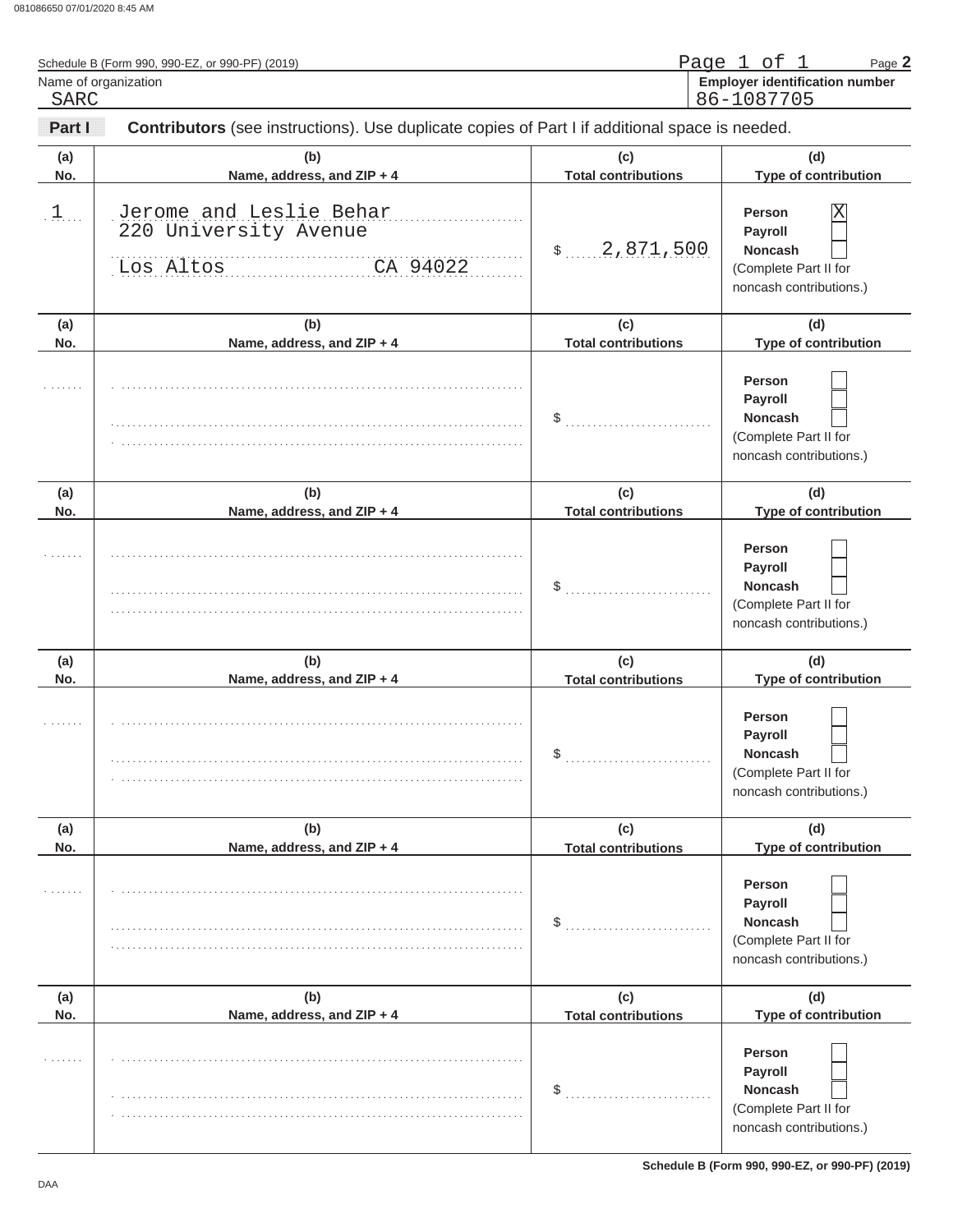## **SCHEDULE D Supplemental Financial Statements**

Attach to Form 990. **(Form 990) Permify Complete if the organization answered "Yes" on Form 990,**<br>Part IV, line 6, 7, 8, 9, 10, 11a, 11b, 11c, 11d, 11e, 11f, 12a, or 12b.

▶ Go to *www.irs.gov/Form990* for instructions and the latest information.

| OMB No. 1545-0047     |
|-----------------------|
| 2019                  |
| <b>Open to Public</b> |
| <b>Inspection</b>     |

**Employer identification number**

Internal Revenue Service **Name of the organization**

Department of the Treasury

|              | <b>SARC</b>                                                                                                                               |                                                    |                | 86-1087705                      |
|--------------|-------------------------------------------------------------------------------------------------------------------------------------------|----------------------------------------------------|----------------|---------------------------------|
|              | Organizations Maintaining Donor Advised Funds or Other Similar Funds or Accounts.<br>Part I                                               |                                                    |                |                                 |
|              | Complete if the organization answered "Yes" on Form 990, Part IV, line 6.                                                                 |                                                    |                |                                 |
|              |                                                                                                                                           | (a) Donor advised funds                            |                | (b) Funds and other accounts    |
| 1            |                                                                                                                                           |                                                    |                |                                 |
| 2            |                                                                                                                                           |                                                    |                |                                 |
| 3            |                                                                                                                                           |                                                    |                |                                 |
| 4            |                                                                                                                                           |                                                    |                |                                 |
| 5            | Did the organization inform all donors and donor advisors in writing that the assets held in donor advised                                |                                                    |                |                                 |
|              |                                                                                                                                           |                                                    |                | Yes<br><b>No</b>                |
| 6            | Did the organization inform all grantees, donors, and donor advisors in writing that grant funds can be used                              |                                                    |                |                                 |
|              | only for charitable purposes and not for the benefit of the donor or donor advisor, or for any other purpose                              |                                                    |                |                                 |
|              |                                                                                                                                           |                                                    |                | Yes<br><b>No</b>                |
|              | Part II<br><b>Conservation Easements.</b>                                                                                                 |                                                    |                |                                 |
|              | Complete if the organization answered "Yes" on Form 990, Part IV, line 7.                                                                 |                                                    |                |                                 |
| 1            | Purpose(s) of conservation easements held by the organization (check all that apply).                                                     |                                                    |                |                                 |
|              | Preservation of land for public use (for example, recreation or education                                                                 | Preservation of a historically important land area |                |                                 |
|              | Protection of natural habitat                                                                                                             | Preservation of a certified historic structure     |                |                                 |
|              | Preservation of open space                                                                                                                |                                                    |                |                                 |
| $\mathbf{2}$ | Complete lines 2a through 2d if the organization held a qualified conservation contribution in the form of a conservation                 |                                                    |                |                                 |
|              | easement on the last day of the tax year.                                                                                                 |                                                    |                | Held at the End of the Tax Year |
|              | a Total number of conservation easements                                                                                                  |                                                    | 2a             |                                 |
|              |                                                                                                                                           |                                                    | 2 <sub>b</sub> |                                 |
|              | Number of conservation easements on a certified historic structure included in (a) [11] Number of conservation                            |                                                    | 2c             |                                 |
|              | d Number of conservation easements included in (c) acquired after 7/25/06, and not on a                                                   |                                                    |                |                                 |
|              |                                                                                                                                           |                                                    | 2d             |                                 |
| 3            | Number of conservation easements modified, transferred, released, extinguished, or terminated by the organization during the              |                                                    |                |                                 |
|              | tax year $\blacktriangleright$                                                                                                            |                                                    |                |                                 |
|              | Number of states where property subject to conservation easement is located ▶                                                             |                                                    |                |                                 |
| 5            | Does the organization have a written policy regarding the periodic monitoring, inspection, handling of                                    |                                                    |                |                                 |
|              |                                                                                                                                           |                                                    |                | Yes<br><b>No</b>                |
| 6            | Staff and volunteer hours devoted to monitoring, inspecting, handling of violations, and enforcing conservation easements during the year |                                                    |                |                                 |
|              |                                                                                                                                           |                                                    |                |                                 |
| $\mathbf{7}$ | Amount of expenses incurred in monitoring, inspecting, handling of violations, and enforcing conservation easements during the year       |                                                    |                |                                 |
|              | ▶ \$                                                                                                                                      |                                                    |                |                                 |
| 8            | Does each conservation easement reported on line 2(d) above satisfy the requirements of section 170(h)(4)(B)(i)                           |                                                    |                |                                 |
|              |                                                                                                                                           |                                                    |                | Yes<br><b>No</b>                |
| 9            | In Part XIII, describe how the organization reports conservation easements in its revenue and expense statement and                       |                                                    |                |                                 |
|              | balance sheet, and include, if applicable, the text of the footnote to the organization's financial statements that describes the         |                                                    |                |                                 |
|              | organization's accounting for conservation easements.                                                                                     |                                                    |                |                                 |
|              | Organizations Maintaining Collections of Art, Historical Treasures, or Other Similar Assets.<br><b>Part III</b>                           |                                                    |                |                                 |
|              | Complete if the organization answered "Yes" on Form 990, Part IV, line 8.                                                                 |                                                    |                |                                 |
|              | 1a If the organization elected, as permitted under FASB ASC 958, not to report in its revenue statement and balance sheet works           |                                                    |                |                                 |
|              | of art, historical treasures, or other similar assets held for public exhibition, education, or research in furtherance of public         |                                                    |                |                                 |
|              | service, provide in Part XIII the text of the footnote to its financial statements that describes these items.                            |                                                    |                |                                 |
|              | <b>b</b> If the organization elected, as permitted under FASB ASC 958, to report in its revenue statement and balance sheet works of      |                                                    |                |                                 |
|              | art, historical treasures, or other similar assets held for public exhibition, education, or research in furtherance of public service,   |                                                    |                |                                 |
|              | provide the following amounts relating to these items:                                                                                    |                                                    |                |                                 |
|              |                                                                                                                                           |                                                    |                |                                 |
|              | (ii) Assets included in Form 990, Part X                                                                                                  |                                                    |                | $\$\ldots$                      |
| $\mathbf{2}$ | If the organization received or held works of art, historical treasures, or other similar assets for financial gain, provide the          |                                                    |                |                                 |
|              | following amounts required to be reported under FASB ASC 958 relating to these items:                                                     |                                                    |                |                                 |
|              |                                                                                                                                           |                                                    |                | $\$\ldots$                      |
|              |                                                                                                                                           |                                                    |                |                                 |
|              |                                                                                                                                           |                                                    |                | Schedule D (Form 990) 2019      |

n ui<br>DAA **FIND REDUCTIONS TOT FORM 990.**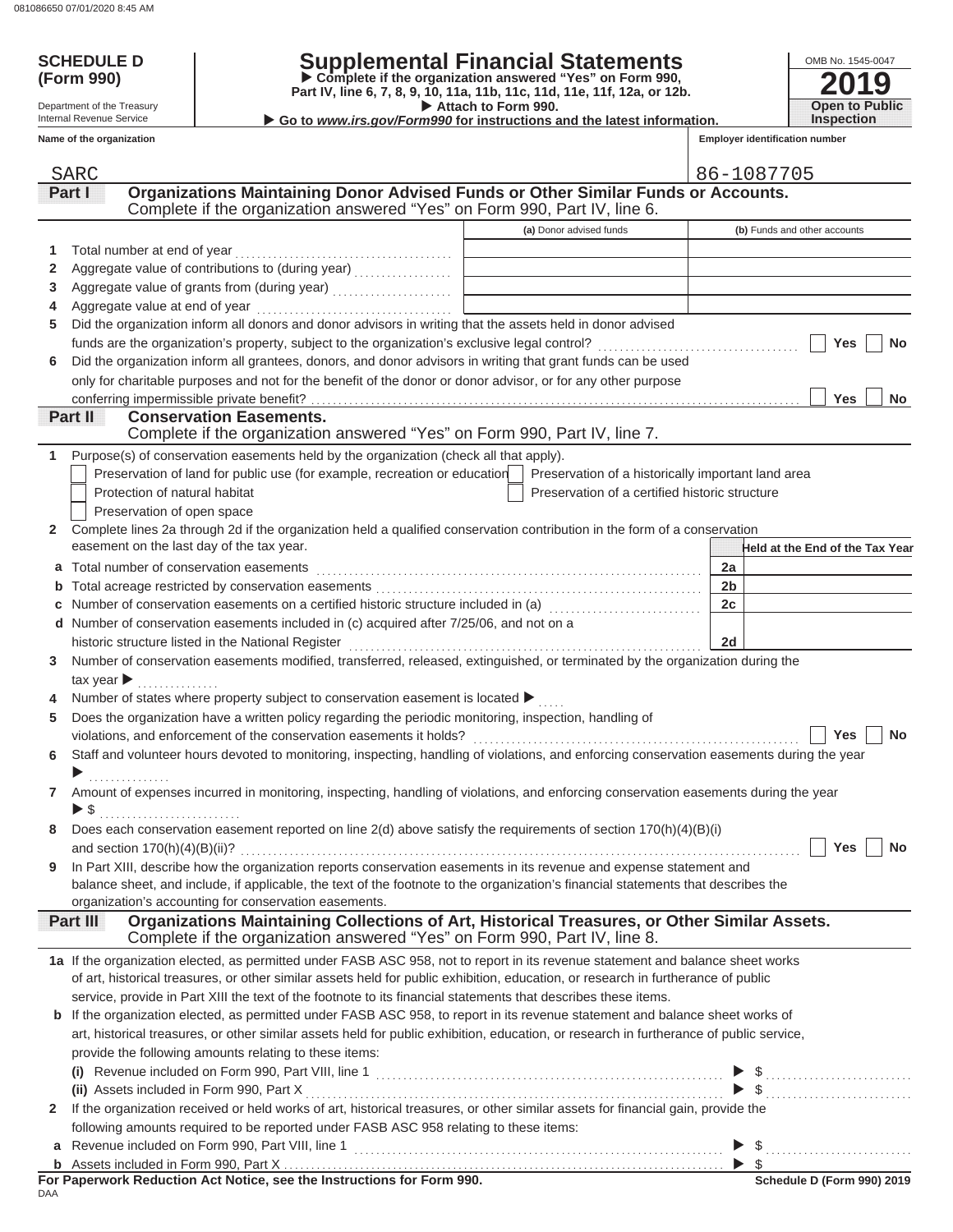|   | Schedule D (Form 990) 2019 SARC                                                                                                                                                                                                |                         |                          |                         | 86-1087705      |                       | Page 2                  |
|---|--------------------------------------------------------------------------------------------------------------------------------------------------------------------------------------------------------------------------------|-------------------------|--------------------------|-------------------------|-----------------|-----------------------|-------------------------|
|   | Organizations Maintaining Collections of Art, Historical Treasures, or Other Similar Assets (continued)<br>Part III                                                                                                            |                         |                          |                         |                 |                       |                         |
|   | 3 Using the organization's acquisition, accession, and other records, check any of the following that make significant use of its<br>collection items (check all that apply):                                                  |                         |                          |                         |                 |                       |                         |
| a | Public exhibition                                                                                                                                                                                                              | d                       | Loan or exchange program |                         |                 |                       |                         |
| b | Scholarly research                                                                                                                                                                                                             | е                       |                          |                         |                 |                       |                         |
| с | Preservation for future generations                                                                                                                                                                                            |                         |                          |                         |                 |                       |                         |
|   | Provide a description of the organization's collections and explain how they further the organization's exempt purpose in Part                                                                                                 |                         |                          |                         |                 |                       |                         |
|   | XIII.                                                                                                                                                                                                                          |                         |                          |                         |                 |                       |                         |
| 5 | During the year, did the organization solicit or receive donations of art, historical treasures, or other similar                                                                                                              |                         |                          |                         |                 |                       |                         |
|   | assets to be sold to raise funds rather than to be maintained as part of the organization's collection?                                                                                                                        |                         |                          |                         |                 |                       | Yes<br><b>No</b>        |
|   | <b>Escrow and Custodial Arrangements.</b><br>Part IV                                                                                                                                                                           |                         |                          |                         |                 |                       |                         |
|   | Complete if the organization answered "Yes" on Form 990, Part IV, line 9, or reported an amount on Form                                                                                                                        |                         |                          |                         |                 |                       |                         |
|   | 990, Part X, line 21.                                                                                                                                                                                                          |                         |                          |                         |                 |                       |                         |
|   | 1a Is the organization an agent, trustee, custodian or other intermediary for contributions or other assets not                                                                                                                |                         |                          |                         |                 |                       |                         |
|   | included on Form 990, Part X?                                                                                                                                                                                                  |                         |                          |                         |                 |                       | <b>Yes</b><br><b>No</b> |
|   | b If "Yes," explain the arrangement in Part XIII and complete the following table:                                                                                                                                             |                         |                          |                         |                 |                       |                         |
|   |                                                                                                                                                                                                                                |                         |                          |                         |                 |                       | Amount                  |
|   |                                                                                                                                                                                                                                |                         |                          |                         |                 | 1c                    |                         |
|   | c Beginning balance                                                                                                                                                                                                            |                         |                          |                         |                 | 1 <sub>d</sub>        |                         |
|   |                                                                                                                                                                                                                                |                         |                          |                         |                 |                       |                         |
|   |                                                                                                                                                                                                                                |                         |                          |                         |                 | 1e<br>1f              |                         |
|   | Ending balance continuum continuum continuum continuum continuum continuum continuum continuum continuum continuum continuum continuum continuum continuum continuum continuum continuum continuum continuum continuum continu |                         |                          |                         |                 |                       |                         |
|   | 2a Did the organization include an amount on Form 990, Part X, line 21, for escrow or custodial account liability?                                                                                                             |                         |                          |                         |                 |                       | Yes<br><b>No</b>        |
|   | b If "Yes," explain the arrangement in Part XIII. Check here if the explanation has been provided on Part XIII                                                                                                                 |                         |                          |                         |                 |                       |                         |
|   | <b>Part V</b><br><b>Endowment Funds.</b>                                                                                                                                                                                       |                         |                          |                         |                 |                       |                         |
|   | Complete if the organization answered "Yes" on Form 990, Part IV, line 10.                                                                                                                                                     |                         |                          |                         |                 |                       |                         |
|   |                                                                                                                                                                                                                                | (a) Current year        | (b) Prior year           | (c) Two years back      |                 | (d) Three years back  | (e) Four years back     |
|   | 1a Beginning of year balance                                                                                                                                                                                                   |                         |                          |                         |                 |                       |                         |
|   | <b>b</b> Contributions <b>contributions</b>                                                                                                                                                                                    |                         |                          |                         |                 |                       |                         |
|   | c Net investment earnings, gains, and                                                                                                                                                                                          |                         |                          |                         |                 |                       |                         |
|   | losses                                                                                                                                                                                                                         |                         |                          |                         |                 |                       |                         |
|   | d Grants or scholarships                                                                                                                                                                                                       |                         |                          |                         |                 |                       |                         |
|   | e Other expenditures for facilities and                                                                                                                                                                                        |                         |                          |                         |                 |                       |                         |
|   |                                                                                                                                                                                                                                |                         |                          |                         |                 |                       |                         |
|   | f Administrative expenses                                                                                                                                                                                                      |                         |                          |                         |                 |                       |                         |
|   | $g$ End of year balance $\ldots$                                                                                                                                                                                               |                         |                          |                         |                 |                       |                         |
|   | 2 Provide the estimated percentage of the current year end balance (line 1g, column (a)) held as:                                                                                                                              |                         |                          |                         |                 |                       |                         |
|   | a Board designated or quasi-endowment > %                                                                                                                                                                                      |                         |                          |                         |                 |                       |                         |
|   | <b>b</b> Permanent endowment $\blacktriangleright$<br>. %                                                                                                                                                                      |                         |                          |                         |                 |                       |                         |
|   | c Term endowment $\blacktriangleright$<br>$\%$                                                                                                                                                                                 |                         |                          |                         |                 |                       |                         |
|   | The percentages on lines 2a, 2b, and 2c should equal 100%.                                                                                                                                                                     |                         |                          |                         |                 |                       |                         |
|   | 3a Are there endowment funds not in the possession of the organization that are held and administered for the                                                                                                                  |                         |                          |                         |                 |                       |                         |
|   | organization by:                                                                                                                                                                                                               |                         |                          |                         |                 |                       | <b>Yes</b><br>No.       |
|   | (i) Unrelated organizations                                                                                                                                                                                                    |                         |                          |                         |                 |                       | 3a(i)                   |
|   | (ii) Related organizations                                                                                                                                                                                                     |                         |                          |                         |                 |                       | 3a(ii)                  |
|   |                                                                                                                                                                                                                                |                         |                          |                         |                 |                       | 3b                      |
|   | Describe in Part XIII the intended uses of the organization's endowment funds.                                                                                                                                                 |                         |                          |                         |                 |                       |                         |
|   | <b>Part VI</b><br>Land, Buildings, and Equipment.                                                                                                                                                                              |                         |                          |                         |                 |                       |                         |
|   | Complete if the organization answered "Yes" on Form 990, Part IV, line 11a. See Form 990, Part X, line 10.                                                                                                                     |                         |                          |                         |                 |                       |                         |
|   | Description of property                                                                                                                                                                                                        | (a) Cost or other basis |                          | (b) Cost or other basis | (c) Accumulated |                       | (d) Book value          |
|   |                                                                                                                                                                                                                                | (investment)            |                          | (other)                 | depreciation    |                       |                         |
|   | <b>1a</b> Land                                                                                                                                                                                                                 |                         |                          |                         |                 |                       |                         |
|   | <b>b</b> Buildings                                                                                                                                                                                                             |                         |                          |                         |                 |                       |                         |
|   | c Leasehold improvements                                                                                                                                                                                                       |                         |                          | 176,733                 |                 | 55,704                | 121,029                 |
|   |                                                                                                                                                                                                                                |                         |                          | 272,687                 |                 | $\overline{2}$ 65,308 | 7,379                   |
|   |                                                                                                                                                                                                                                |                         |                          |                         |                 |                       |                         |
|   |                                                                                                                                                                                                                                |                         |                          |                         |                 | ▶                     | 128,408                 |
|   |                                                                                                                                                                                                                                |                         |                          |                         |                 |                       |                         |

**Schedule D (Form 990) 2019**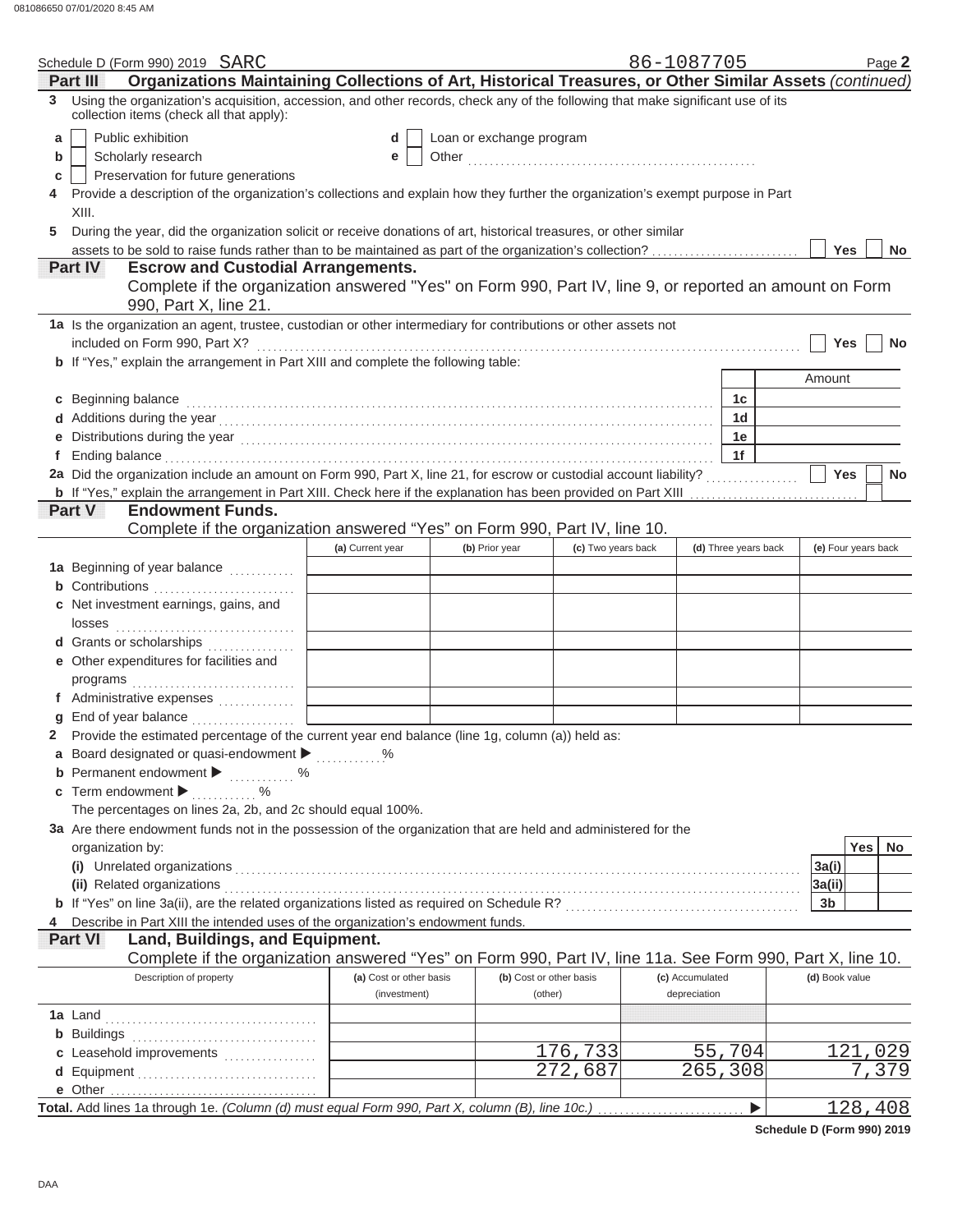Schedule D (Form 990) 2019 SARC

Page **3**

| Part VII                  | <b>Investments - Other Securities.</b>                                                                                                                                                                                                                                                                                             |                |                                  |
|---------------------------|------------------------------------------------------------------------------------------------------------------------------------------------------------------------------------------------------------------------------------------------------------------------------------------------------------------------------------|----------------|----------------------------------|
|                           | Complete if the organization answered "Yes" on Form 990, Part IV, line 11b. See Form 990, Part X, line 12.                                                                                                                                                                                                                         |                |                                  |
|                           | (a) Description of security or category                                                                                                                                                                                                                                                                                            | (b) Book value | (c) Method of valuation:         |
|                           | (including name of security)                                                                                                                                                                                                                                                                                                       |                | Cost or end-of-year market value |
| (1) Financial derivatives |                                                                                                                                                                                                                                                                                                                                    |                |                                  |
|                           |                                                                                                                                                                                                                                                                                                                                    |                |                                  |
| $(3)$ Other               |                                                                                                                                                                                                                                                                                                                                    |                |                                  |
|                           |                                                                                                                                                                                                                                                                                                                                    |                |                                  |
|                           |                                                                                                                                                                                                                                                                                                                                    |                |                                  |
|                           | $\overline{a}$ (C) $\overline{a}$ (C) $\overline{a}$ (C) $\overline{a}$ (C) $\overline{a}$ (C) $\overline{a}$ (C) $\overline{a}$ (C) $\overline{a}$ (C) $\overline{a}$ (C) $\overline{a}$ (C) $\overline{a}$ (C) $\overline{a}$ (C) $\overline{a}$ (C) $\overline{a}$ (C) $\overline{a}$ (C) $\overline{a}$ (C) $\overline{a}$ (C) |                |                                  |
|                           |                                                                                                                                                                                                                                                                                                                                    |                |                                  |
|                           |                                                                                                                                                                                                                                                                                                                                    |                |                                  |
| (F)                       |                                                                                                                                                                                                                                                                                                                                    |                |                                  |
| (G)<br>(H)                |                                                                                                                                                                                                                                                                                                                                    |                |                                  |
|                           | Total. (Column (b) must equal Form 990, Part X, col. (B) line 12.)                                                                                                                                                                                                                                                                 |                |                                  |
| <b>Part VIII</b>          | <b>Investments - Program Related.</b>                                                                                                                                                                                                                                                                                              |                |                                  |
|                           | Complete if the organization answered "Yes" on Form 990, Part IV, line 11c. See Form 990, Part X, line 13.                                                                                                                                                                                                                         |                |                                  |
|                           | (a) Description of investment                                                                                                                                                                                                                                                                                                      | (b) Book value | (c) Method of valuation:         |
|                           |                                                                                                                                                                                                                                                                                                                                    |                | Cost or end-of-year market value |
| (1)                       |                                                                                                                                                                                                                                                                                                                                    |                |                                  |
| (2)                       |                                                                                                                                                                                                                                                                                                                                    |                |                                  |
| (3)                       |                                                                                                                                                                                                                                                                                                                                    |                |                                  |
| (4)                       |                                                                                                                                                                                                                                                                                                                                    |                |                                  |
| (5)                       |                                                                                                                                                                                                                                                                                                                                    |                |                                  |
| (6)                       |                                                                                                                                                                                                                                                                                                                                    |                |                                  |
| (7)                       |                                                                                                                                                                                                                                                                                                                                    |                |                                  |
| (8)                       |                                                                                                                                                                                                                                                                                                                                    |                |                                  |
| (9)                       |                                                                                                                                                                                                                                                                                                                                    |                |                                  |
|                           | Total. (Column (b) must equal Form 990, Part X, col. (B) line 13.)<br>▶                                                                                                                                                                                                                                                            |                |                                  |
| <b>Part IX</b>            | <b>Other Assets.</b>                                                                                                                                                                                                                                                                                                               |                |                                  |
|                           | Complete if the organization answered "Yes" on Form 990, Part IV, line 11d. See Form 990, Part X, line 15.                                                                                                                                                                                                                         |                |                                  |
|                           | (a) Description                                                                                                                                                                                                                                                                                                                    |                | (b) Book value                   |
| (1)                       |                                                                                                                                                                                                                                                                                                                                    |                |                                  |
| (2)                       |                                                                                                                                                                                                                                                                                                                                    |                |                                  |
| (3)                       |                                                                                                                                                                                                                                                                                                                                    |                |                                  |
| (4)                       |                                                                                                                                                                                                                                                                                                                                    |                |                                  |
| (5)                       |                                                                                                                                                                                                                                                                                                                                    |                |                                  |
| (6)                       |                                                                                                                                                                                                                                                                                                                                    |                |                                  |
| (7)                       |                                                                                                                                                                                                                                                                                                                                    |                |                                  |
| (8)                       |                                                                                                                                                                                                                                                                                                                                    |                |                                  |
| (9)                       | Total. (Column (b) must equal Form 990, Part X, col. (B) line 15.)                                                                                                                                                                                                                                                                 |                |                                  |
| Part X                    | <b>Other Liabilities.</b>                                                                                                                                                                                                                                                                                                          |                |                                  |
|                           | Complete if the organization answered "Yes" on Form 990, Part IV, line 11e or 11f. See Form 990, Part X,                                                                                                                                                                                                                           |                |                                  |
|                           | line 25.                                                                                                                                                                                                                                                                                                                           |                |                                  |
| 1.                        | (a) Description of liability                                                                                                                                                                                                                                                                                                       |                | (b) Book value                   |
| (1)                       | Federal income taxes                                                                                                                                                                                                                                                                                                               |                |                                  |
| (2)                       |                                                                                                                                                                                                                                                                                                                                    |                |                                  |
| (3)                       |                                                                                                                                                                                                                                                                                                                                    |                |                                  |
| (4)                       |                                                                                                                                                                                                                                                                                                                                    |                |                                  |
| (5)                       |                                                                                                                                                                                                                                                                                                                                    |                |                                  |
| (6)                       |                                                                                                                                                                                                                                                                                                                                    |                |                                  |
| (7)                       |                                                                                                                                                                                                                                                                                                                                    |                |                                  |
| (8)                       |                                                                                                                                                                                                                                                                                                                                    |                |                                  |
| (9)                       |                                                                                                                                                                                                                                                                                                                                    |                |                                  |
|                           | Total. (Column (b) must equal Form 990, Part X, col. (B) line 25.)                                                                                                                                                                                                                                                                 |                |                                  |

Liability for uncertain tax positions. In Part XIII, provide the text of the footnote to the organization's financial statements that reports the **2.** organization's liability for uncertain tax positions under FASB ASC 740. Check here if the text of the footnote has been provided in Part XIII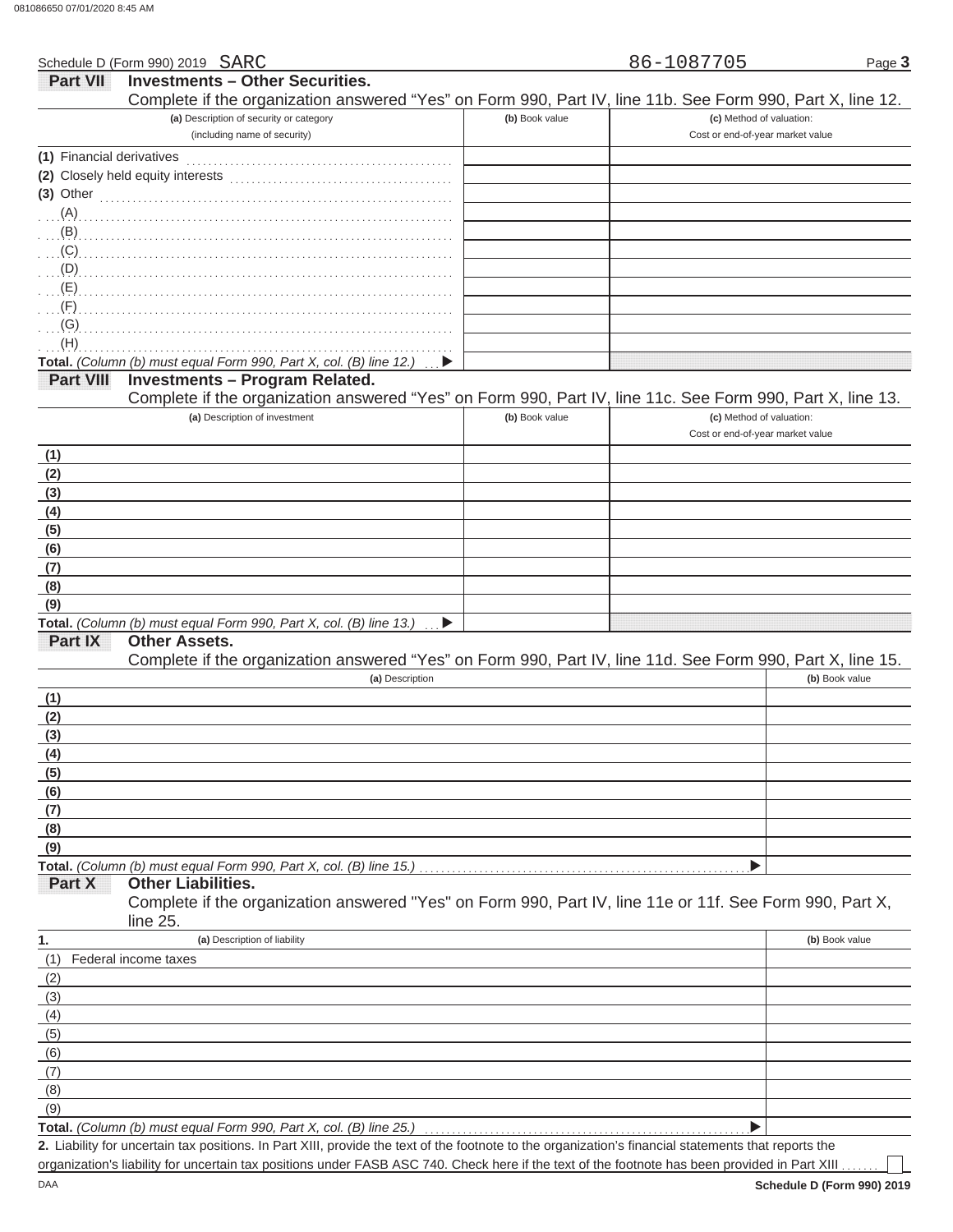|                | Schedule D (Form 990) 2019 SARC                                                                                                                    |                | 86-1087705      | Page 4      |
|----------------|----------------------------------------------------------------------------------------------------------------------------------------------------|----------------|-----------------|-------------|
| <b>Part XI</b> | Reconciliation of Revenue per Audited Financial Statements With Revenue per Return.                                                                |                |                 |             |
|                | Complete if the organization answered "Yes" on Form 990, Part IV, line 12a.                                                                        |                |                 |             |
| 1.             |                                                                                                                                                    |                | 1               | 4,429,424   |
| $\mathbf{2}$   | Amounts included on line 1 but not on Form 990, Part VIII, line 12:                                                                                |                |                 |             |
|                |                                                                                                                                                    | 2a             |                 |             |
|                |                                                                                                                                                    | 2 <sub>b</sub> |                 |             |
|                |                                                                                                                                                    | 2c             |                 |             |
|                |                                                                                                                                                    | 2d             |                 |             |
| е              | Add lines 2a through 2d [11, 12] March 2014 (12) March 2014 (12) March 2014 (12) March 2014 (12) March 2014 (1                                     |                | 2e              |             |
| 3              |                                                                                                                                                    |                | 3               | 4,429,424   |
| 4              | Amounts included on Form 990, Part VIII, line 12, but not on line 1:                                                                               |                |                 |             |
|                |                                                                                                                                                    | 4a             |                 |             |
|                |                                                                                                                                                    | 4 <sub>b</sub> |                 |             |
|                | c Add lines 4a and 4b                                                                                                                              |                | 4c              |             |
|                |                                                                                                                                                    |                | $5\phantom{.0}$ | 4,429,424   |
|                | Part XII Reconciliation of Expenses per Audited Financial Statements With Expenses per Return.                                                     |                |                 |             |
|                | Complete if the organization answered "Yes" on Form 990, Part IV, line 12a.                                                                        |                |                 |             |
| 1.             | Total expenses and losses per audited financial statements                                                                                         |                | 1               | 3, 243, 139 |
| 2              | Amounts included on line 1 but not on Form 990, Part IX, line 25:                                                                                  |                |                 |             |
|                |                                                                                                                                                    | 2a             |                 |             |
|                |                                                                                                                                                    | 2 <sub>b</sub> |                 |             |
|                |                                                                                                                                                    | 2c             |                 |             |
|                |                                                                                                                                                    | 2d             |                 |             |
|                |                                                                                                                                                    |                | 2e              |             |
| 3              |                                                                                                                                                    |                | 3               | 3, 243, 139 |
| 4              | Amounts included on Form 990, Part IX, line 25, but not on line 1:                                                                                 |                |                 |             |
|                |                                                                                                                                                    | 4a             |                 |             |
|                |                                                                                                                                                    |                |                 |             |
|                |                                                                                                                                                    |                |                 |             |
|                |                                                                                                                                                    | 4 <sub>b</sub> |                 |             |
|                | c Add lines 4a and 4b                                                                                                                              |                | 4c              |             |
|                |                                                                                                                                                    |                | 5               | 3, 243, 139 |
|                | <b>Part XIII</b> Supplemental Information.                                                                                                         |                |                 |             |
|                | Provide the descriptions required for Part II, lines 3, 5, and 9; Part III, lines 1a and 4; Part IV, lines 1b and 2b; Part V, line 4; Part X, line |                |                 |             |
|                | 2; Part XI, lines 2d and 4b; and Part XII, lines 2d and 4b. Also complete this part to provide any additional information.                         |                |                 |             |
|                |                                                                                                                                                    |                |                 |             |
|                |                                                                                                                                                    |                |                 |             |
|                |                                                                                                                                                    |                |                 |             |
|                |                                                                                                                                                    |                |                 |             |
|                |                                                                                                                                                    |                |                 |             |
|                |                                                                                                                                                    |                |                 |             |
|                |                                                                                                                                                    |                |                 |             |
|                |                                                                                                                                                    |                |                 |             |
|                |                                                                                                                                                    |                |                 |             |
|                |                                                                                                                                                    |                |                 |             |
|                |                                                                                                                                                    |                |                 |             |
|                |                                                                                                                                                    |                |                 |             |
|                |                                                                                                                                                    |                |                 |             |
|                |                                                                                                                                                    |                |                 |             |
|                |                                                                                                                                                    |                |                 |             |
|                |                                                                                                                                                    |                |                 |             |
|                |                                                                                                                                                    |                |                 |             |
|                |                                                                                                                                                    |                |                 |             |
|                |                                                                                                                                                    |                |                 |             |
|                |                                                                                                                                                    |                |                 |             |
|                |                                                                                                                                                    |                |                 |             |
|                |                                                                                                                                                    |                |                 |             |
|                |                                                                                                                                                    |                |                 |             |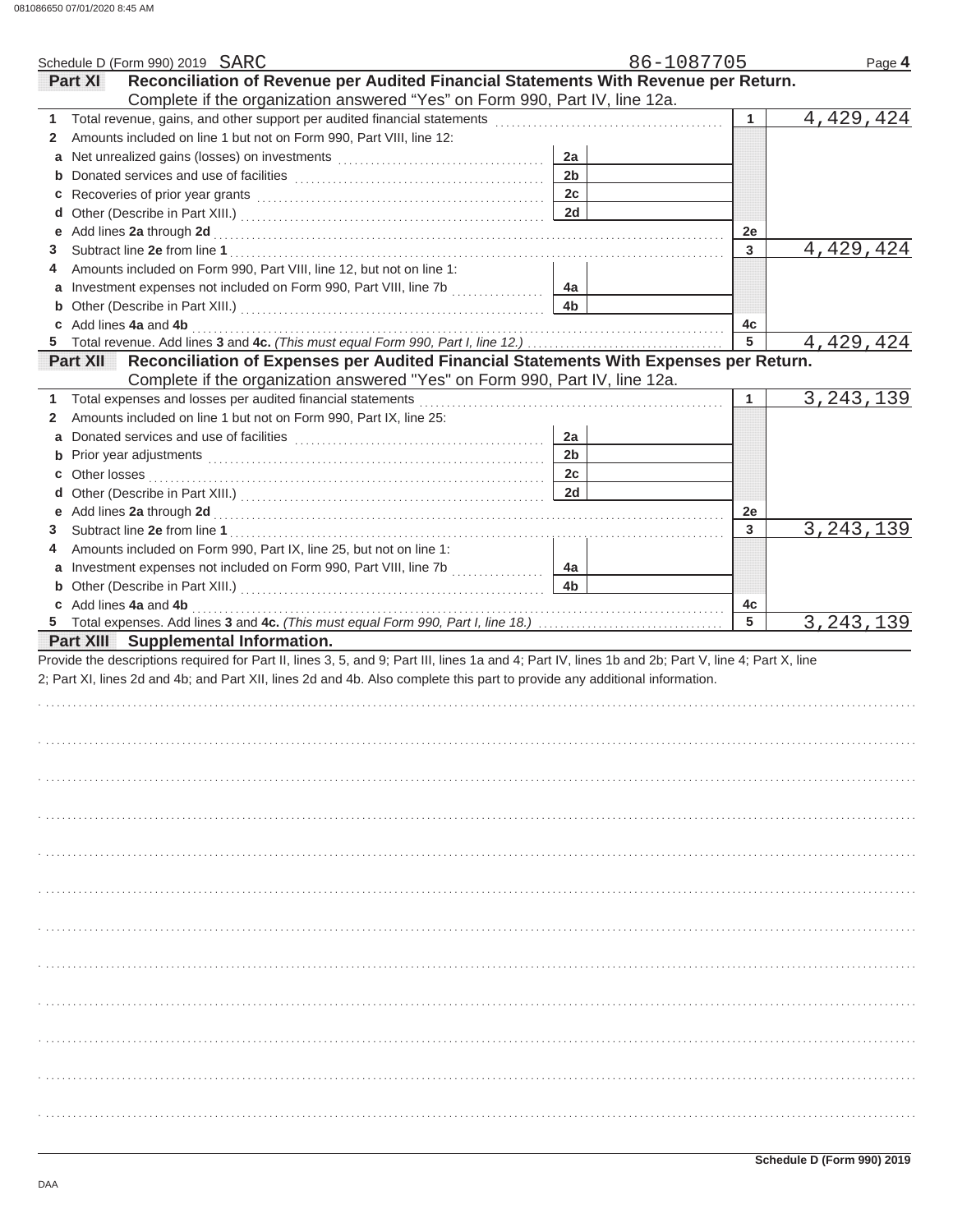| Schedule D (Form 990) 2019 SARC                       | 86-1087705 | Page 5 |
|-------------------------------------------------------|------------|--------|
| <b>Part XIII</b> Supplemental Information (continued) |            |        |
|                                                       |            |        |
|                                                       |            |        |
|                                                       |            |        |
|                                                       |            |        |
|                                                       |            |        |
|                                                       |            |        |
|                                                       |            |        |
|                                                       |            |        |
|                                                       |            |        |
|                                                       |            |        |
|                                                       |            |        |
|                                                       |            |        |
|                                                       |            |        |
|                                                       |            |        |
|                                                       |            |        |
|                                                       |            |        |
|                                                       |            |        |
|                                                       |            |        |
|                                                       |            |        |
|                                                       |            |        |
|                                                       |            |        |
|                                                       |            |        |
|                                                       |            |        |
|                                                       |            |        |
|                                                       |            |        |
|                                                       |            |        |
|                                                       |            |        |
|                                                       |            |        |
|                                                       |            |        |
|                                                       |            |        |
|                                                       |            |        |
|                                                       |            |        |
|                                                       |            |        |
|                                                       |            |        |
|                                                       |            |        |
|                                                       |            |        |
|                                                       |            |        |
|                                                       |            |        |
|                                                       |            |        |
|                                                       |            |        |
|                                                       |            |        |
|                                                       |            |        |
|                                                       |            |        |
|                                                       |            |        |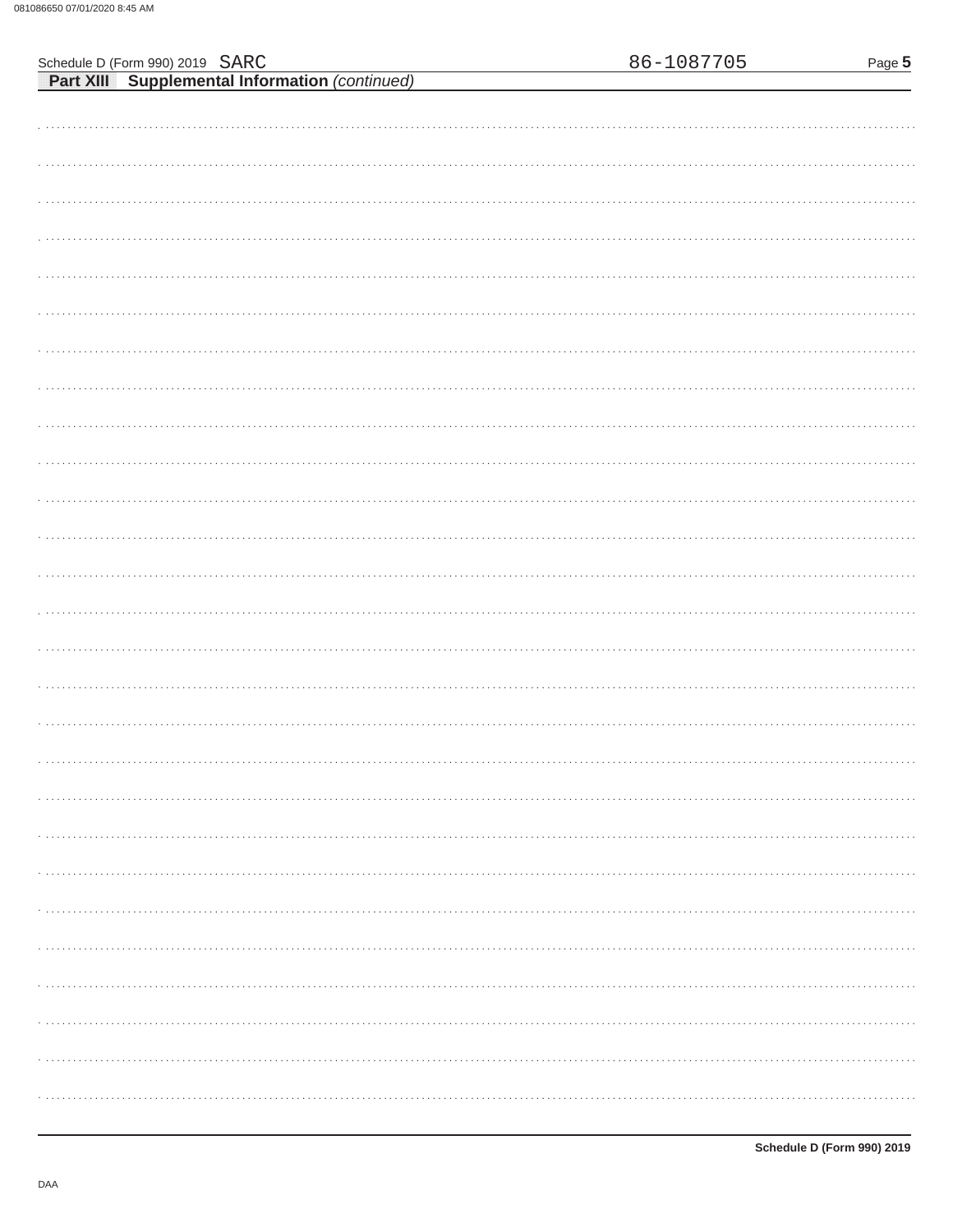| <b>SCHEDULE J</b>                                      |                               | <b>Compensation Information</b>                                                                     |                                                                                                                      | OMB No. 1545-0047                     |                            |     |        |
|--------------------------------------------------------|-------------------------------|-----------------------------------------------------------------------------------------------------|----------------------------------------------------------------------------------------------------------------------|---------------------------------------|----------------------------|-----|--------|
| (Form 990)                                             |                               |                                                                                                     | For certain Officers, Directors, Trustees, Key Employees, and Highest<br><b>Compensated Employees</b>                |                                       |                            |     |        |
|                                                        |                               |                                                                                                     | Complete if the organization answered "Yes" on Form 990, Part IV, line 23.<br>Attach to Form 990.                    |                                       | <b>Open to Public</b>      |     |        |
| Department of the Treasury<br>Internal Revenue Service |                               |                                                                                                     | Go to www.irs.gov/Form990 for instructions and the latest information.                                               |                                       | <b>Inspection</b>          |     |        |
| Name of the organization                               |                               |                                                                                                     |                                                                                                                      | <b>Employer identification number</b> |                            |     |        |
| Part I                                                 |                               | <b>SARC</b><br><b>Questions Regarding Compensation</b>                                              |                                                                                                                      | 86-1087705                            |                            |     |        |
|                                                        |                               |                                                                                                     |                                                                                                                      |                                       |                            | Yes | No     |
|                                                        |                               |                                                                                                     | 1a Check the appropriate box(es) if the organization provided any of the following to or for a person listed on Form |                                       |                            |     |        |
|                                                        |                               |                                                                                                     | 990, Part VII, Section A, line 1a. Complete Part III to provide any relevant information regarding these items.      |                                       |                            |     |        |
| ΙX                                                     | First-class or charter travel |                                                                                                     | Housing allowance or residence for personal use                                                                      |                                       |                            |     |        |
|                                                        | Travel for companions         |                                                                                                     | Payments for business use of personal residence                                                                      |                                       |                            |     |        |
|                                                        |                               | Tax indemnification and gross-up payments                                                           | Health or social club dues or initiation fees                                                                        |                                       |                            |     |        |
|                                                        |                               | Discretionary spending account                                                                      | Personal services (such as maid, chauffeur, chef)                                                                    |                                       |                            |     |        |
|                                                        |                               |                                                                                                     | <b>b</b> If any of the boxes on line 1a are checked, did the organization follow a written policy regarding payment  |                                       |                            |     |        |
|                                                        |                               | or reimbursement or provision of all of the expenses described above? If "No," complete Part III to |                                                                                                                      |                                       |                            |     |        |
|                                                        |                               | explain explain                                                                                     |                                                                                                                      |                                       | 1b                         | Χ   |        |
| 2                                                      |                               |                                                                                                     | Did the organization require substantiation prior to reimbursing or allowing expenses incurred by all                |                                       |                            |     |        |
|                                                        |                               |                                                                                                     | directors, trustees, and officers, including the CEO/Executive Director, regarding the items checked on line         |                                       |                            |     |        |
| 1a?                                                    |                               |                                                                                                     |                                                                                                                      |                                       | $\mathbf{2}$               |     | Χ      |
| 3                                                      |                               | Indicate which, if any, of the following the organization used to establish the compensation of the |                                                                                                                      |                                       |                            |     |        |
|                                                        |                               |                                                                                                     | organization's CEO/Executive Director. Check all that apply. Do not check any boxes for methods used by a            |                                       |                            |     |        |
|                                                        |                               |                                                                                                     | related organization to establish compensation of the CEO/Executive Director, but explain in Part III.               |                                       |                            |     |        |
| $\overline{\mathbf{X}}$                                | Compensation committee        |                                                                                                     | Written employment contract<br>ΙX                                                                                    |                                       |                            |     |        |
| $\overline{\text{X}}$                                  |                               | Independent compensation consultant                                                                 | $\overline{\text{X}}$<br>Compensation survey or study                                                                |                                       |                            |     |        |
|                                                        |                               | Form 990 of other organizations                                                                     | $\overline{\text{x}}$<br>Approval by the board or compensation committee                                             |                                       |                            |     |        |
|                                                        |                               |                                                                                                     |                                                                                                                      |                                       |                            |     |        |
| 4                                                      |                               |                                                                                                     | During the year, did any person listed on Form 990, Part VII, Section A, line 1a, with respect to the filing         |                                       |                            |     |        |
|                                                        |                               | organization or a related organization:                                                             |                                                                                                                      |                                       |                            |     |        |
|                                                        |                               | a Receive a severance payment or change-of-control payment?                                         |                                                                                                                      |                                       | 4a                         |     | Χ      |
|                                                        |                               | <b>b</b> Participate in, or receive payment from, a supplemental nonqualified retirement plan?      |                                                                                                                      |                                       | 4b                         |     | Χ<br>Χ |
|                                                        |                               | c Participate in, or receive payment from, an equity-based compensation arrangement?                | If "Yes" to any of lines 4a-c, list the persons and provide the applicable amounts for each item in Part III.        |                                       | 4c                         |     |        |
|                                                        |                               |                                                                                                     |                                                                                                                      |                                       |                            |     |        |
|                                                        |                               | Only section 501(c)(3), 501(c)(4), and 501(c)(29) organizations must complete lines 5-9.            |                                                                                                                      |                                       |                            |     |        |
| 5                                                      |                               |                                                                                                     | For persons listed on Form 990, Part VII, Section A, line 1a, did the organization pay or accrue any                 |                                       |                            |     |        |
|                                                        |                               | compensation contingent on the revenues of:                                                         |                                                                                                                      |                                       |                            |     |        |
| a The organization?                                    |                               |                                                                                                     |                                                                                                                      |                                       | 5a<br>5b                   |     | Χ<br>X |
|                                                        |                               | If "Yes" on line 5a or 5b, describe in Part III.                                                    |                                                                                                                      |                                       |                            |     |        |
|                                                        |                               |                                                                                                     |                                                                                                                      |                                       |                            |     |        |
| 6                                                      |                               |                                                                                                     | For persons listed on Form 990, Part VII, Section A, line 1a, did the organization pay or accrue any                 |                                       |                            |     |        |
|                                                        |                               | compensation contingent on the net earnings of:                                                     |                                                                                                                      |                                       |                            |     |        |
|                                                        |                               |                                                                                                     |                                                                                                                      |                                       | 6a                         |     | Χ      |
|                                                        |                               | If "Yes" on line 6a or 6b, describe in Part III.                                                    |                                                                                                                      |                                       | 6b                         |     | X      |
|                                                        |                               |                                                                                                     |                                                                                                                      |                                       |                            |     |        |
| $\mathbf{7}$                                           |                               |                                                                                                     | For persons listed on Form 990, Part VII, Section A, line 1a, did the organization provide any nonfixed              |                                       |                            |     |        |
|                                                        |                               | payments not described on lines 5 and 6? If "Yes," describe in Part III                             |                                                                                                                      |                                       | $\overline{7}$             |     | Χ      |
| 8                                                      |                               |                                                                                                     | Were any amounts reported on Form 990, Part VII, paid or accrued pursuant to a contract that was subject             |                                       |                            |     |        |
|                                                        |                               |                                                                                                     | to the initial contract exception described in Regulations section 53.4958-4(a)(3)? If "Yes," describe               |                                       |                            |     |        |
|                                                        |                               |                                                                                                     |                                                                                                                      |                                       | 8                          |     | Χ      |
| 9                                                      |                               |                                                                                                     | If "Yes" on line 8, did the organization also follow the rebuttable presumption procedure described in               |                                       |                            |     |        |
|                                                        |                               |                                                                                                     |                                                                                                                      |                                       | 9                          |     |        |
|                                                        |                               | For Paperwork Reduction Act Notice, see the Instructions for Form 990.                              |                                                                                                                      |                                       | Schedule J (Form 990) 2019 |     |        |

DAA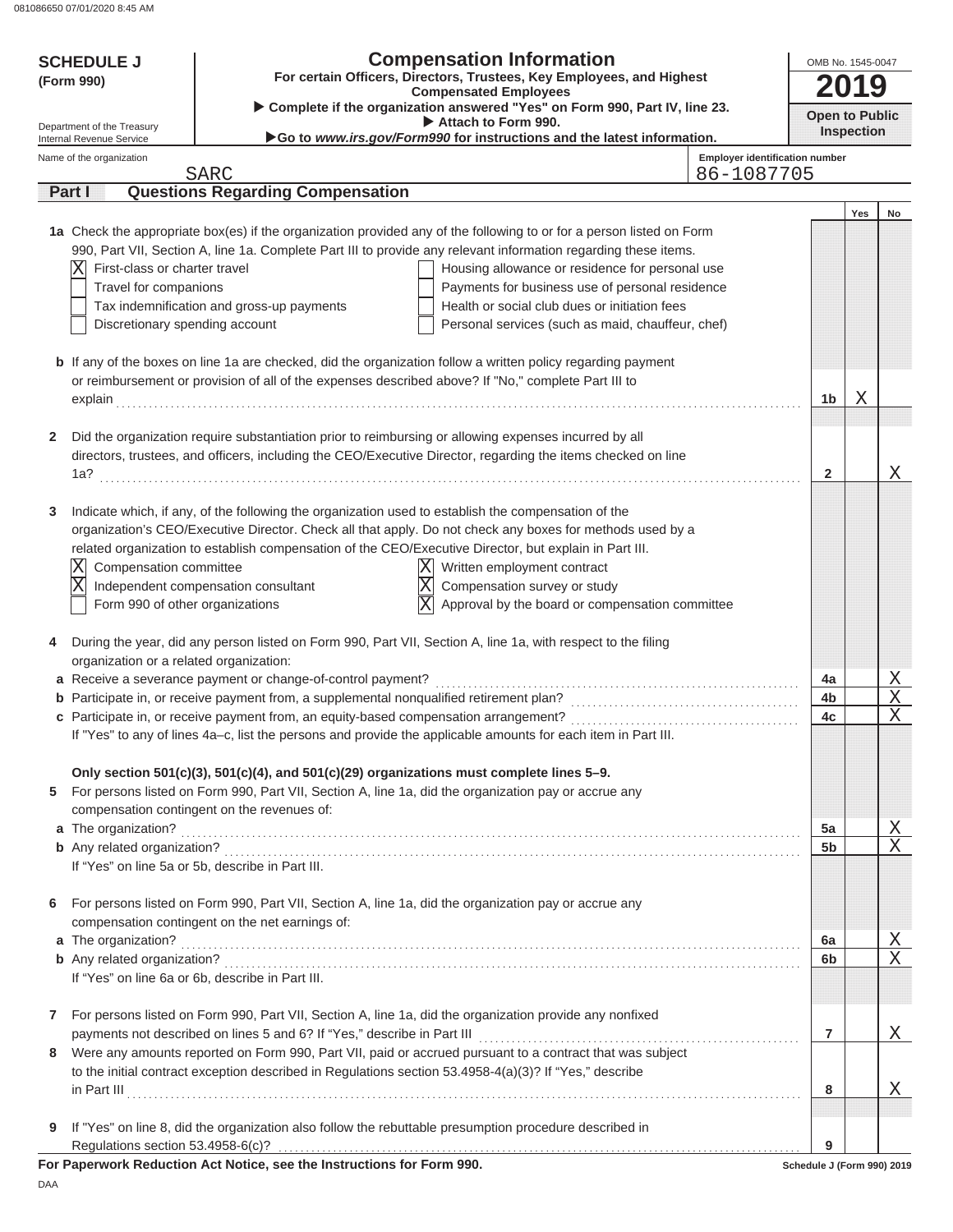081086650 07/01/2020 8:45 AM

| Schedule J (Form 990) 2019 | SARC | 86-1087705                                                                                                                                                                   | Page 2 |
|----------------------------|------|------------------------------------------------------------------------------------------------------------------------------------------------------------------------------|--------|
| Part II                    |      | Officers, Directors, Trustees, Key Employees, and Highest Compensated Employees. Use duplicate copies if additional space is needed.                                         |        |
|                            |      | For each individual whose compensation must be reported on Schedule J, report compensation from the organization on row (i) and from related organizations, described in the |        |

instructions, on row (ii). Do not list any individuals that aren't listed on Form 990, Part VII.<br>Note: The sum of columns (B)(i)–(iii) for each listed individual must equal the total amount of Form 990, Part VII, Section A

|                        | (B) Breakdown of W-2 and/or 1099-MISC compensation |                                        |                                           | (C) Retirement and             | (D) Nontaxable | (E) Total of columns | (F) Compensation                                           |
|------------------------|----------------------------------------------------|----------------------------------------|-------------------------------------------|--------------------------------|----------------|----------------------|------------------------------------------------------------|
| (A) Name and Title     | (i) Base<br>compensation                           | (ii) Bonus & incentive<br>compensation | (iii) Other<br>reportable<br>compensation | other deferred<br>compensation | benefits       | $(B)(i)$ – $(D)$     | in column (B) reported<br>as deferred on prior<br>Form 990 |
| Denise Reinke<br>(i)   | 226,062                                            |                                        |                                           |                                | 22,606         | 248,668              | $\Omega$                                                   |
| 1 Pres/CEO/Intrm Chair |                                                    |                                        |                                           |                                |                |                      | $\Omega$                                                   |
|                        |                                                    |                                        |                                           |                                |                |                      |                                                            |
|                        |                                                    |                                        |                                           |                                |                |                      |                                                            |
|                        |                                                    |                                        |                                           |                                |                |                      |                                                            |
|                        |                                                    |                                        |                                           |                                |                |                      |                                                            |
|                        |                                                    |                                        |                                           |                                |                |                      |                                                            |
|                        |                                                    |                                        |                                           |                                |                |                      |                                                            |
|                        |                                                    |                                        |                                           |                                |                |                      |                                                            |
|                        |                                                    |                                        |                                           |                                |                |                      |                                                            |
|                        |                                                    |                                        |                                           |                                |                |                      |                                                            |
|                        |                                                    |                                        |                                           |                                |                |                      |                                                            |
| 6                      |                                                    |                                        |                                           |                                |                |                      |                                                            |
|                        |                                                    |                                        |                                           |                                |                |                      |                                                            |
| $\overline{7}$         |                                                    |                                        |                                           |                                |                |                      |                                                            |
|                        |                                                    |                                        |                                           |                                |                |                      |                                                            |
| 8                      |                                                    |                                        |                                           |                                |                |                      |                                                            |
|                        |                                                    |                                        |                                           |                                |                |                      |                                                            |
| $\alpha$               |                                                    |                                        |                                           |                                |                |                      |                                                            |
|                        |                                                    |                                        |                                           |                                |                |                      |                                                            |
| 10                     |                                                    |                                        |                                           |                                |                |                      |                                                            |
|                        |                                                    |                                        |                                           |                                |                |                      |                                                            |
| 11                     |                                                    |                                        |                                           |                                |                |                      |                                                            |
|                        |                                                    |                                        |                                           |                                |                |                      |                                                            |
|                        |                                                    |                                        |                                           |                                |                |                      |                                                            |
| $12$                   |                                                    |                                        |                                           |                                |                |                      |                                                            |
|                        |                                                    |                                        |                                           |                                |                |                      |                                                            |
| 13                     |                                                    |                                        |                                           |                                |                |                      |                                                            |
|                        |                                                    |                                        |                                           |                                |                |                      |                                                            |
| 14                     |                                                    |                                        |                                           |                                |                |                      |                                                            |
|                        |                                                    |                                        |                                           |                                |                |                      |                                                            |
| 15                     |                                                    |                                        |                                           |                                |                |                      |                                                            |
| (i)                    |                                                    |                                        |                                           |                                |                |                      |                                                            |
| 16                     |                                                    |                                        |                                           |                                |                |                      |                                                            |

Schedule J (Form 990) 2019

DAA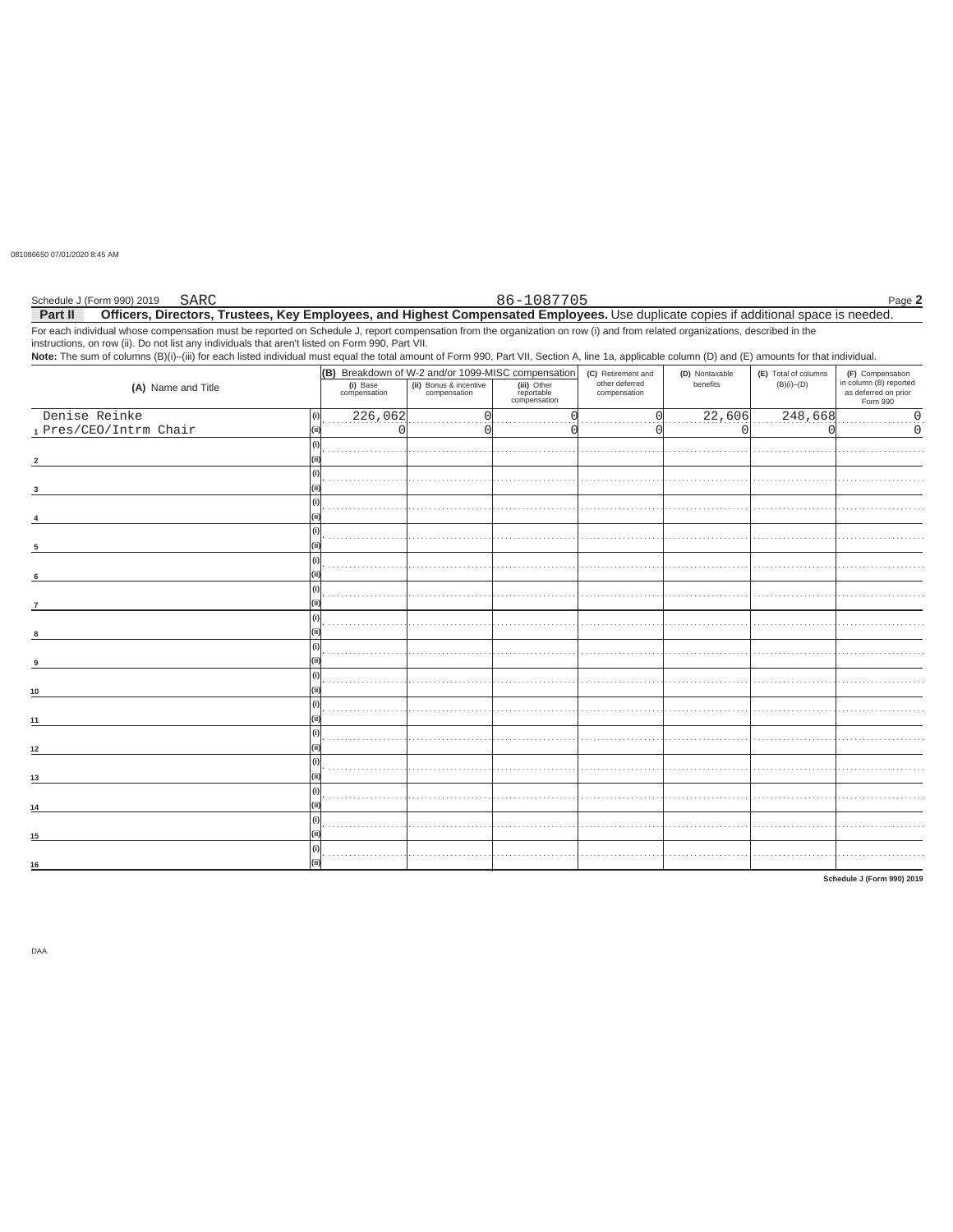081086650 07/01/2020 8:45 AM

| Schedule J (Form 990) 2019 SARC                                                                                                                                                                                                                           | 86-1087705 | Page 3                     |
|-----------------------------------------------------------------------------------------------------------------------------------------------------------------------------------------------------------------------------------------------------------|------------|----------------------------|
| <b>Part III</b> Supplemental Information<br>Provide the information, explanation, or descriptions required for Part I, lines 1a, 1b, 3, 4a, 4b, 4c, 5a, 5b, 6a, 6b, 7, and 8, and for Part II. Also complete this part<br>for any additional information. |            |                            |
|                                                                                                                                                                                                                                                           |            |                            |
|                                                                                                                                                                                                                                                           |            |                            |
|                                                                                                                                                                                                                                                           |            |                            |
|                                                                                                                                                                                                                                                           |            |                            |
|                                                                                                                                                                                                                                                           |            |                            |
|                                                                                                                                                                                                                                                           |            |                            |
|                                                                                                                                                                                                                                                           |            |                            |
|                                                                                                                                                                                                                                                           |            |                            |
|                                                                                                                                                                                                                                                           |            |                            |
|                                                                                                                                                                                                                                                           |            |                            |
|                                                                                                                                                                                                                                                           |            |                            |
|                                                                                                                                                                                                                                                           |            |                            |
|                                                                                                                                                                                                                                                           |            |                            |
|                                                                                                                                                                                                                                                           |            |                            |
|                                                                                                                                                                                                                                                           |            |                            |
|                                                                                                                                                                                                                                                           |            |                            |
|                                                                                                                                                                                                                                                           |            |                            |
|                                                                                                                                                                                                                                                           |            |                            |
|                                                                                                                                                                                                                                                           |            |                            |
|                                                                                                                                                                                                                                                           |            |                            |
|                                                                                                                                                                                                                                                           |            |                            |
|                                                                                                                                                                                                                                                           |            | Schedule J (Form 990) 2019 |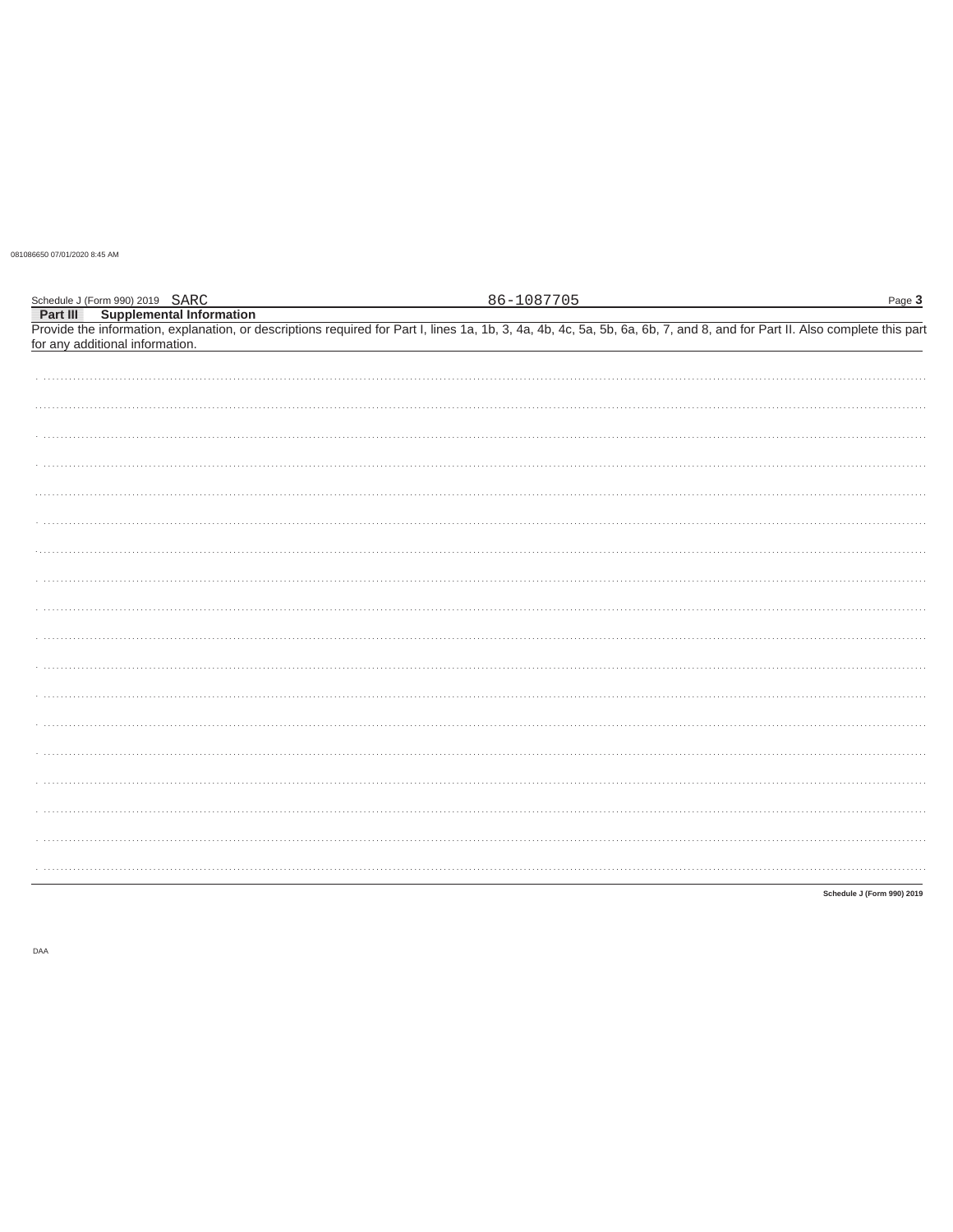| <b>SCHEDULE O</b><br>(Form 990 or 990-EZ)              | Supplemental Information to Form 990 or 990-EZ<br>Complete to provide information for responses to specific questions on<br>Form 990 or 990-EZ or to provide any additional information. |                                                     | OMB No. 1545-0047<br>2019                  |
|--------------------------------------------------------|------------------------------------------------------------------------------------------------------------------------------------------------------------------------------------------|-----------------------------------------------------|--------------------------------------------|
| Department of the Treasury<br>Internal Revenue Service | Attach to Form 990 or 990-EZ.<br>Go to www.irs.gov/Form990 for the latest information.                                                                                                   |                                                     | <b>Open to Public</b><br><b>Inspection</b> |
| Name of the organization                               | <b>SARC</b>                                                                                                                                                                              | <b>Employer identification number</b><br>86-1087705 |                                            |
|                                                        | Form 990, Part VI, Line 11b - Organization's Process to Review Form 990                                                                                                                  |                                                     |                                            |
|                                                        | The Finance Committee, The President and the Finance Manager perform a                                                                                                                   |                                                     |                                            |
| detailed review.                                       |                                                                                                                                                                                          |                                                     |                                            |
|                                                        |                                                                                                                                                                                          |                                                     |                                            |
|                                                        | Form 990, Part VI, Line 12c - Enforcement of Conflicts Policy                                                                                                                            |                                                     |                                            |
|                                                        | The Organization's Conflict of Interest Policy is made part of the                                                                                                                       |                                                     |                                            |
|                                                        | Employee's Personnel Manual which is required reading for all employees,                                                                                                                 |                                                     |                                            |
|                                                        | directors and board members.                                                                                                                                                             |                                                     |                                            |
|                                                        |                                                                                                                                                                                          |                                                     |                                            |
|                                                        | Form 990, Part VI, Line 15a - Compensation Process for Top Official                                                                                                                      |                                                     |                                            |
|                                                        | Lead attorney and scientific leadership were contracted as independent                                                                                                                   |                                                     |                                            |
|                                                        | consultants to perform compensation studies for certain Organization                                                                                                                     |                                                     |                                            |
| employees.                                             |                                                                                                                                                                                          |                                                     |                                            |
|                                                        |                                                                                                                                                                                          |                                                     |                                            |
|                                                        | Form 990, Part VI, Line 15b - Compensation Process for Officers                                                                                                                          |                                                     |                                            |
|                                                        | Lead attorney and scientific leadership were contracted as independent                                                                                                                   |                                                     |                                            |
|                                                        | consultants to perform compensation studies for certain Organization                                                                                                                     |                                                     |                                            |
| employees.                                             |                                                                                                                                                                                          |                                                     |                                            |
|                                                        | Form 990, Part VI, Line 19 - Governing Documents Disclosure Explanation                                                                                                                  |                                                     |                                            |
|                                                        | Governing documents, Conflict of Interest Policy and Financial Statements                                                                                                                |                                                     |                                            |
|                                                        | are available upon specific request. 990 related filings are available on                                                                                                                |                                                     |                                            |
|                                                        | Guidestar.com as public information.                                                                                                                                                     |                                                     |                                            |
|                                                        |                                                                                                                                                                                          |                                                     |                                            |
|                                                        |                                                                                                                                                                                          |                                                     |                                            |
|                                                        |                                                                                                                                                                                          |                                                     |                                            |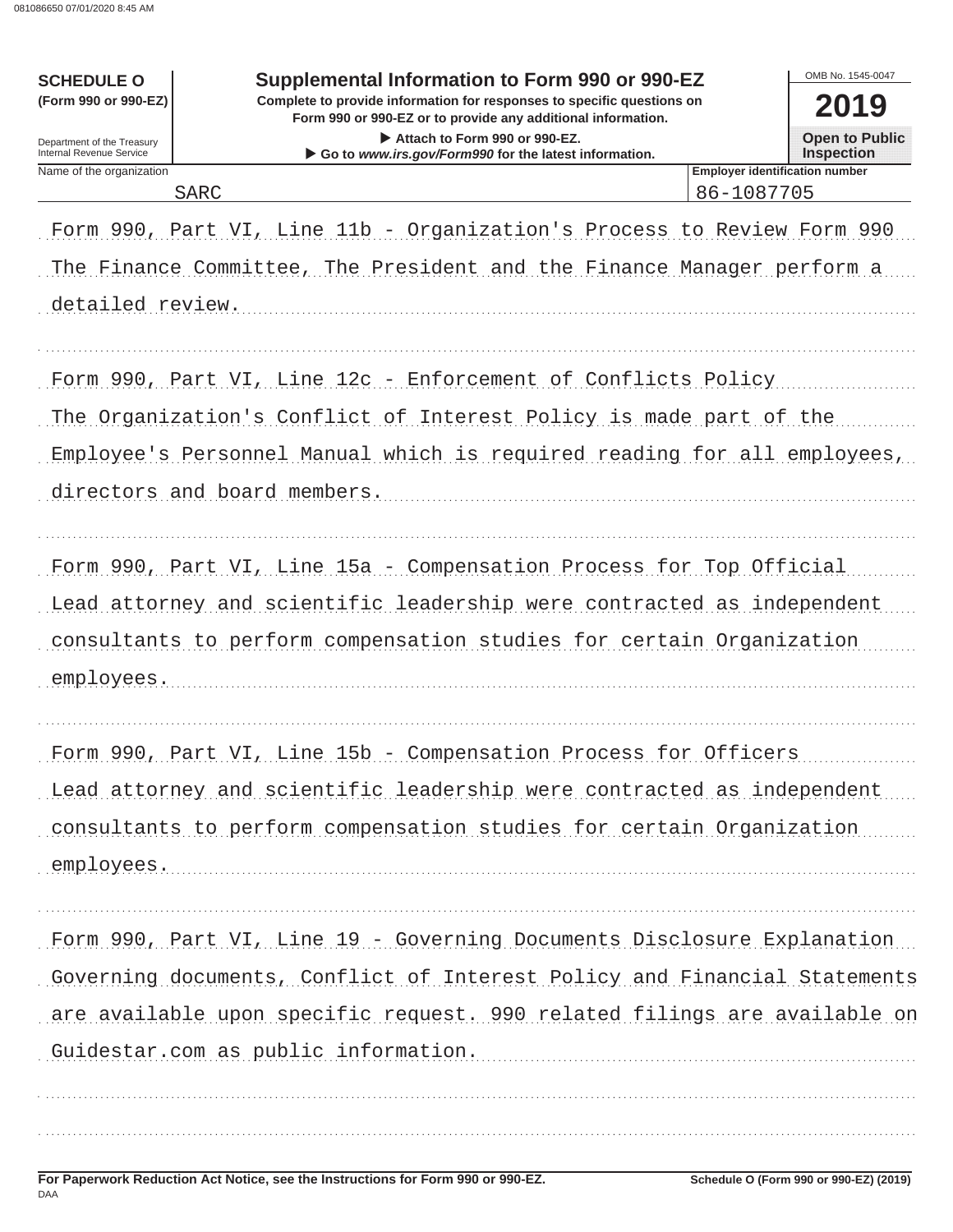# 081086650 SARC 07/01/2020 8:44 AM 86-1087705 **Federal Asset Report**

|       | 00-1007700<br>FYE: 12/31/2019            |                    |         | ו טעטועו הטטטר ווטףטונ<br>Form 990, Page 1 |                          |              |         |              |
|-------|------------------------------------------|--------------------|---------|--------------------------------------------|--------------------------|--------------|---------|--------------|
| Asset | Description                              | Date<br>In Service | Cost    | Bus Sec<br>179Bonus<br>$\%$                | <b>Basis</b><br>for Depr | PerCony Meth | Prior   | Current      |
|       | <b>Other Depreciation:</b>               |                    |         |                                            |                          |              |         |              |
|       | <b>Hewlett Packard Company</b>           | 4/10/07            | 1,967   |                                            | 1.967                    | $3$ HY $S/L$ | 1,967   | O            |
|       | <b>Hewlett Packard</b>                   | 4/16/07            | 4,992   |                                            | 4,992                    | 3<br>HY S/L  | 4,992   |              |
|       | Michigan Office Interiors                | 5/17/07            | 3,131   |                                            | 3,131                    | 3 HY S/L     | 3,131   | 0            |
|       | <b>Hewlett Packard</b>                   | 12/05/07           | 1,385   |                                            | 1,385                    | 3 HY S/L     | 1,385   | 0            |
|       | <b>Hewlett Packard</b>                   | 1/22/08            | 793     |                                            | 793                      | 5 HY S/L     | 793     | 0            |
| 6     | Dynamic Edge                             | 3/31/10            | 10,412  |                                            | 10,412                   | 5 HY S/L     | 10,412  |              |
|       | AccuNet                                  | 1/31/10            | 119,924 |                                            | 119,924                  | 5 HY S/L     | 119,924 |              |
| 8     | Michigan Office Interiors                | 8/30/07            | 76,002  |                                            | 76,002                   | 3<br>HY S/L  | 76,002  |              |
| 9     | Bank of Ann Arbor                        | 8/30/07            | 615     |                                            | 615                      | $3$ HY $S/L$ | 615     | 0            |
| 10    | Michigan Office Interiors                | 9/24/07            | 972     |                                            | 972                      | HY S/L<br>3  | 972     | 0            |
| 11    | Grafaktri, Inc                           | 10/14/08           | 2,288   |                                            | 2,288                    | HY S/L<br>7  | 2,288   |              |
| 12    | Michigan Office Interiors                | 12/17/09           | 4,387   |                                            | 4,387                    | 7 HY S/L     | 4,387   |              |
| 13    | Michigan Office Interiors                | 12/22/09           | 1,188   |                                            | 1,188                    | 7 HY S/L     | 1,188   | $\mathbf{0}$ |
| 14    | Domino's Farms Office Park               | 8/02/07            | 45,000  |                                            | 45,000                   | 39 HY S/L    | 13,077  | 1,154        |
| 15    | Domino's Farms Office Park               | 8/02/07            | 36,000  |                                            | 36,000                   | 39<br>HY S/L | 10,462  | 923          |
| 16    | Domino's Farms Office Park               | 12/31/07           | 82,596  |                                            | 82,596                   | 39 HY S/L    | 23,930  | 2,117        |
| 17    | <b>MI</b> Office Interiors               | 12/31/07           | 13,137  |                                            | 13,137                   | 39 HY S/L    | 3,705   | 337          |
| 18    | Microsoft Dynamics and Licenses          | 12/18/12           | 20,598  |                                            | 20,598                   | 5 HY S/L     | 20,598  | 0            |
|       | <b>Total Other Depreciation</b>          |                    | 425,387 |                                            | 425,387                  |              | 299,828 | 4,531        |
|       | <b>Total ACRS and Other Depreciation</b> |                    | 425,387 |                                            | 425,387                  |              | 299,828 | 4,531        |

| <b>Grand Totals</b>                     | 425.387 | 425,387 | 299,828 | 4,531 |
|-----------------------------------------|---------|---------|---------|-------|
| <b>Less: Dispositions and Transfers</b> |         |         |         |       |
| <b>Less: Start-up/Org Expense</b>       |         |         |         |       |
| <b>Net Grand Totals</b>                 | 425,387 | 425,387 | 299,828 | 4.531 |
|                                         |         |         |         |       |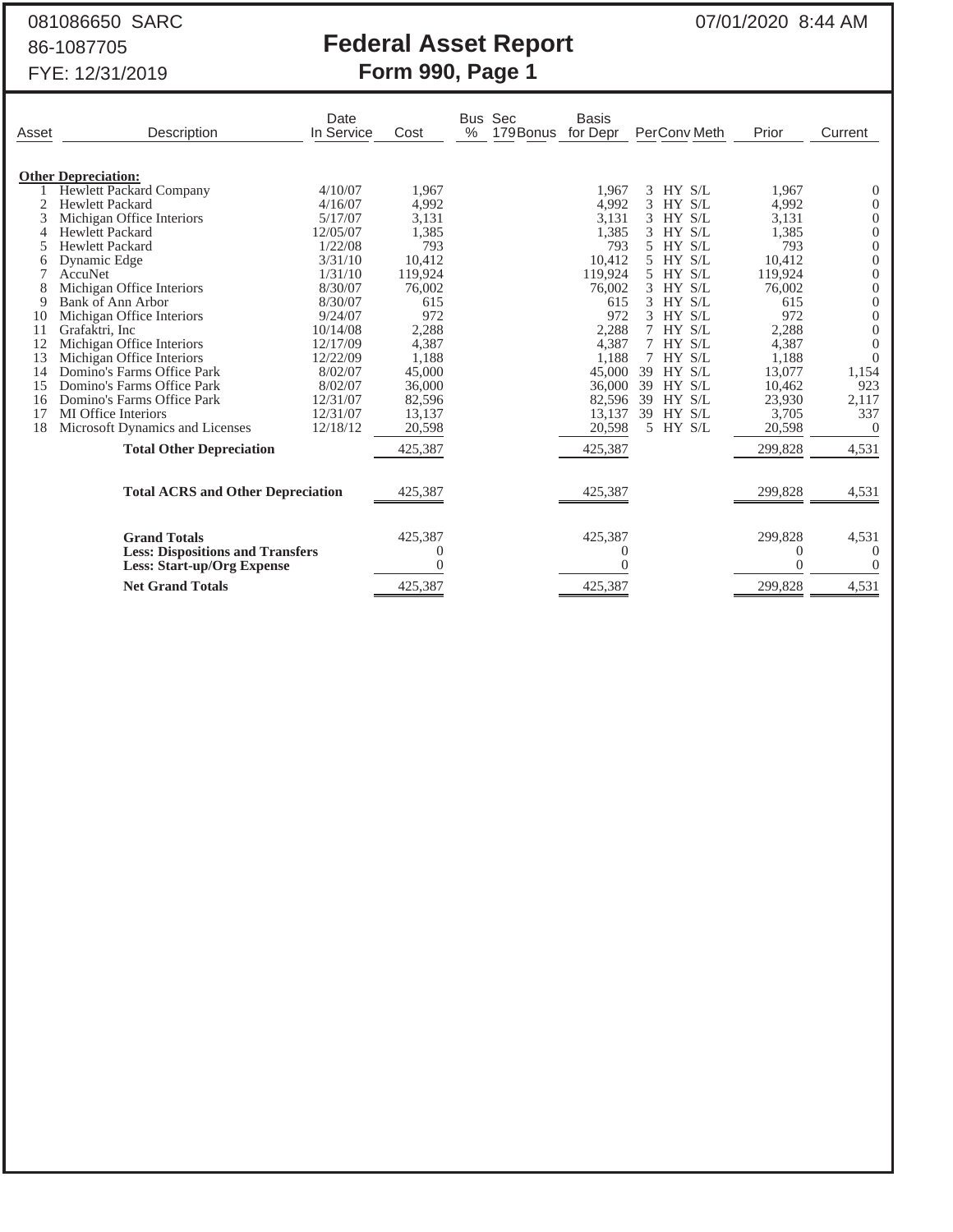## 081086650 SARC 081086650 SARC 07/01/2020 8:44 AM 86-1087705 **Future Depreciation Report FYE: 12/31/20** FYE: 12/31/2019 **Form 990, Page 1**

| Asset                                                        | Description                                                                                                                                                                                                                                                                                                        | Date In<br>Service                                                                                                          | Cost                                                                                              | Tax                                                                    | <b>AMT</b>                                                                                  |
|--------------------------------------------------------------|--------------------------------------------------------------------------------------------------------------------------------------------------------------------------------------------------------------------------------------------------------------------------------------------------------------------|-----------------------------------------------------------------------------------------------------------------------------|---------------------------------------------------------------------------------------------------|------------------------------------------------------------------------|---------------------------------------------------------------------------------------------|
|                                                              | <b>Other Depreciation:</b>                                                                                                                                                                                                                                                                                         |                                                                                                                             |                                                                                                   |                                                                        |                                                                                             |
| 1<br>2<br>3<br>4<br>5<br>6<br>7                              | <b>Hewlett Packard Company</b><br><b>Hewlett Packard</b><br>Michigan Office Interiors<br><b>Hewlett Packard</b><br><b>Hewlett Packard</b><br>Dynamic Edge<br>AccuNet                                                                                                                                               | 4/10/07<br>4/16/07<br>5/17/07<br>12/05/07<br>1/22/08<br>3/31/10<br>1/31/10                                                  | 1,967<br>4,992<br>3,131<br>1,385<br>793<br>10,412<br>119,924                                      | $\Omega$<br>0<br>0<br>$\overline{0}$<br>0<br>0<br>0                    | $\Omega$<br>0<br>0<br>0<br>$\overline{0}$<br>0<br>$\overline{0}$                            |
| 8<br>9<br>10<br>11<br>12<br>13<br>14<br>15<br>16<br>17<br>18 | Michigan Office Interiors<br>Bank of Ann Arbor<br>Michigan Office Interiors<br>Grafaktri, Inc<br>Michigan Office Interiors<br>Michigan Office Interiors<br>Domino's Farms Office Park<br>Domino's Farms Office Park<br>Domino's Farms Office Park<br><b>MI</b> Office Interiors<br>Microsoft Dynamics and Licenses | 8/30/07<br>8/30/07<br>9/24/07<br>10/14/08<br>12/17/09<br>12/22/09<br>8/02/07<br>8/02/07<br>12/31/07<br>12/31/07<br>12/18/12 | 76,002<br>615<br>972<br>2,288<br>4,387<br>1,188<br>45,000<br>36,000<br>82,596<br>13,137<br>20,598 | 0<br>0<br>0<br>0<br>0<br>0<br>1,154<br>923<br>2,118<br>337<br>$\Omega$ | $\theta$<br>0<br>0<br>$\overline{0}$<br>$\Omega$<br>0<br>0<br>0<br>0<br>0<br>$\overline{0}$ |
|                                                              | <b>Total Other Depreciation</b><br><b>Total ACRS and Other Depreciation</b><br><b>Grand Totals</b>                                                                                                                                                                                                                 |                                                                                                                             | 425,387<br>425,387<br>425,387                                                                     | 4,532<br>4,532<br>4,532                                                | $\Omega$<br>0<br>0                                                                          |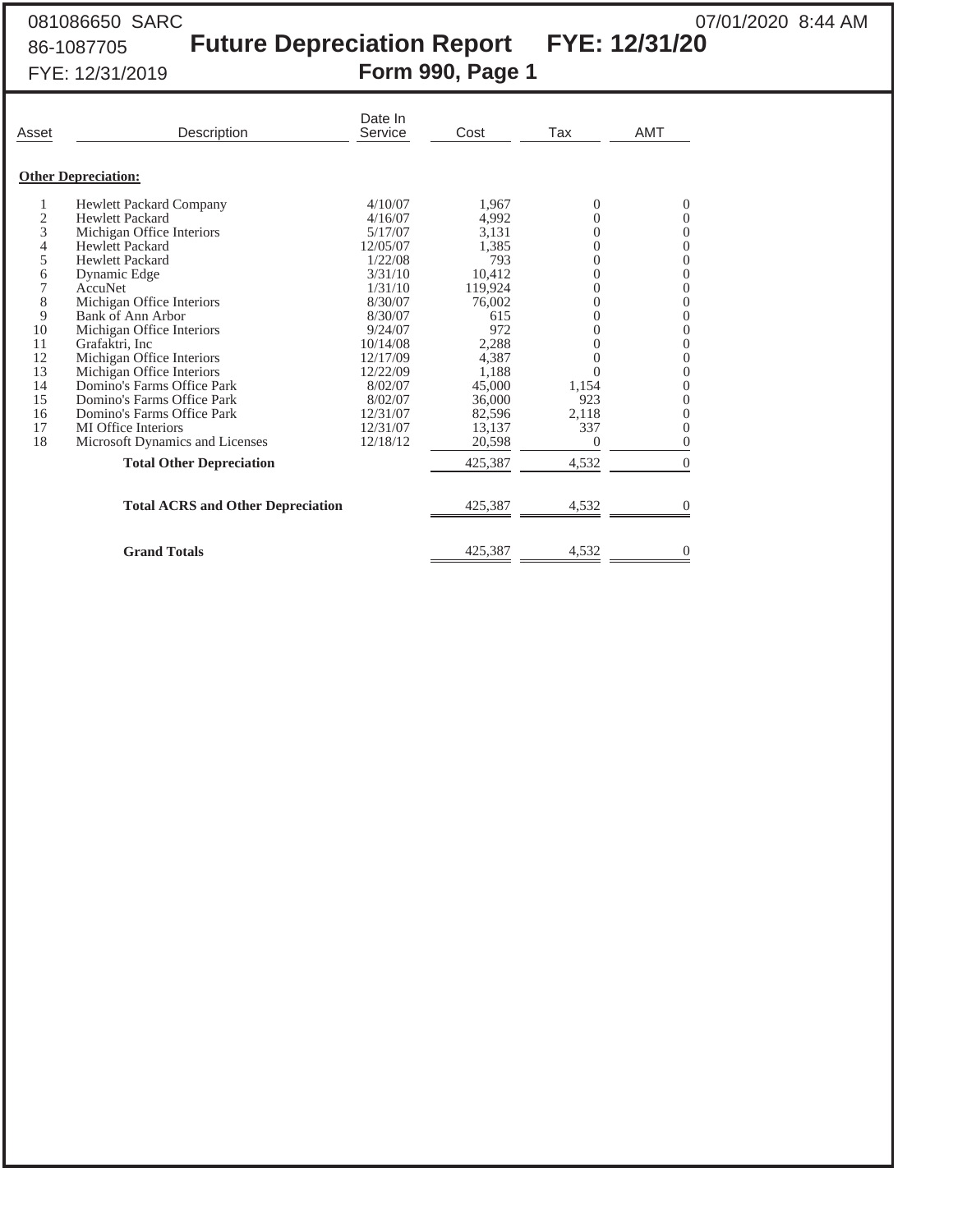081086650 07/01/2020 8:45 AM

| Form 990                                            |                     |              | <b>Tax Return History</b> |            |             | 2019                                  |
|-----------------------------------------------------|---------------------|--------------|---------------------------|------------|-------------|---------------------------------------|
| Name                                                |                     |              |                           |            |             | <b>Employer Identification Number</b> |
| <b>SARC</b>                                         |                     |              |                           |            |             | 86-1087705                            |
|                                                     | 2015                | 2016         | 2017                      | 2018       | 2019        | 2020                                  |
|                                                     | 2,001,742           | 881,392      | 401,787                   | 3,136,080  | 4,176,419   |                                       |
|                                                     |                     |              |                           |            |             |                                       |
| Program service revenue                             | 3,082,998           | 1,670,118    | 2,156,859                 | 824.121    | 207.712     |                                       |
|                                                     |                     |              |                           | 27,095     | 11,706      |                                       |
| Investment income $\overline{\qquad \qquad 20,324}$ |                     | 16,126       | 13,385                    | 22,751     | 20,314      |                                       |
|                                                     |                     |              |                           |            |             |                                       |
|                                                     |                     |              |                           |            |             |                                       |
|                                                     |                     |              |                           | 16,438     | 13,273      |                                       |
|                                                     |                     | 3,567,636    | 3,572,031                 | 4,026,485  | 4,429,424   |                                       |
| Grants and similar amounts paid  _______            | 700,000             | 550,000      | 150,000                   |            |             |                                       |
| Benefits paid to or for members  ______             |                     |              |                           |            |             |                                       |
|                                                     | 362,528             | 341,187      | 306,037                   | 370,635    | 248,668     |                                       |
|                                                     | 926,778             | 882,684      | 744,766                   | 697,547    | 700,913     |                                       |
|                                                     |                     | 119,446      | 226,725                   | 209,481    | 166,854     |                                       |
|                                                     | 67,472              | 67,472       | 67,472                    | 67,472     | 67,472      |                                       |
| Depreciation and depletion                          | $\overline{25,105}$ | 12,874       | 9,553                     | 6,677      | 7,040       |                                       |
|                                                     | 4,461,043           | 2,984,971    | 3,015,029                 | 2,976,496  | 2,052,192   |                                       |
|                                                     | 6,741,900           | 4,958,634    | 4,519,582                 | 4,328,308  | 3, 243, 139 |                                       |
|                                                     | $-1,636,836$        | $-1,390,998$ | $-947.551$                | $-301,823$ | 1,186,285   |                                       |
|                                                     |                     |              |                           |            |             |                                       |
| Total exempt revenue <b>contained</b>               | 5,105,064           | 3,567,636    | 3,572,031                 | 4,026,485  | 4,429,424   |                                       |
|                                                     |                     |              |                           |            |             |                                       |
| Total excludable revenue                            | 3,103,322           | 1,686,244    | 2,170,244                 | 890,405    | 253,005     |                                       |
|                                                     | 10,092,422          | 8,346,469    | 7,059,071                 | 6,819,408  | 8,183,005   |                                       |
|                                                     | 902,979             | 548,024      | 208,177                   | 270,337    | 447,649     |                                       |
|                                                     | 9,189,443           | 7,798,445    | 6,850,894                 | 6,549,071  | 7,735,356   |                                       |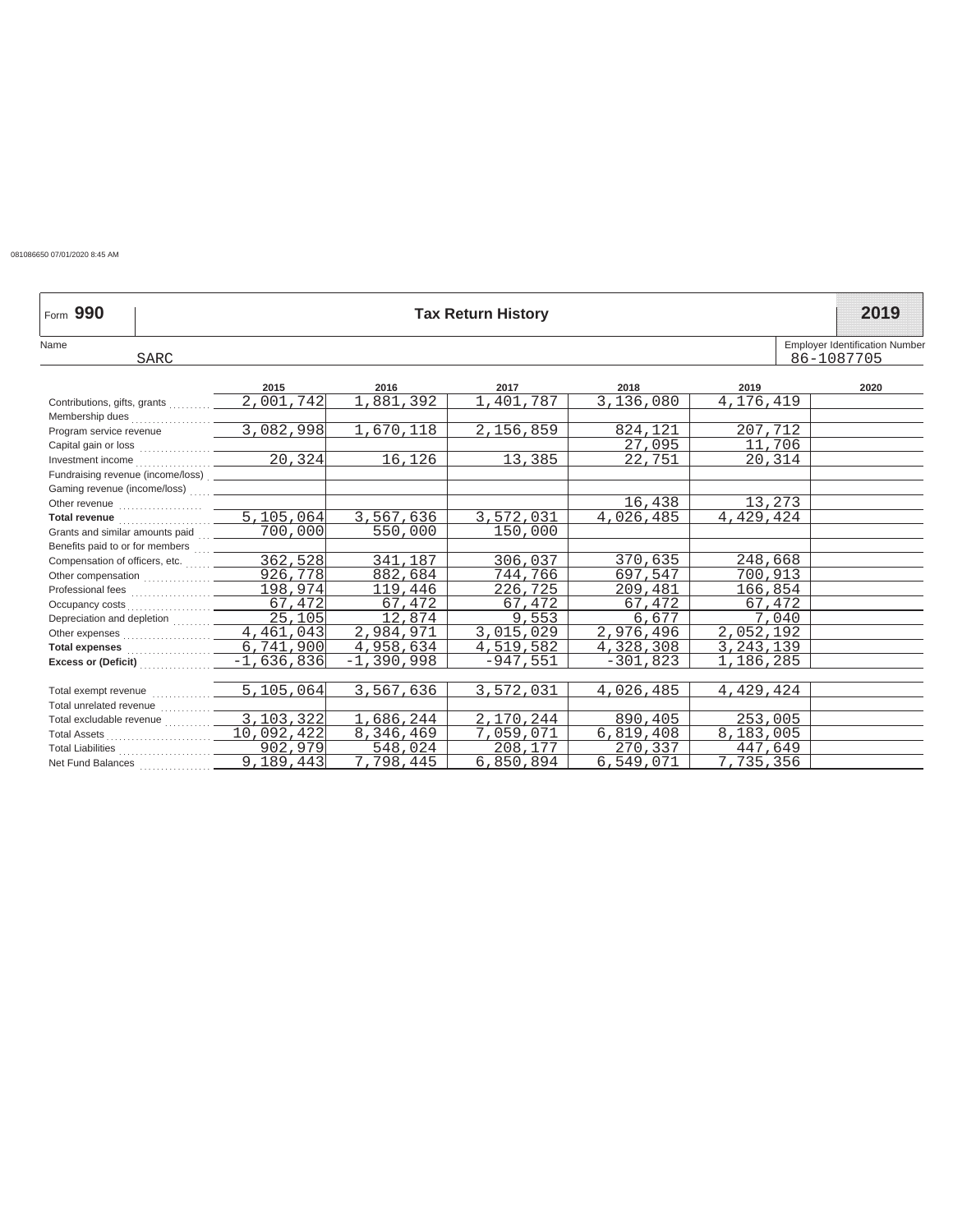# 86-1087705 **Federal Statements**

## **Taxable Interest on Investments**

| <b>Description</b> |        |                    |    |                                                      |                        |
|--------------------|--------|--------------------|----|------------------------------------------------------|------------------------|
|                    | Amount | Business Code Code |    | Unrelated Exclusion Postal Acquired after<br>6/30/75 | US<br>Obs $(\$$ or $%$ |
| Investment income  | 20,314 |                    | 14 |                                                      |                        |
| Total              | 20,314 |                    |    |                                                      |                        |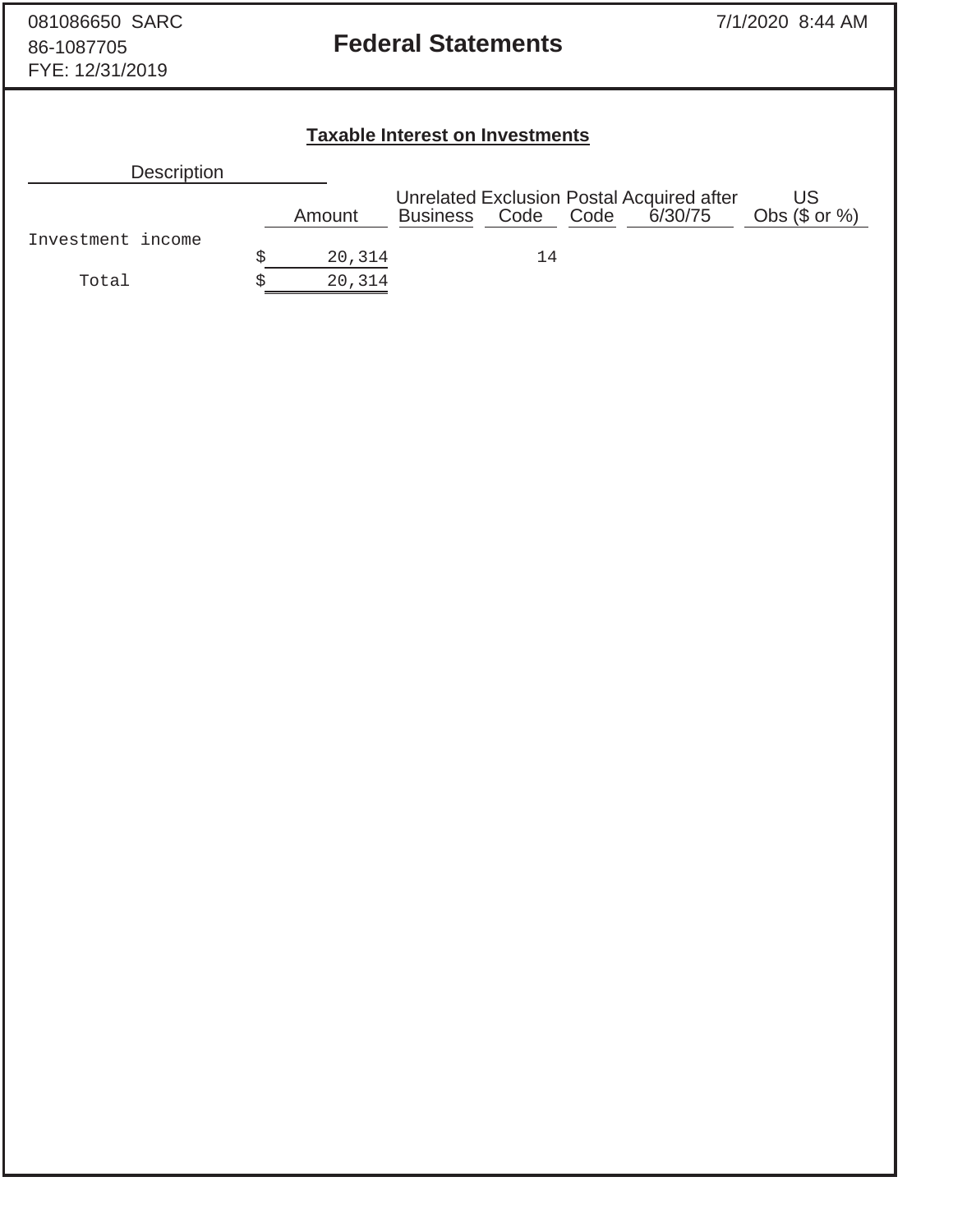| 081086650 SARC<br>86-1087705<br>FYE: 12/31/2019 | <b>Federal Statements</b>                                           |                        |                              | 7/1/2020 8:44 AM        |
|-------------------------------------------------|---------------------------------------------------------------------|------------------------|------------------------------|-------------------------|
|                                                 | Form 990, Part IX, Line 11g - Other Fees for Service (Non-employee) |                        |                              |                         |
| Description                                     | Total<br>Expenses                                                   | Program<br>Service     | Management &<br>General      | Fund<br>Raising         |
| Total                                           | 42,669<br>\$<br>\$<br>42,669                                        | 175<br>\$<br>\$<br>175 | 42,494<br>\$<br>\$<br>42,494 | \$<br>\$<br>$\mathsf 0$ |
|                                                 |                                                                     |                        |                              |                         |
|                                                 |                                                                     |                        |                              |                         |
|                                                 |                                                                     |                        |                              |                         |
|                                                 |                                                                     |                        |                              |                         |
|                                                 |                                                                     |                        |                              |                         |
|                                                 |                                                                     |                        |                              |                         |
|                                                 |                                                                     |                        |                              |                         |
|                                                 |                                                                     |                        |                              |                         |
|                                                 |                                                                     |                        |                              |                         |
|                                                 |                                                                     |                        |                              |                         |
|                                                 |                                                                     |                        |                              |                         |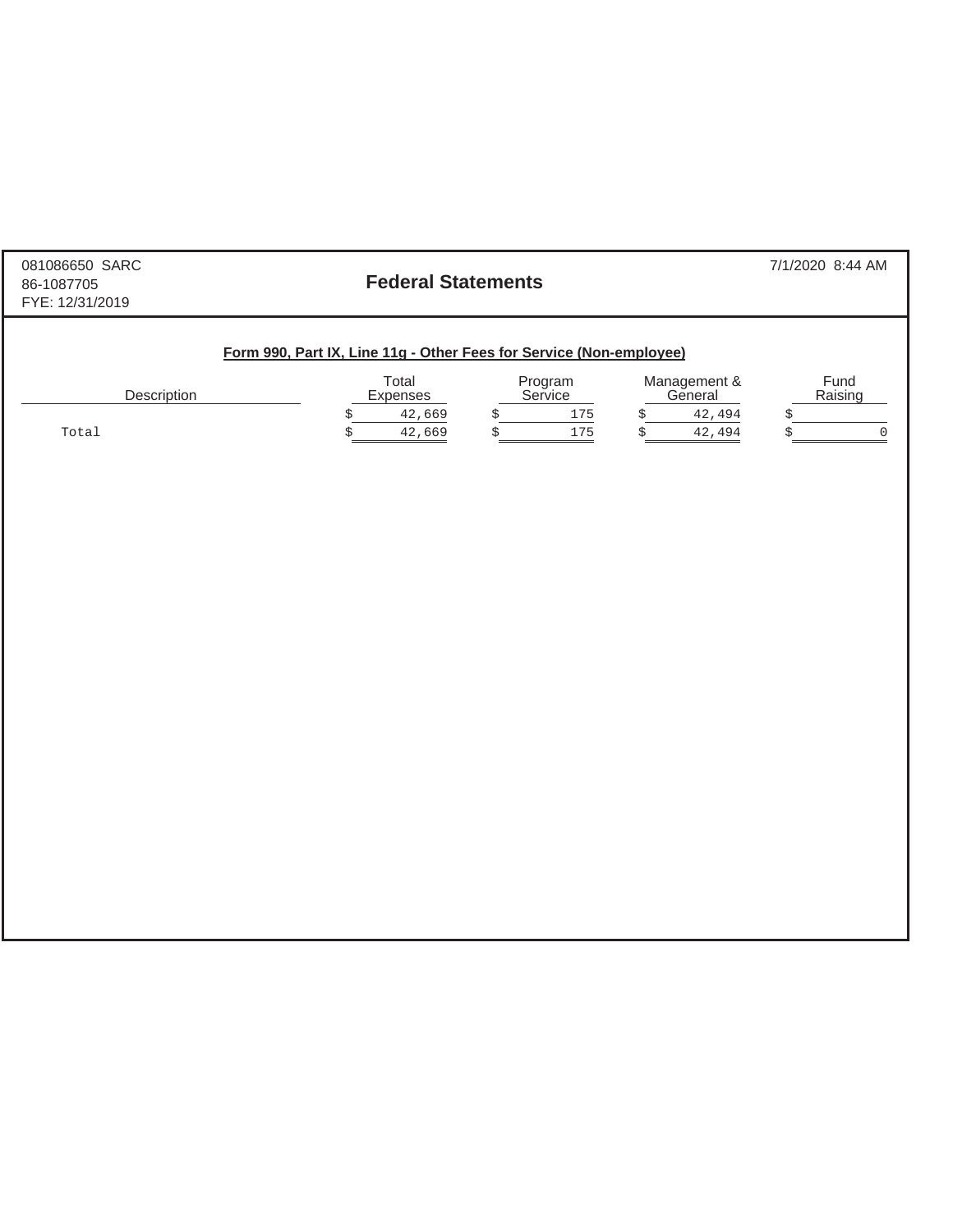## 86-1087705 **Federal Statements**

# **Schedule A, Part II, Line 5 - Excess Gifts**

| Donor Name              | Total       | <b>Excess</b> |
|-------------------------|-------------|---------------|
| Jerome and Leslie Behar | \$5,470,000 | \$5,233,863   |
| Total                   | 5,470,000   | 5,233,863     |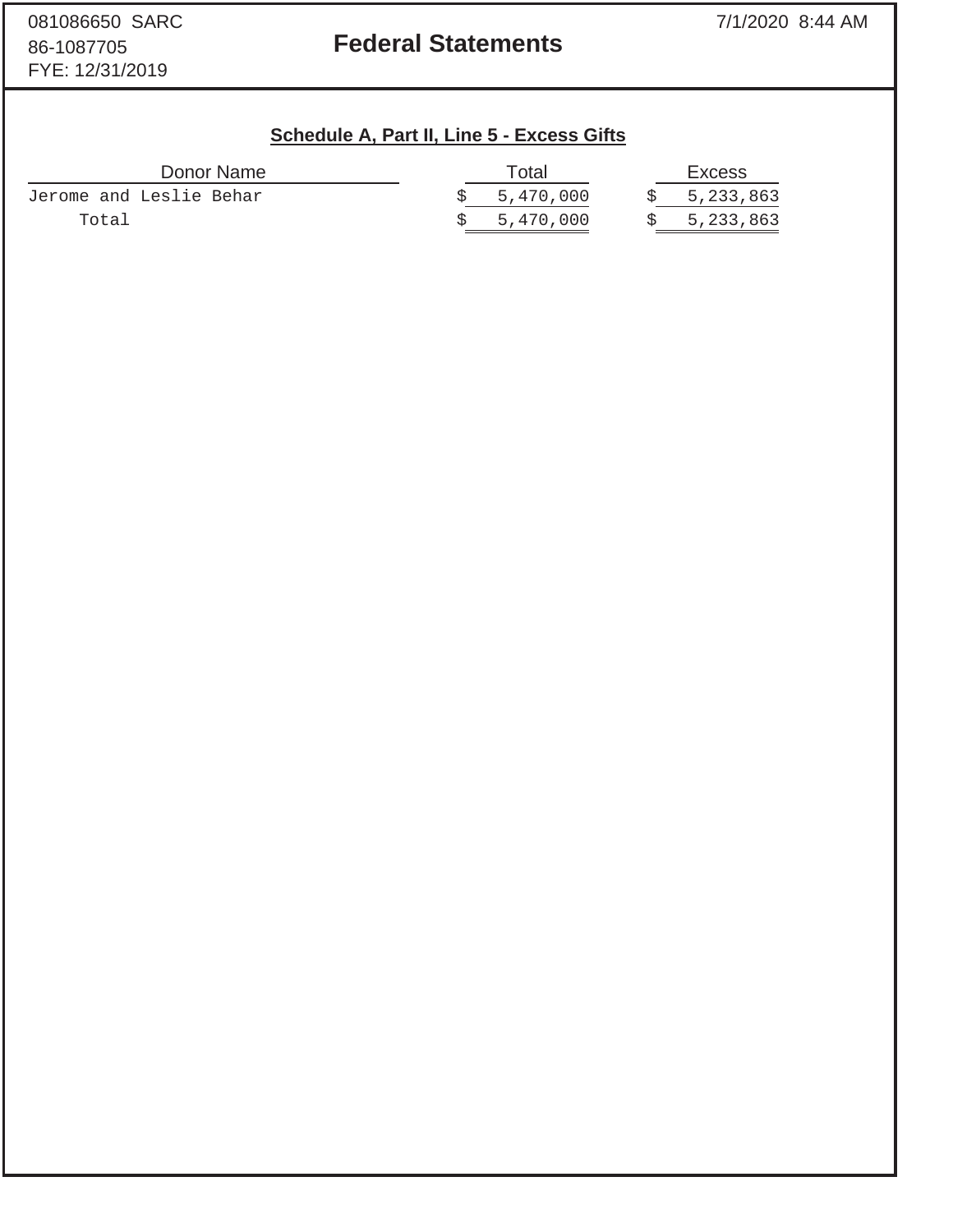|                                                    | Forms 990 / 990-EZ Return Summary             |                               |                                   |                                                                    |
|----------------------------------------------------|-----------------------------------------------|-------------------------------|-----------------------------------|--------------------------------------------------------------------|
|                                                    | For calendar year 2019, or tax year beginning |                               | , and ending                      |                                                                    |
| <b>SARC</b>                                        |                                               |                               | 86-1087705                        |                                                                    |
| Net Asset / Fund Balance at Beginning of Year      |                                               |                               |                                   | 6,549,071                                                          |
|                                                    |                                               |                               |                                   |                                                                    |
| Revenue<br>Contributions                           |                                               | 4,176,419                     |                                   |                                                                    |
| Program service revenue                            |                                               | 207,712                       |                                   |                                                                    |
| Investment income                                  |                                               | $\overline{20, 314}$          |                                   |                                                                    |
| Capital gain / loss                                |                                               | ,706                          |                                   |                                                                    |
| Fundraising / Gaming:                              |                                               |                               |                                   |                                                                    |
| Gross revenue                                      |                                               |                               |                                   |                                                                    |
| Direct expenses                                    |                                               |                               |                                   |                                                                    |
| Net income                                         |                                               |                               |                                   |                                                                    |
| Other income                                       |                                               | 13,273                        |                                   |                                                                    |
| <b>Total revenue</b>                               |                                               |                               | 4,429,424                         |                                                                    |
| <b>Expenses</b>                                    |                                               |                               |                                   |                                                                    |
| Program services                                   |                                               |                               |                                   |                                                                    |
| Management and general                             |                                               | <u>2,214,924</u><br>1,028,215 |                                   |                                                                    |
| Fundraising                                        |                                               |                               |                                   |                                                                    |
| <b>Total expenses</b>                              |                                               |                               | 3, 243, 139                       |                                                                    |
| Excess / (deficit)                                 |                                               |                               |                                   | 1, 186, 285                                                        |
|                                                    |                                               |                               |                                   |                                                                    |
| Changes                                            | Net Asset / Fund Balance at End of Year       |                               |                                   | 7,735,356                                                          |
|                                                    |                                               |                               |                                   |                                                                    |
| <b>Reconciliation of Revenue</b>                   |                                               |                               | <b>Reconciliation of Expenses</b> |                                                                    |
| Total revenue per financial statements 4, 429, 424 |                                               |                               |                                   |                                                                    |
| Less:                                              |                                               | Less:                         |                                   |                                                                    |
| Unrealized gains                                   |                                               | Donated services              |                                   |                                                                    |
| Donated services                                   |                                               | Prior year adjustments        |                                   |                                                                    |
| Recoveries                                         |                                               | Losses                        |                                   |                                                                    |
| Other                                              |                                               | Other                         |                                   |                                                                    |
| Plus:                                              |                                               | Plus:                         |                                   |                                                                    |
| Investment expenses                                |                                               | Investment expenses           |                                   |                                                                    |
| Other                                              |                                               | Other                         |                                   |                                                                    |
| Total revenue per return                           | 4,429,424                                     |                               | Total expenses per return         |                                                                    |
|                                                    |                                               | <b>Balance Sheet</b>          |                                   |                                                                    |
|                                                    | <b>Beginning</b>                              | <b>Ending</b>                 | <b>Differences</b>                |                                                                    |
| Assets                                             | 6,819,408                                     | 8,183,005                     |                                   |                                                                    |
| Liabilities                                        | $\overline{270}$ , 337                        | 447,649                       |                                   |                                                                    |
| Net assets                                         | 6,549,071                                     | 735,356                       | <u>1,186,285</u>                  |                                                                    |
|                                                    | <b>Miscellaneous Information</b>              |                               |                                   |                                                                    |
|                                                    | Amended return                                |                               |                                   |                                                                    |
|                                                    | Return / extended due date                    | 11/16/20                      |                                   | Total expenses per financial statements 3, 243, 139<br>3, 243, 139 |